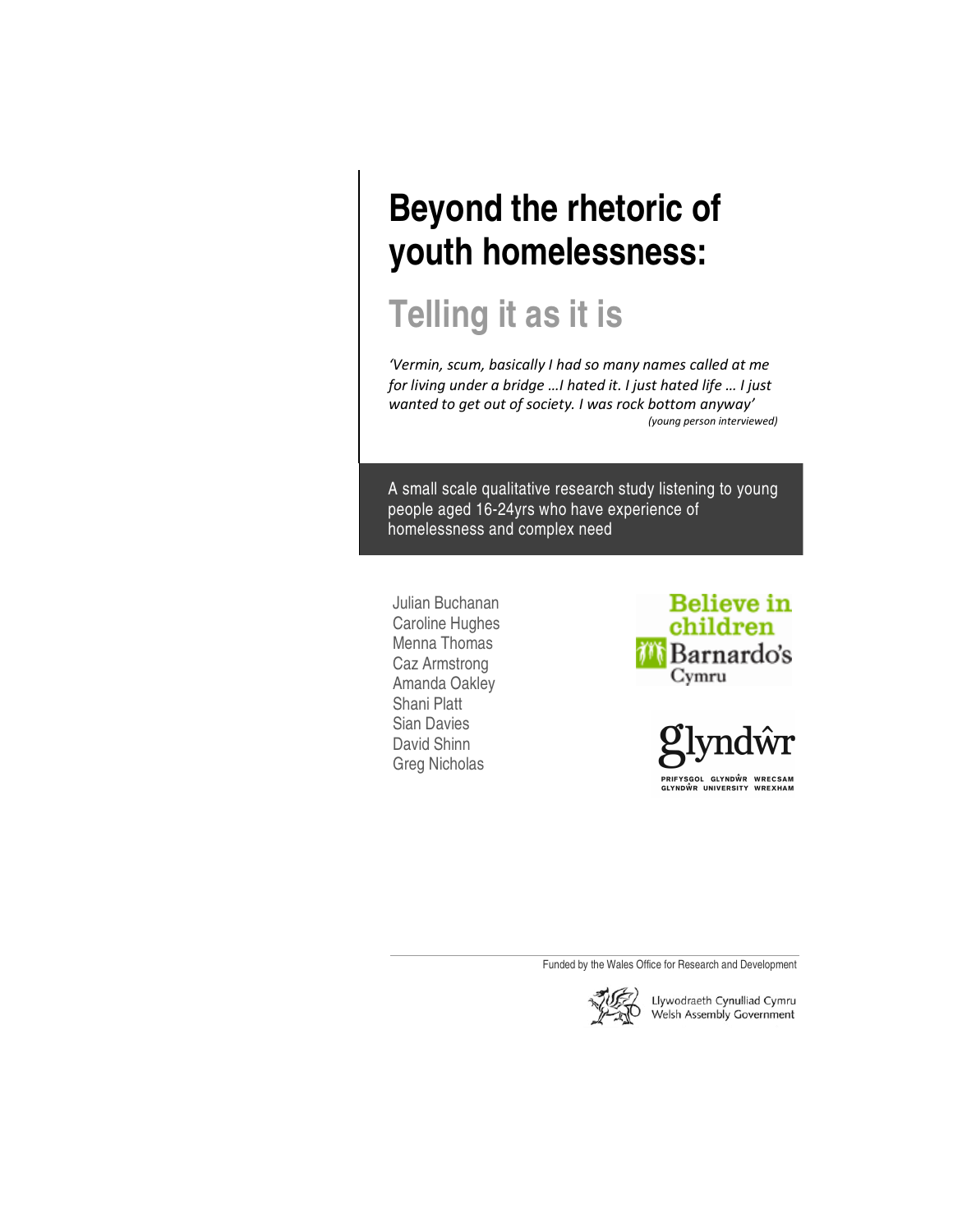We would like to express our thanks and appreciation to the young people who formed the Advisory Group (Amanda Oakley, Sian Davies, Shani Platt, Greg Nicholas and David Shinn) who regularly gave up their time to provide advice, insight and ideas that shaped and influenced the research endeavour. To the agencies (Barnardo's Compass, Hafan, Soup Dragon, Tŷ Nos, the Foyer and St. John's hostel) who gave us hospitality and access to young people. To Barnardo's who identified the need in the first place, and who worked collaboratively and helpfully together providing advice and facilitating contact with young people in need. Most of all we are indebted to the twenty young people who talked freely about when and how they became homeless and what it's been like being homeless. These difficult and often risky journeys in life at such a young age have clearly not been easy to accept and sometimes not easy to talk about. It is their voices that communicate most powerfully in this qualitative research study. In order to protect the anonymity of the twenty young people, we adopted a coding system (YP1 to YP20) in the draft versions of this report, however, given the in-depth qualitative nature of the report and extensive use of narrative, we decided it was important to omit the coding, from the final report to fully protect the anonymity of the young people interviewed.

Finally, would like to thank the Wales Office of Research and Development for Health and Social Care (WORD) for funding and supporting this research. The views and opinions expressed in this research do not necessarily reflect WORD, Barnardo's Cymru or Glyndwr University but represent the views of the authors.

We hope that the effort of all involved to produce this report will contribute to an improved knowledge and understanding of the complex nature, context and lived experience of young homeless people.

Angranan.

Professor Julian Buchanan November 2010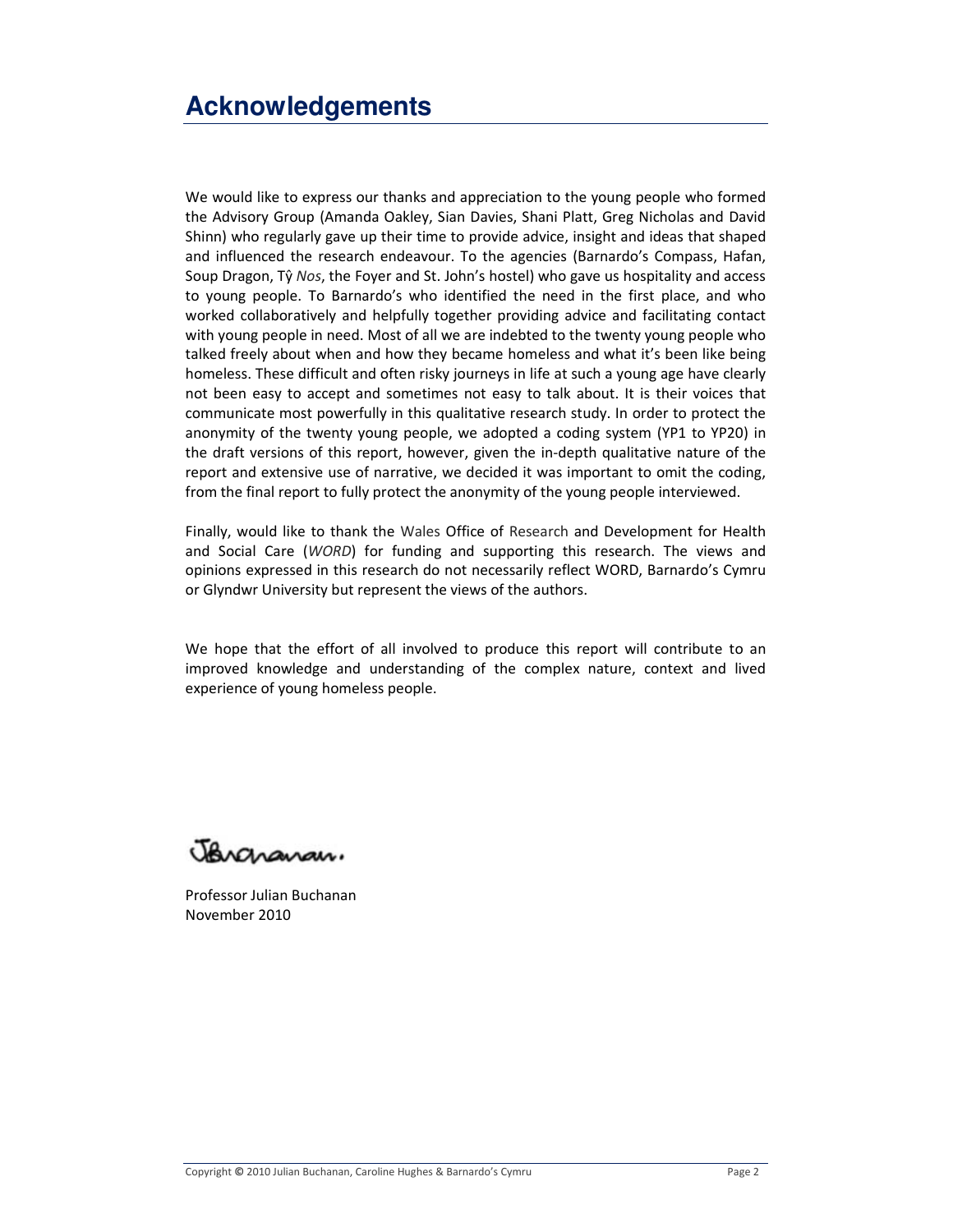'I ended up getting arrested...which usually happens and that's why I'm in and out of jail...

...it didn't bother me if I got arrested...because at least in jail you've got a routine, you've always got a bed, you've always got food...

...it's just easy to get used to ... it's better than being out on the streets...last time I got out of jail was like three weeks ago, I didn't want to leave...

... I just loved having the routine and having people there who cared about me and who tried to help me.'

(Young person interviewed)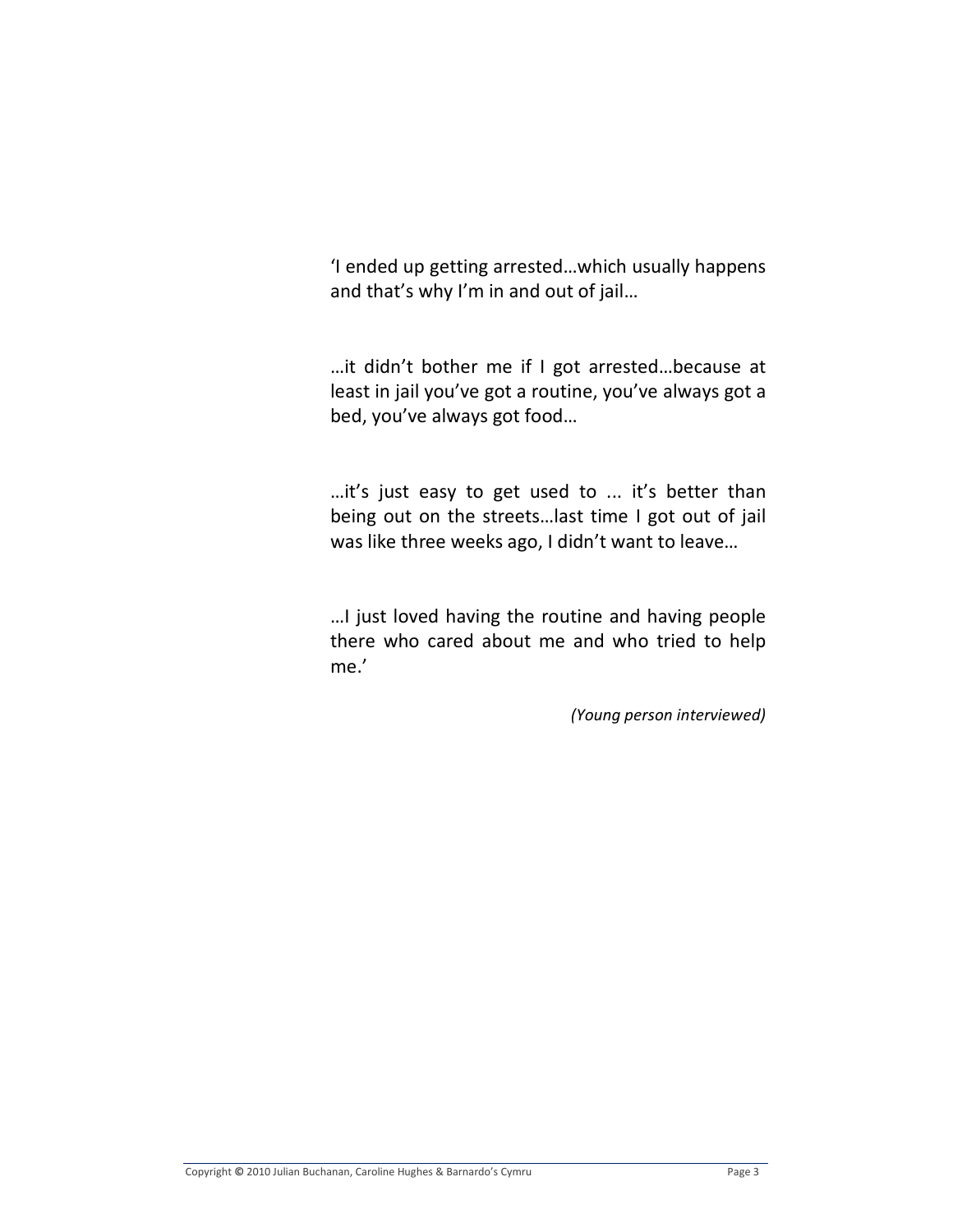### **Contents**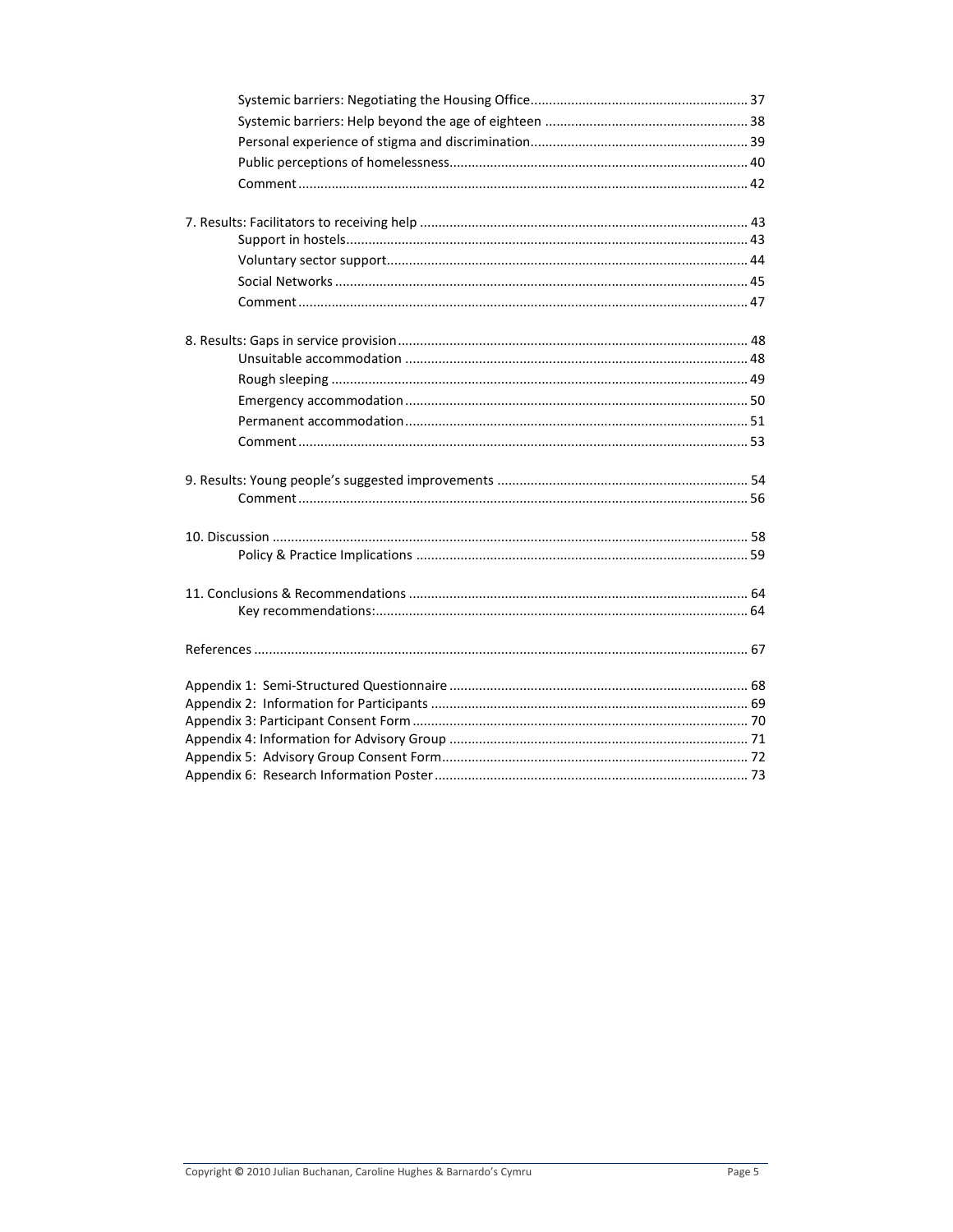# **Executive Summary**

### Demographic Data

It is evident from the demographic data that the young people interviewed had complex need which included emotional and mental health problems, disabilities, being looked after and being excluded from mainstream education. From the accounts given, accessing services to meet their identified needs became more difficult on becoming homeless; for example, it is harder to obtain employment/education without a permanent address. This is identified in the Social Exclusion Unit Task Force report 'Realising Young Potential and Supporting Care Leavers into Education, Employment and Training  $(2009)^1$ . The report indicates that during consultation with young people, 75% of young people Not in Education Employment or Training (NEET) in one area (Norfolk) were living in unsuitable housing such as hostels. The Wrexham area where the research took place contains areas of high deprivation with Queensway area being ranked one of the most deprived areas in Wales. In the Welsh Index of Multiple Deprivation (revised 2010) which included data from 190 areas in Wales comparing income, employment, health, education, skills, and training, housing, physical environment, geographical access to services and community safety, Queensway was listed as the3<sup>rd</sup> most deprived overall. However, there are many areas of Wrexham which consistently achieve much better scores so the deprivation is not widespread or necessarily typical for the borough.

### **Context & Experience**

Most young people in this study had grown up in families where their parents/carers had their own difficulties to cope with. Therefore, many of the young people did not benefit from a secure childhood environment as a foundation to mature and develop. What is also interesting is that some of the young people blamed themselves when their parents or carers 'couldn't cope' defining themselves as a 'problem child'. Almost half of the young people had been looked after by the local authority  $(n=9)$  on both a long term and short term basis. The Social Exclusion Unit Task Force report 'Realising Young Potential and Supporting Care Leavers into Education, Employment and Training (2009)<sup>2</sup> identifies that care leavers with significant support needs are in greater need of effective co-ordinated intervention, without which they risk increased disadvantage. The report identifies the high risk groups as young people with mental health problems, learning difficulties, emotional and attachment difficulties, substance misuse, young offenders and young parents-such needs were manifested in the respondent group.

<sup>1</sup> Cabinet Office. (2009). Realising young potential: supporting care leavers into education, employment and training.

<sup>2</sup> Cabinet Office. (2009) Realising young potential: supporting care leavers into education, employment and training.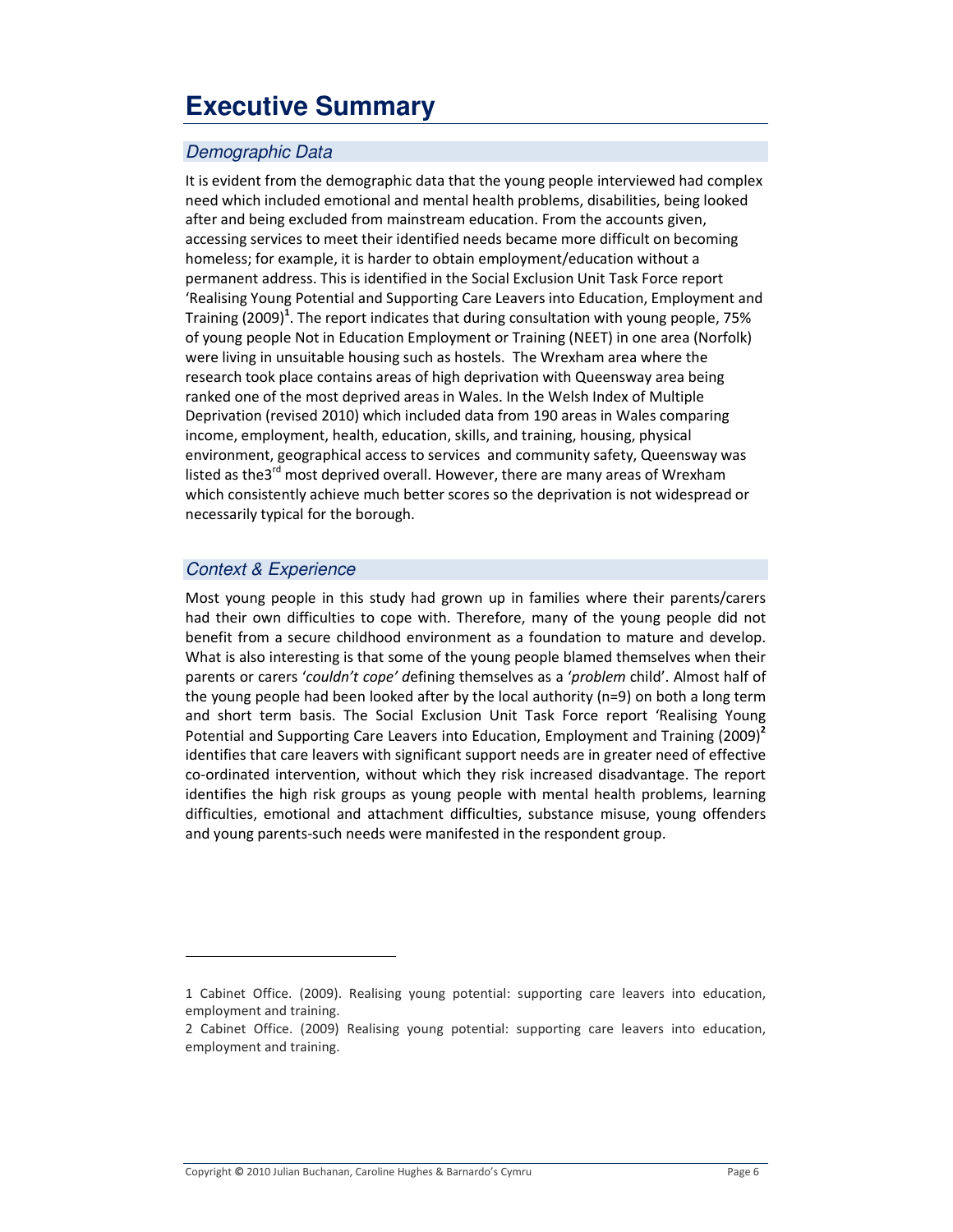### *Perceived Needs*

All the young people interviewed expressed that they wanted a more stable lifestyle. Securing permanent accommodation that met their needs was seen as a priority. However, some young people described being placed in unsuitable accommodation, which was particularly problematic for young parents. Many of the young people had not had an opportunity to develop skills needed to live independently, like meal planning, hygiene and budgeting. The support given by the hostels to develop independent living skills was valued by the young people. The young people all aimed to be engaged in employment or education and training, although being without permanent accommodation presented considerable challenges to achieving this aim. The Social Exclusion Unit report 'Transitions: Young People with Complex Needs<sup>,3</sup> identified that vulnerable young people, including care leavers, lack the social networks and social capital necessary to enable them to make informed choices about their future. Again, the support given by the hostels, including provision of a training officer, was viewed as helpful by the young people.

### *Barriers to Accessing Services*

There appears to be a lack of accessible information about the services available, with young people describing trying to locate services when they are in a crisis situation. This is supported by the recent Shelter Cymru petition<sup>4</sup> to the Welsh Assembly Government which called for education about leaving home to be made part of the national curriculum. It is evident that the young people face barriers in accessing frontline services, particularly in the statutory sector. The Children (Leaving Care) Act 2000 amended the Children Act 1989 and imposed new duties on the local authority to provide better services to care leavers as part of corporate parenting responsibilities. In seeming conflict to the concept of corporate parenting, the young people describe feeling judged by the staff in the Homeless section of the housing department, which they find especially difficult as they are required to impart personal information about how they became homeless in order to secure emergency accommodation.

Clearly, it is important for staff to demonstrate sensitivity and respect when interviewing vulnerable young people. The definition of priority need leads to difficulties. Young men over the age of 18 tend not to fall into the 'priority need' group which means that they are unlikely to be allocated housing authority or housing association priority. Young homeless people can experience stigma and discrimination from the general public, which has an impact on what is often already low self esteem. This can lead to young people trying to hide their situation, and feeling ostracised from society.

<sup>3</sup> Social Exclusion Unit (2005) Transitions. Young People with Complex Needs. London, Office of the Deputy Prime Minister;

<sup>4</sup> Norman, K. (2009) Teens backing call to put leaving home on the curriculum, Western Mail, 3 December 2009 accessed online *http://www.walesonline.co.uk/news/wales-news/2009/12/03/teens-backing-call-to-put-leaving-home-on-the-curriculum-91466-25309111/ 29th March 2010*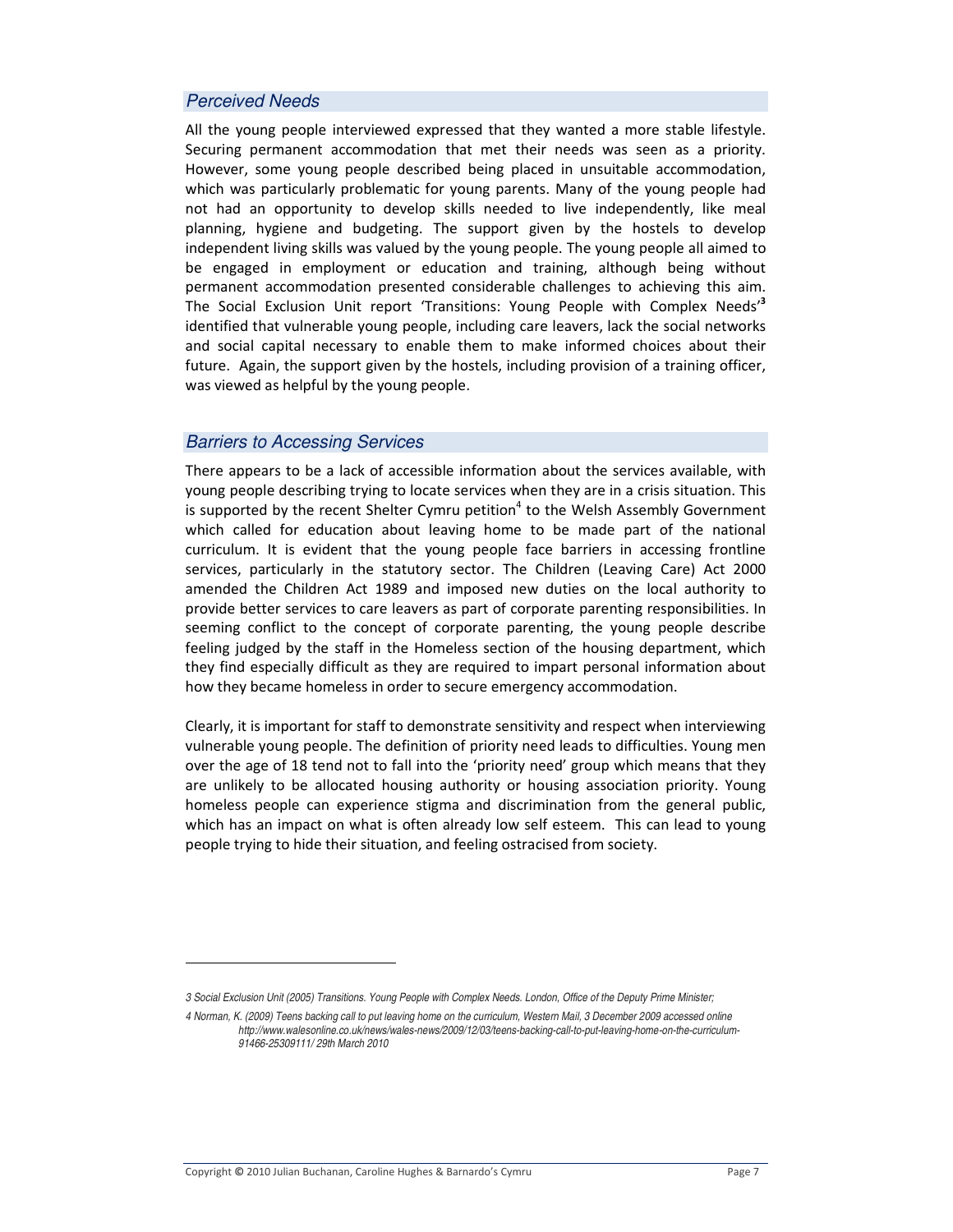### *Facilitators to receiving help*

There is a range of valued support for homeless young people in Wrexham provided by the voluntary sector, with staff who are perceived by the young people to be committed, supportive and approachable. However, it should be recognised that the provision of some voluntary services, for example the after care services at Barnardos, are in part funded by the local authority, therefore the distinction between statutory and voluntary provision is not clear cut. Young people are appreciative of the services that are provided including practical support to meet basic needs of food, warmth and shelter, and emotional support. Young people also value friendships with other people in similar situations, and obtain support from the relationships they develop. The relationships are particularly important as the young people are often without family support. This factor emerged strongly from the research, and developing mechanisms to enhance these important social support systems is identified as a recommendation for improved policy and practice.

#### *Gaps in service provision*

The number of homeless young people in Wrexham is difficult to establish<sup>5</sup> as there are 'hidden homeless'. For example, young people who do not have permanent accommodation, but are 'sofa surfing' do not appear in official statistics. The recent provision of Ty Nos night shelter in Wrexham is valued by the young people who have stayed there, although some young people are put off going to the night shelter as they feel intimidated by the older, established homeless people who use the facility. For vulnerable homeless young people, dormitory style accommodation while better than sleeping on the streets may feel a threatening situation.

It appears that there are at times not enough places to meet the demand given the number of homeless people in Wrexham, which includes young people. There are young people in Wrexham who are rough sleeping, sleeping in parks, outside public buildings and in makeshift shelters. Young people have been victims of crime and verbal abuse while street homeless with over half the respondents (n=12) having been a victim of crime. Although the young people spoke positively about the support given by the voluntary sector and within the hostels, finding permanent accommodation proved to be very difficult; waiting lists for local authority and housing association property are long, with young people resorting to using the private sector which does not have the same protection as social housing provision. Furthermore, there is a need for more accessible and practical support when young people do secure their own tenancy.

### *Young people's suggested improvements*

The young people suggested a range of improvements and were appreciative of being asked for their ideas. The suggestions included more night shelter type provision, and more structural aspects like changing the definition of priority need so it was not so restrictive, particularly in relation to young men over eighteen.

<sup>5</sup> Hart, E., (2006) Youth Homeless Scoping Paper, Welsh Assembly Government, http://www.cynulliadcymru.org/c47f2ac6b4726e395a40b310f172f081.pdf accessed 25th March 2010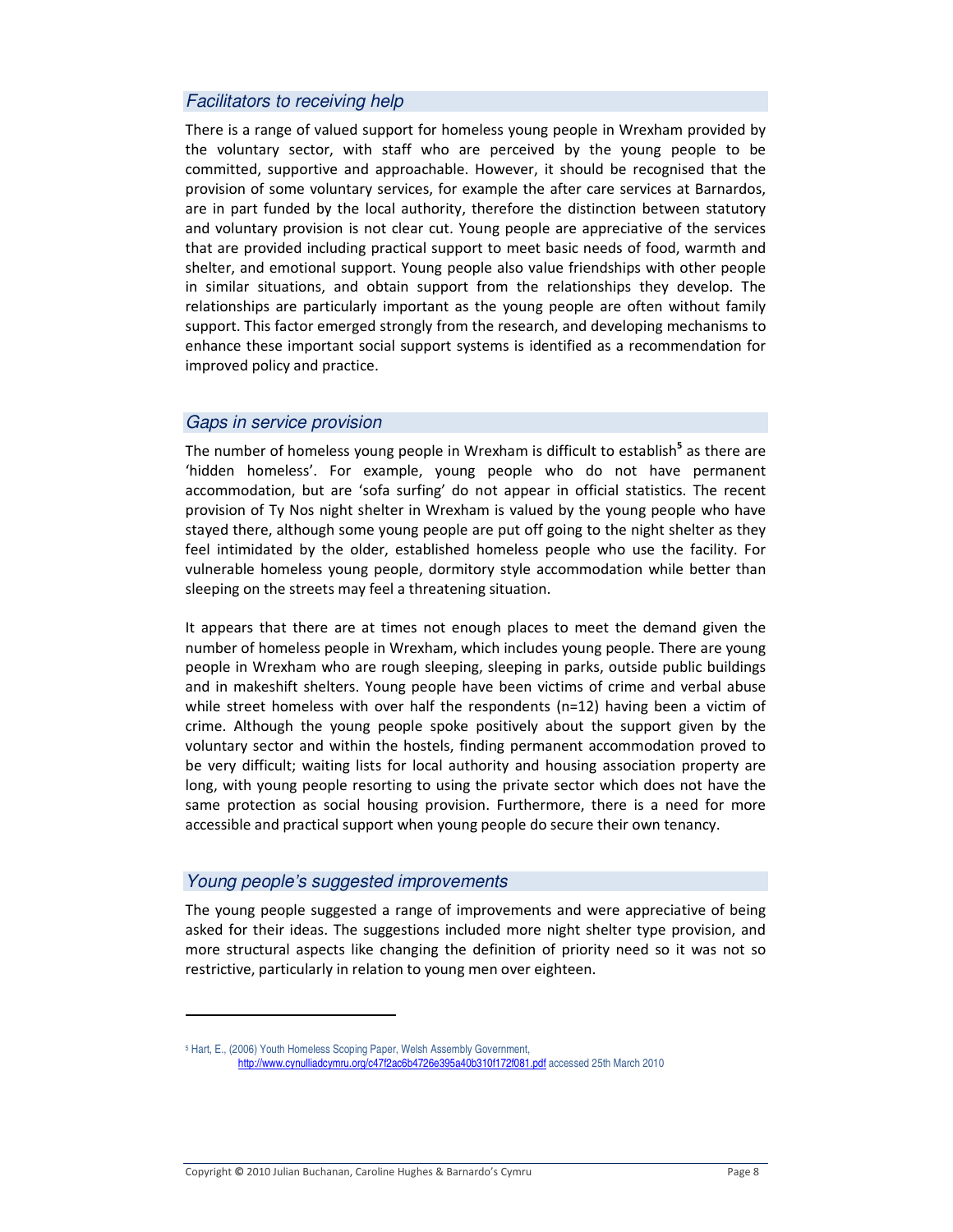Many of the young people identified having somewhere to spend time during the day as important; the needs identified included having a place for warmth and shelter and being able to obtain advice, although mainly to gain support from other young people who are in a similar situation. It is pertinent to note that by 31st March 2010, the Personal Advisors service will be delivered 'in house' by Social Services, rather than being provided by Barnardos. Although it is understood that the provision of further facilities is being explored, the informality and accessibility of the existing established daily drop in service will come to an end.

The young people valued spending time with others who had been homeless, believing that a greater level of understanding was achieved. Some young people suggested that staff employed to work with homeless young people should have experienced homelessness themselves, perhaps as a consequence of not feeling understood by some front line staff. The young people expressed a desire to offer support and advice to other young people and were keen for mechanisms to be put in place to allow them to do this.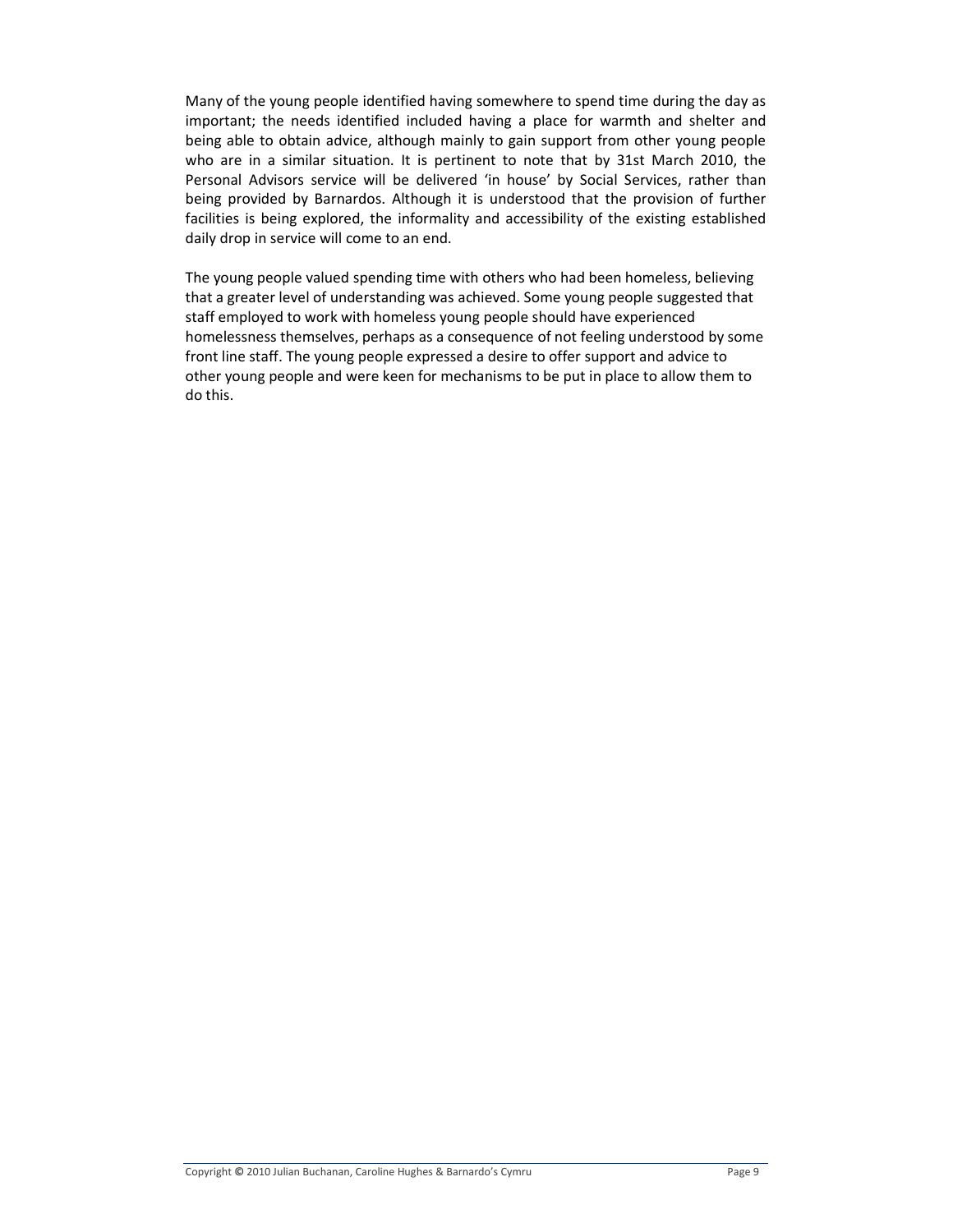## **1. Introduction**

### *Homelessness and Young People*

Homelessness is a serious 21<sup>st</sup> century problem in the United Kingdom with potentially devastating long term consequences for the young people it affects. Homelessness almost trebles a young person's chance of developing mental health difficulties; it marginalises and isolates people from mainstream society; and is often linked with drug and alcohol misuse.<sup>6</sup> The interconnected relationship between youth homelessness, severe social exclusion and multiple disadvantages is well established. Young homeless people, often with a history of marginalisation, face considerable barriers to access services and gain the support they need. Breaking this cycle of homelessness and social exclusion requires integrated service provision. Agencies need to be able to work collaboratively in partnership with each other to respond to the complex problems faced by young homeless people and to be able engage meaningfully and effectively with the young people<sup>7</sup>.

There is no universal definition for homelessness. Although homelessness is widely understood as rough sleeping, it also includes a broader definition of people who are living in extreme impoverished conditions (such as living in a derelict house), or in temporary unsuitable accommodation (such as sleeping on the sofa at family or friends)<sup>8</sup>. Homelessness denies a person somewhere to live that is secure, safe, healthy and private and leaves them vulnerable and isolated from important support networks9. Local authorities use the term 'statutory homelessness' which refers to a person who is able to demonstrate:

- a. There is no accommodation that they are entitled to occupy (they have not made themselves intentionally homeless) or if there is accommodation they must demonstrate that it is not reasonable for them to continue to live there.
- b. They must be classed as 'priority need'.
- c. They must be entitled (due to local connections) to access the temporary and permanent accommodation available to that local authority.

Anyone seeking help from the local authority must meet the criteria above which is open to interpretation<sup>10</sup> that can make it difficult for people to be officially classified as homeless. The classified 'priority needs' groups as classified by the Welsh Assembly Government are:

<sup>6.</sup> Social Exclusion Unit, (2005), Transition: young adults with complex needs a Social Exclusion Unit final report, London: ODPM *7 See 1 above*

<sup>8</sup> Fitzpatrick, S., Kemp, P.A. and Klinker, S. (2000) Single Homelessness: An Overview of Research in Britain. Bristol: The Policy Press

<sup>9</sup> Shelter Cymru (2007) An Unnatural Disaster: Report of the Commission of Inquiry into homelessness and poor housing conditions in *Wales, Swansea*

*<sup>10</sup> WAG (2009) Ten Year Homeless Plan for Wales, 2009-2019,*

*http://wales.gov.uk/docs/desh/publications/090724homelessnessplanen.pdf*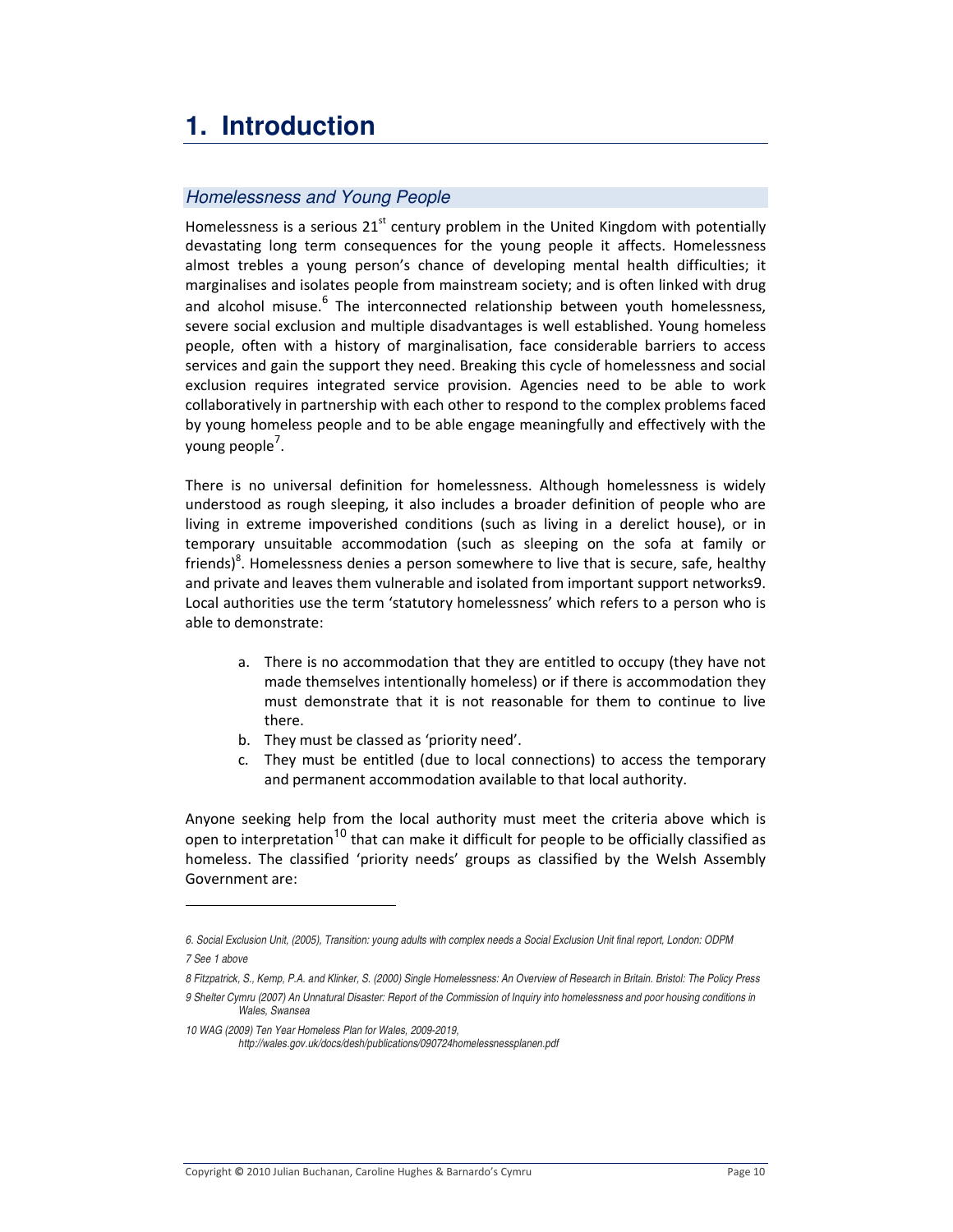'... include all 16 & 17 year olds, and also to care leavers and other young people at risk of sexual or financial exploitation aged 18-20. The legislation also requires local authorities to give priority need to other people who are vulnerable as a result of a special reason. The statutory Code of Guidance asks local authorities to give particular consideration to young people who have no recourse to parental support. Local authorities also have a duty to formulate homelessness strategies' <sup>11</sup>

Even if someone is considered 'statutory homeless', if they or members of their household have as a result of 'unacceptable behaviour' which has resulted in them being deemed unsuitable as a tenant, they may be ineligible for housing $^{12}$ . However, despite this narrow definition in 2007 6,336 households in Wales were classed as 'statutory homeless'<sup>13</sup>.

While local authorities have responsibility for collecting data on the number of people who are homeless, they tend to focus upon those deemed 'statutory homeless' and therefore it is difficult to provide an accurate estimate on the number of homeless people living in Wales. There are inevitably a large proportion of people who are homeless but fail to qualify for housing assistance from local authorities. These people often look to extended family and friends and may seek housing assistance from the private or voluntary sector, however, these sectors do not offer accommodation to all, and they also specify criteria which must be met. A housing policy which places responsibility upon the local authority to provide shelter for a discrete group of homeless people has not surprisingly, given the limited resources available, created tensions between the voluntary and the statutory sector.<sup>14</sup> However, the Welsh Assembly Government has in its report 'Everybody's business -No-one's Responsibility' made a number of important recommendations to tackle the problem of Youth homelessness including:

- The Welsh Assembly Government, local authorities and the voluntary sector should work in partnership to simplify the current complex system of access to and information about the services available to young homeless people.
- Where necessary, provide adequate funding for dedicated homelessness services for young people.
- Issue guidance to local authorities on 'joined up' working on all aspects of youth homelessness both within the local authority and with external partners to

*<sup>11</sup> Hart, E., (2006) Youth Homeless Scoping Paper, Welsh Assembly Government, http://www.cynulliadcymru.org/c47f2ac6b4726e395a40b310f172f081.pdf accessed 25th March 2010*

<sup>12</sup> Wincup, E. (2009) Addressing Homelessness through Effective Partnership Working, in R Carnwell & J Buchanan (eds) Effective *Practice in Health, Social Care & Criminal Justice: A partnership approach, Open University Press, Maidenhead.*

*<sup>13</sup> Shelter Cymru (2008) Building on the past: Ending homelessness in Wales, Conference Report 2008*

<sup>14</sup> Wyner (2005) Working Together with People who are Homeless R Carnwell & J Buchanan (eds) Effective Practice in Health & Social *Care: A partnership approach, Open University Press, Maidenhead.*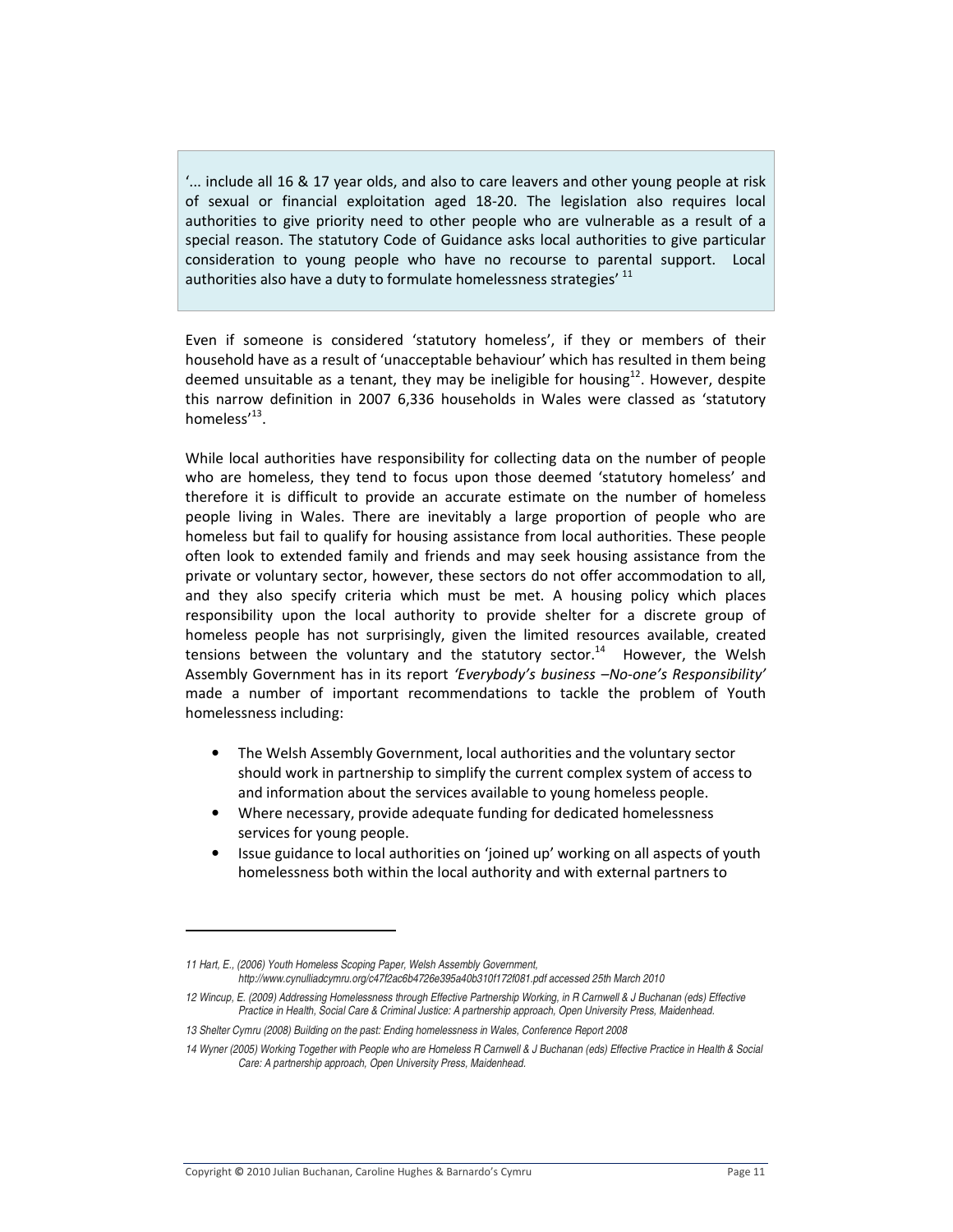increase the amount of cross departmental and multi agency working and improve the service provided to young homeless people.

• The Welsh Assembly Government, local authorities and the voluntary sector should involve service users in all aspects of planning and policy making for services for homeless young people.<sup>15</sup>

Recommendations and policy guidelines are important but ultimately they need to be implemented and the benefits experienced at a grassroots level. This research report does not seek to provide a process and outcome evaluation of homelessness services for young people in Wrexham but rather elicits the perceptions and experiences of homeless young people in the area.

Youth homelessness' generally refers to people between the ages of 16-24. A recent report estimates that around 75,000 young people in the UK experience homelessness each year<sup>16</sup>. This report found youth homelessness more prevalent among people fron disadvantaged socio-economic backgrounds and/or those who have experienced disruption or trauma in childhood. There is a strong association between young people who failed to complete their education, employment or training and homelessness<sup>17</sup>. Homelessness itself also has a 'negative effect on their mental health and/or contributes to the onset of (or exacerbation of existing) substance misuse problems $^{\prime18}.$ 

Substance misuse and alcohol dependence act as both a catalyst for and as a sympton of youth homelessness<sup>19</sup>, this group is also a particular concern in respect of the risk of suicide<sup>20</sup>. Homeless young people with substance misuse problems and possible mental health difficulties (dual diagnosis) present a considerable challenge to services because of the complexity of their legal, health and social needs. Their participation and engagement in society is severely hampered by a lack of employability and difficulty in accessing the welfare support systems<sup>21</sup>.

Many opportunities may have been missed in supporting these young people as children; however adolescence and early adulthood is a crucial stage of development during which young people undergo significant physiological, psychological and social change. It is a transitional stage, fraught with risks, and yet potentially it is one that could offer new possibilities and futures. Developing effective preventative and early intervention strategies is important to give young homeless people the opportunity of a more stable and productive lifestyle before negative experiences and patterns of life

<sup>15</sup> Welsh Assembly Government (2006 p.29) Everybody's Business - No-One's Responsibility, Report on youth Homelessness, Social *Justice & Regeneration Committee, Cardiff, WAG,*

*<sup>16</sup> Quilgars, D., Johnsen, S. & Pleace, N., (2008) Youth homelessness in the UK, JRF, York*

<sup>17</sup> Shelter Cymru (2007) An Unnatural Disaster: Report of the Commission of Inquiry into homelessness and poor housing conditions in *Wales, Swansea*

<sup>18</sup> Shelter Cymru (2007) An Unnatural Disaster: Report of the Commission of Inquiry into homelessness and poor housing conditions in *Wales, Swansea (p.36)*

<sup>19</sup> Wincup, E., Bayliss, R. & Buckland, G., (2005). Listening to young homeless problem drug users: Considering the implications for *drug service provision. Probation Journal, 52(1), 39-55.*

<sup>20</sup> Bickley, H. et al., 2006. Suicide in the homeless within 12 months of contact with mental health services. Social Psychiatry and *Psychiatric Epidemiology, 41(9), 686-691.*

<sup>21</sup> Shelter Cymru (2007) An Unnatural Disaster: Report of the Commission of Inquiry into homelessness and poor housing conditions in *Wales, Swansea*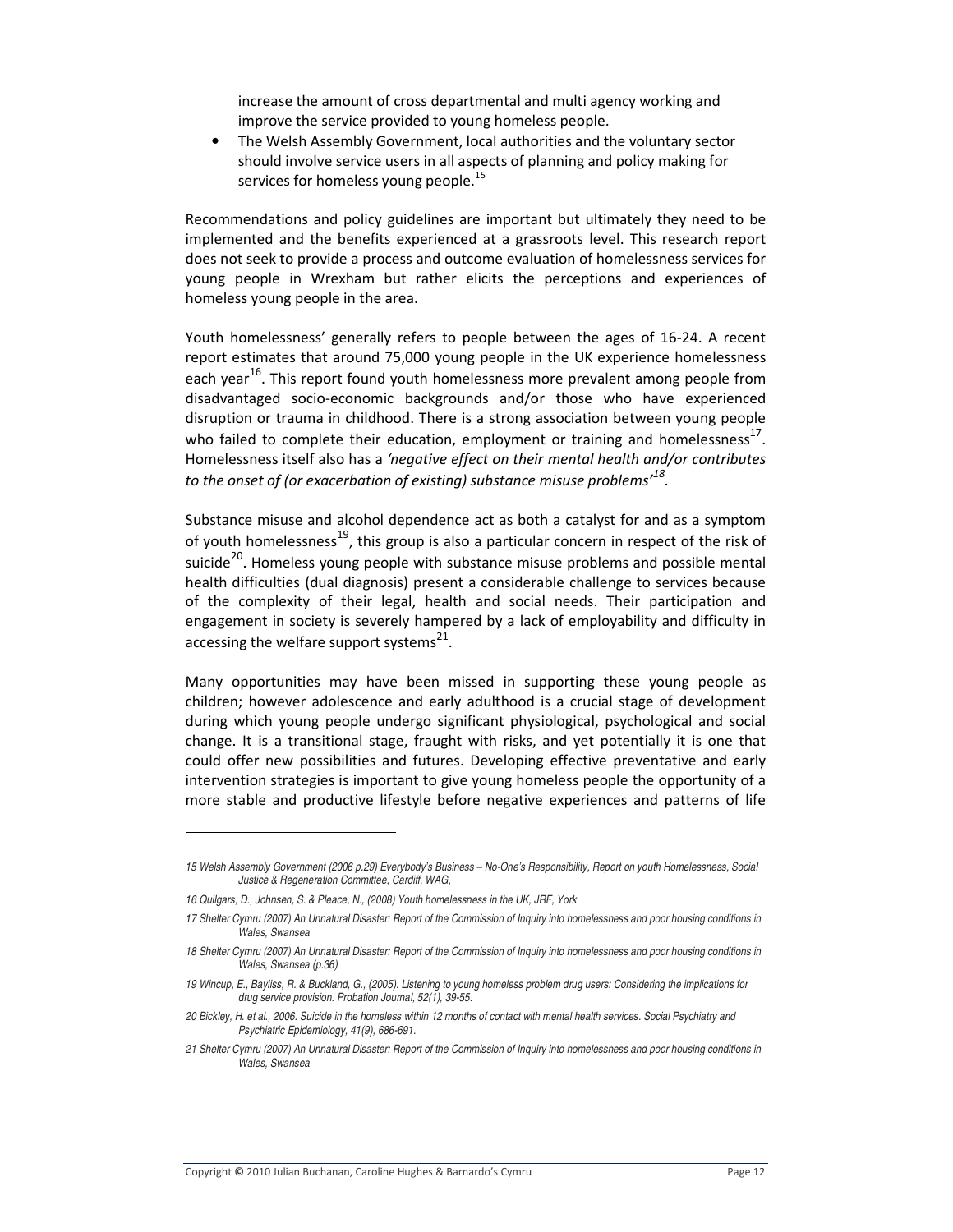further undermine their behaviour, relationships, sense of identity and self-esteem. Knowledge and insight arising from research could inform the development of a social care service described in 'Fullfilled Lives, Supportive Communities' which seeks to provide earlier interventions to promote independence and the attainment of a person's full potential.

Early intervention with marginalised and vulnerable young people suffering multiple problems is thought critical to prevent the onset of more entrenched difficulties and patterns of behaviour<sup>22</sup>. Research with homeless adults with a history of mental health difficulties suggests that greater consideration to their views and perspectives regarding the nature and type of services can result in improved engagement and retention in treatment<sup>23</sup>. The importance of dialogue to find the balance between independence and dependence is thought to be the key to improving professional care with homeless youth<sup>24</sup>. In terms of 'what works' with vulnerable youth, research suggests success largely depends upon the quality of relationship between project staff and the young people<sup>25</sup>, and that effective and appropriate service delivery require agencies to involve, listen and appreciate the perceptions and experiences of young homeless people.

The UK legal and policy directives that drive service provision for people who are homeless are outlined by Emma Wincup<sup>26</sup>:

In 2003, the [Homelessness] directorate launched its plans for tackling homelessness. The title of the report 'More than a Roof' reflected its understanding that 'simply putting a roof over someone's head does not always solve his or her homelessness' (Office for the Deputy Prime Minister 2003:). It emphasized the importance of 'joined-up' working at government level and at local authority level and the need for effective partnerships. Two years later, a strategy to tackle homelessness was published entitled 'Sustainable Communities: Settled Homes; Changing Lives' (ODPM 2005). This aims to halve the number of households in temporary local authority accommodation by 2010 through a twin-track approach of preventing homelessness and increasing access to settled homes. Potentially this target could encourage local authorities to focus their efforts on tackling homelessness among those they need to provide temporary accommodation for to the detriment of other homeless people. Given the interconnections between homelessness and other aspects of social exclusion, a wide range of government policies could impact upon the lives of homeless people... Launched in 2003, Supporting People is a single programme which draws together housing-related support services to help homeless people, among others, to improve or maintain their ability to live independently. Partnership is judged to be 'paramount' (ODPM 2004c: 6) to the programme.

<sup>22</sup> Wincup, E., Bayliss, R. & Buckland, G., (2005). Listening to young homeless problem drug users: Considering the implications for *drug service provision. Probation Journal, 52(1), 39-55.*

<sup>23</sup> D. K. Padgett, L. Gulcur, and S. Tsemberis (2006) Housing First Services for People Who Are Homeless With Co-Occurring Serious *Mental Illness and Substance Abuse Research on Social Work Practice, January 1, 2006; 16(1): 74 - 83.*

<sup>24</sup> de Winter, M. & Noom, M., (2003). Someone who Treats you as an Ordinary Human Being ... Homeless Youth Examine the Quality *of Professional Care. Br J Soc Work, 33(3), 325-338*

<sup>25</sup> Shelter Cymru (2007) An Unnatural Disaster: Report of the Commission of Inquiry into homelessness and poor housing conditions in *Wales, Swansea*

<sup>26</sup> Wincup, E. (2009: p132) Addressing Homelessness through Effective Partnership Working, in R Carnwell & J Buchanan (eds) Effective Practice in Health, Social Care & Criminal Justice: A partnership approach, Open University Press, Maidenhead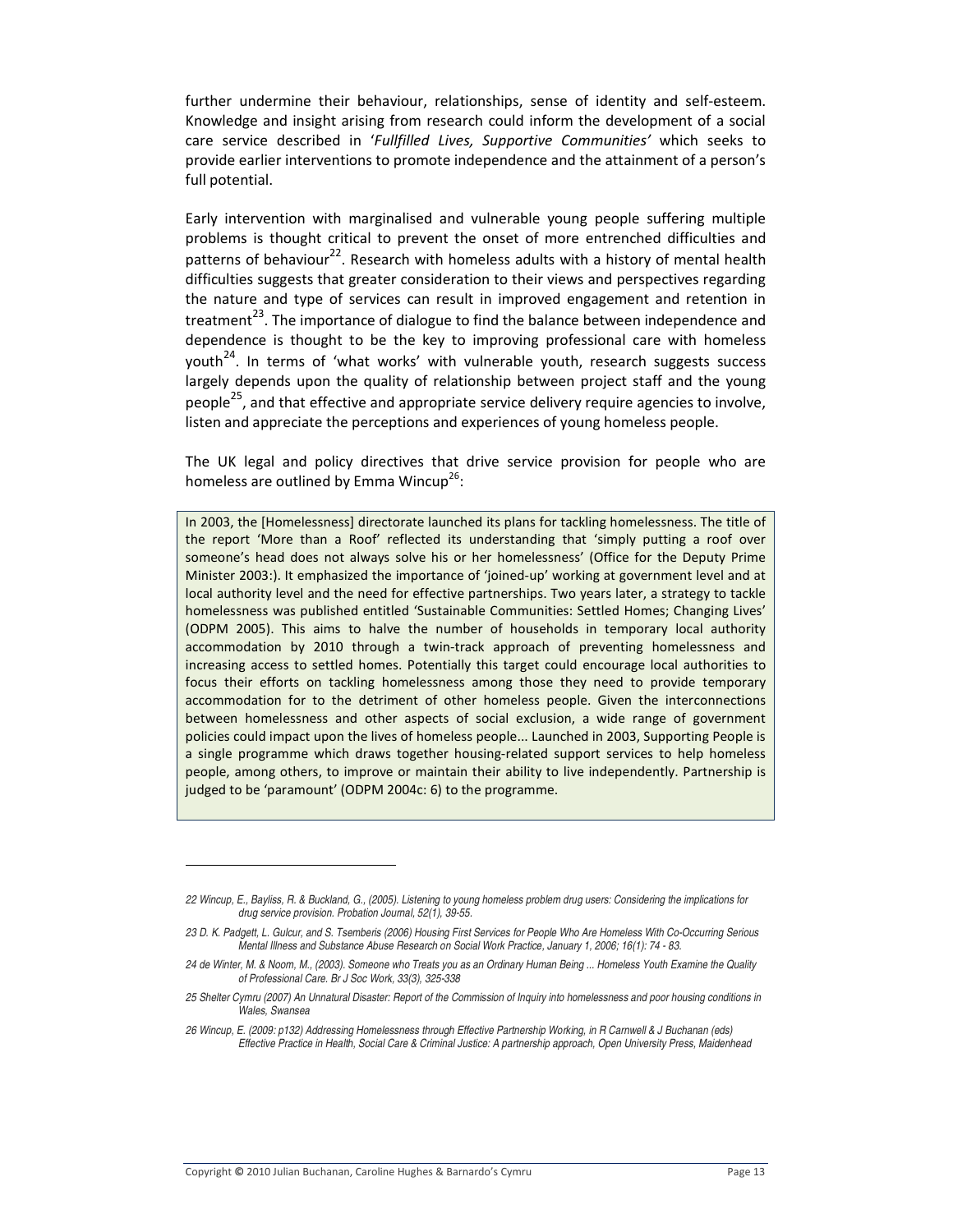### *The need for research*

While youth homelessness across the UK has common features, there are regional and local factors that are not fully understood. Substance misuse and mental health needs add further complexity and regional variables. This research examines the needs of a small group of homeless young people ( $n=20$ ) in Wrexham - the largest town in North Wales. In the recent past, this area has been blighted by the closure of coal mines and factories. As a result of the de-industrialisation, some areas of Wrexham are designated Communities First areas and receive regeneration funding from the Welsh Assembly Government. More recently further adjustments have been necessary as the town has also seen a significant influx of migrant workers from southern and eastern Europe. Regeneration continues as the Wrexham is transformed into a major centre for North Wales administration, education, commerce, shopping, culture and industry. This small scale qualitative research study based in Wrexham will explore the ways to improve practice and service delivery to a vulnerable group of young people with complex needs, aged 16-24, who are experiencing homelessness and possibly have mental health difficulties, learning disabilities and/or substance misuse issues.

'Fulfilled, Lives, Supportive Communities' identifies the increased demand on adult mental health services and highlights the need for 'the right service provision at the right time' suggesting that services need to be 'rebalanced to allow services to be provided earlier, tailored to individual needs and prevent or delay people moving to a higher level of need'. This research in Wrexham helps to identify how best to support and address the needs of young people who have a high risk of continued homelessness, substance misuse and emotional and social vulnerability into adulthood. Moreover, by adopting an integrated understanding of individual need, it is hoped that the outcomes of the research will inform thinking about how different services might best work together to address the multi-faceted needs of this group. This will inform the drive to increase the effectiveness of limited interventions, improve the quality of life, and reduce further risk.

The research explores the issue of access to services which aim to support young people into independence. As this group of young people are at risk of becoming adults who are highly dependent on social care support in the long term, this research should help to inform and support the agenda for the future of social care which seeks to reduce dependency on services; 'Better educated, better informed and empowered service users, carers and their families, will rightly expect to play a much more active role in managing their own situations. This will help to drive change and innovation $^{\prime 27}$ 

This research utilised the knowledge and expertise of staff and service users fron Barnardo's Cymru Compass (the lead agency) who provide care leavers support, housing advice, tenancy support, a Bond Guarantee Scheme and a Drop In service. The research carried out by Glyndwr University used a participative approach in its methodology. Whilst young people did not set the agenda of the research, they played an active part in designing approaches and techniques for accessing the best quality of information. This participative approach reflects the ethos employed by the research lead agency

<sup>27</sup> Fulfilled Lives, Supportive Communities: A strategy for social services in Wales over the next decade (2007) Welsh Assembly *Government.*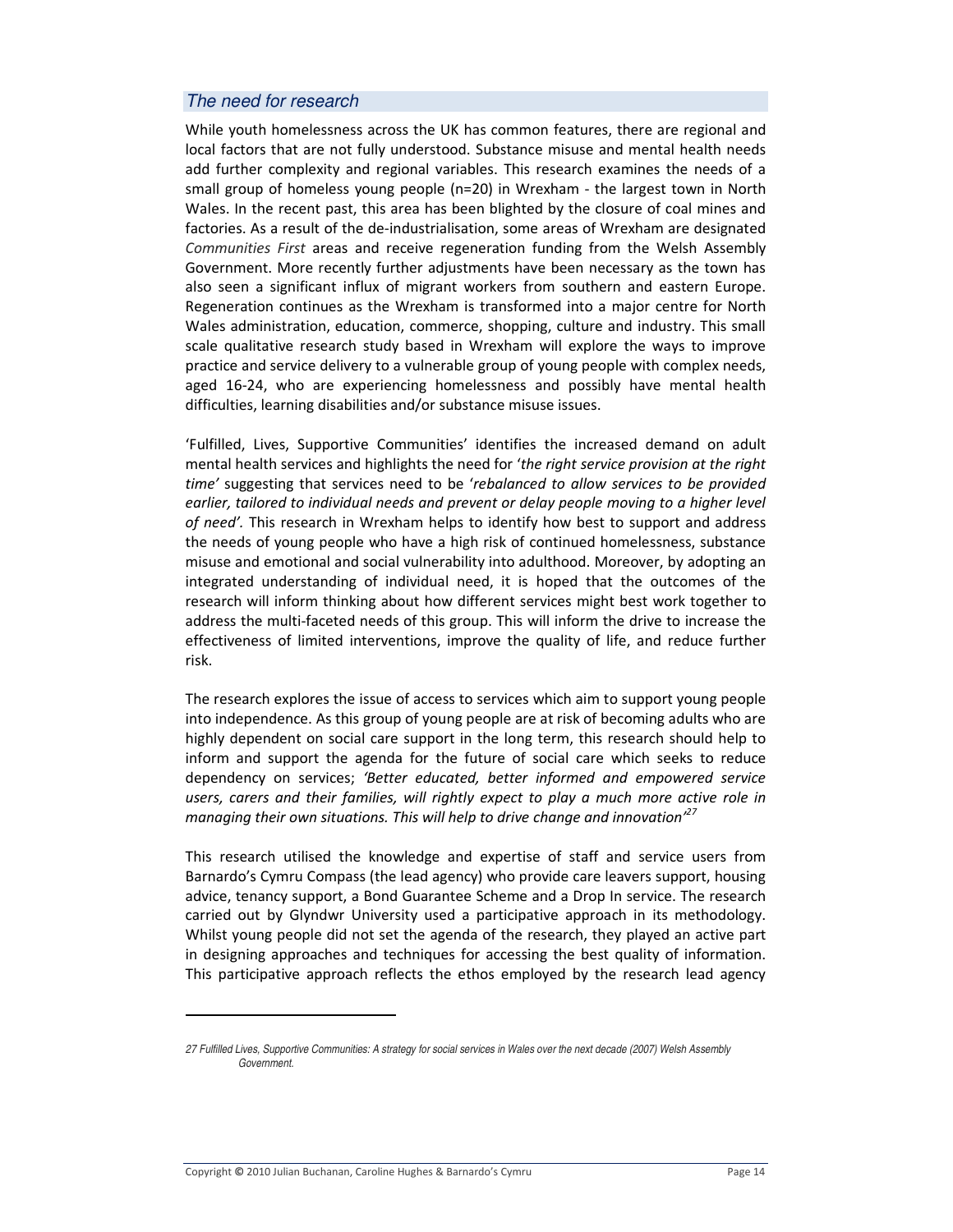Barnardo's Cymru. In its delivery of services via the Wrexham Compass service, Barnardo's Cymru supports the strong agenda for change in social care which sees 'Social Services increasingly becoming a champion and enabler of people's independence'. With regard to children and families, this is underpinned by the Welsh Assembly Governments commitment to the United Nation Convention on the rights of the child, whilst 'The Adult Mental Health Strategy' (WAG 2005) sets out its principles of 'equity of access according to individual need; empowering service users and their carers to be closely involved in the planning, development and delivery of services'

A driver of this research project was to explore how services might work more effectively and seamlessly around the complex needs of this disadvantaged and marginalised group. In this sense, the research explored the way services are currently used by young homeless people, as well as being able to identify what services are needed and when. The participative approach used in this research to ascertain the needs of vulnerable and difficult to reach young people, helps to inform the knowledge base about how best to meet the needs of young homeless people. This service user led approach to research provides rich qualitative data which helps fulfil a central driver in the Welsh Assembly agenda for strategic planning of services to help and support vulnerable adults and children as laid out in 'Fufilled Lives, Supportive Communities':

'Enhancing children's citizenship by recognizing them as individuals with rights, entitlements as well as responsibilities, and giving them a voice is the surest way of protecting them from harm and the most effective way of ensuring that welfare provision meets their needs'<sup>28</sup>.

<sup>28</sup> Fulfilled Lives, Supportive Communities: A strategy for social services in Wales over the next decade (2007) Welsh Assembly Government. (p.13)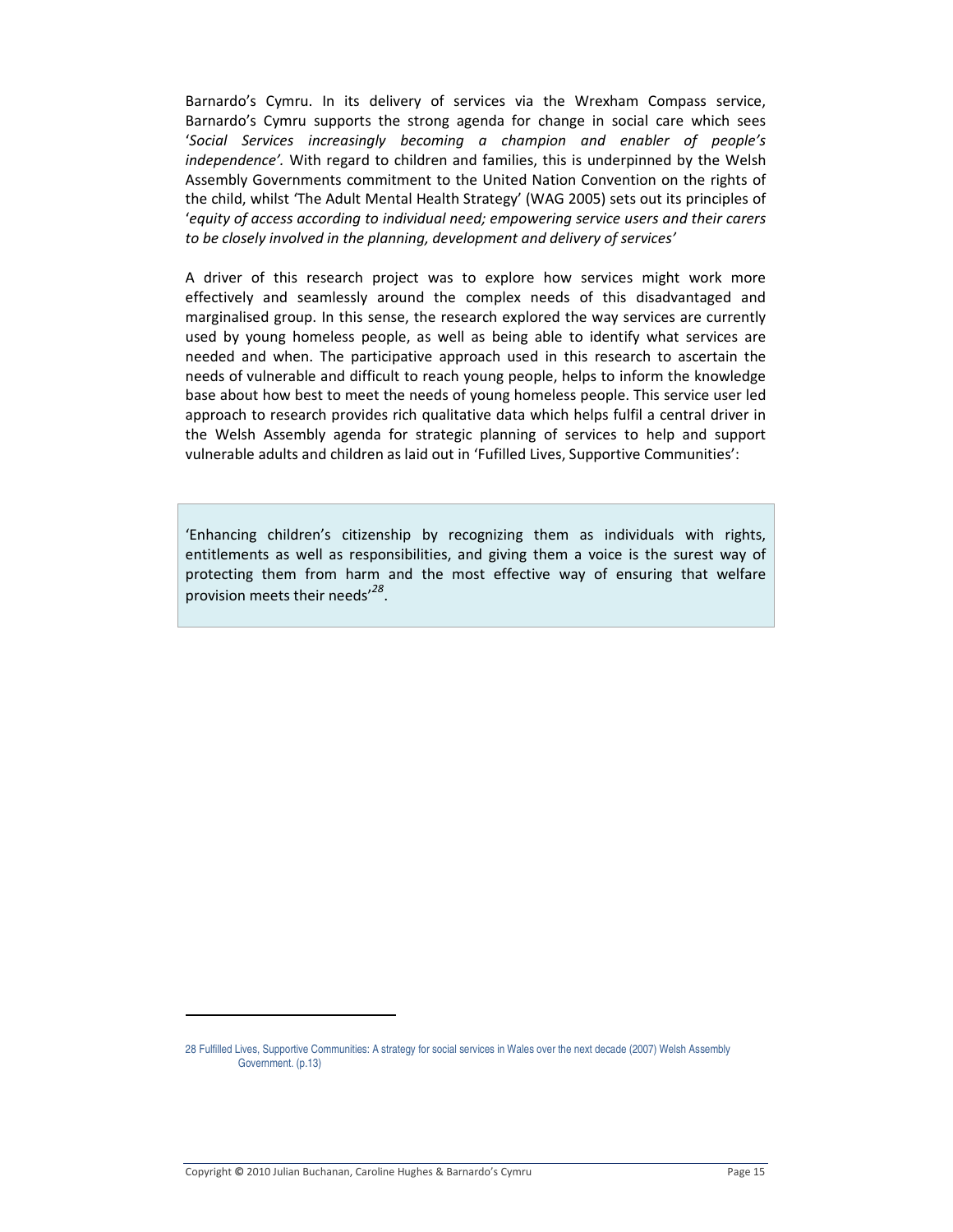### Aim of the research

To engage with homeless young people (16-24 year olds) living in the Wrexham area, who have complex needs, in order to ascertain *their* experiences and perceptions of: the needs of homeless young people; the barriers to accessing services; the facilitators to accessing services; and the identification of unmet need.

### Objectives of the research

### **Research Objectives**

- 1. To carry out a literature review in respect of homeless young people to inform the interview schedules and enable theoretical sampling and wider analysis of the findings.
- 2. To identify what help and assistance homeless young people with multiple difficulties in Wrexham perceive they need.
- 3. To identify barriers that deter homeless young people with multiple difficulties in Wrexham from seeking the help and assistance they need.
- 4. To identify the facilitators that encourage homeless young people with multiple difficulties in Wrexham to seek the help and assistance they need.
- 5. To identify gaps in service delivery for homeless young people with multiple difficulties in Wrexham.
- 6. To make recommendations for policy and practice in respect of effective service delivery in Wrexham for homeless youth.
- 7. To produce a summary and full version of the report in electronic format and in hard copy. These reports will be available in Welsh and English.
- 8. To disseminate the findings broadly to inform knowledge and understanding nationally, across the UK and beyond.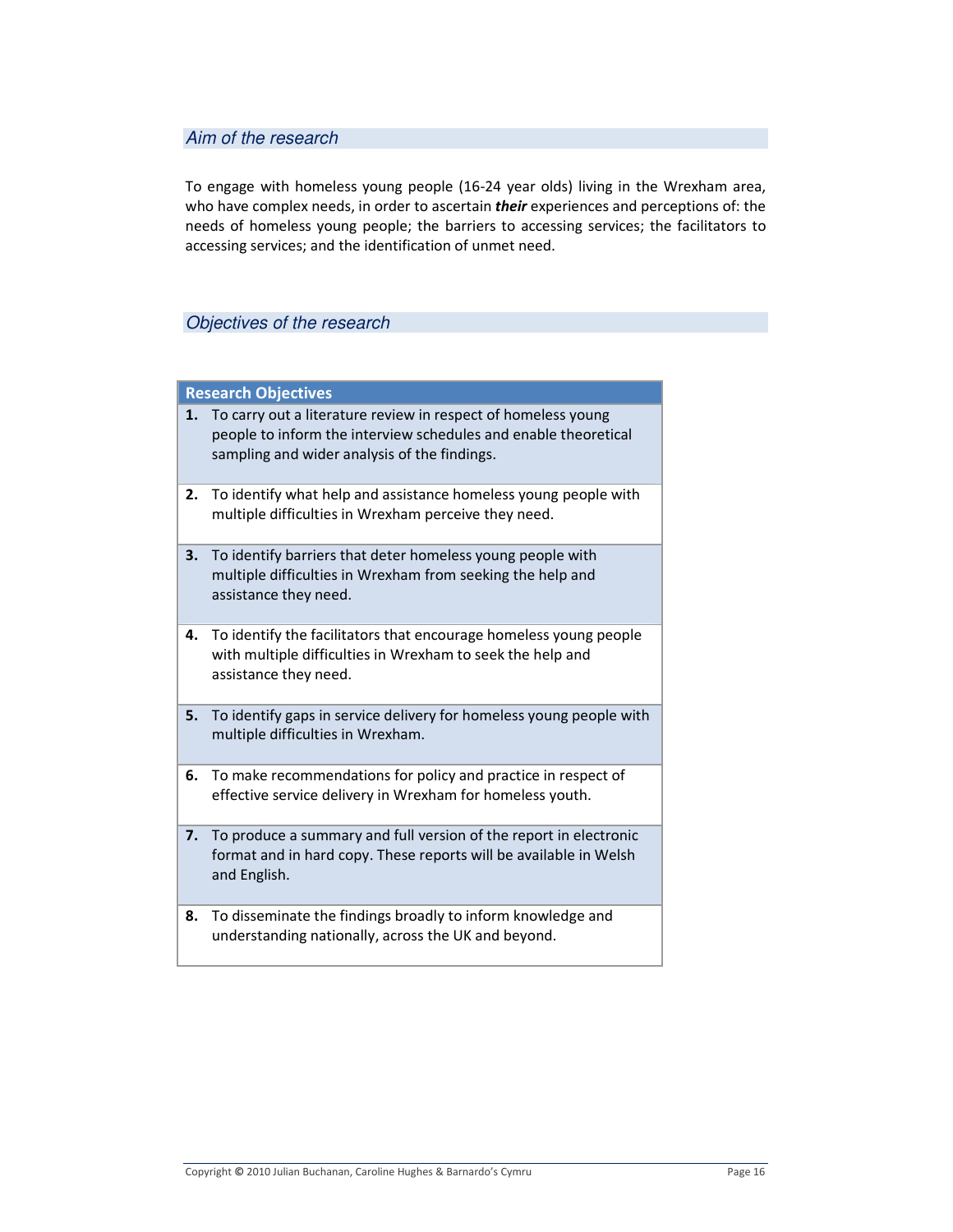### Timetable of work

| <b>From</b>      | Τo                | <b>Timetable of work</b>                                                                                                                                                    |
|------------------|-------------------|-----------------------------------------------------------------------------------------------------------------------------------------------------------------------------|
| April<br>09      | May 09            | Establish Research Advisory Service User Group<br>Develop interview schedules<br>Pilot and refine interview schedules<br>Obtain ethical approval<br>Begin literature review |
| June<br>09       | July 09           | Respondent identification and recruitment<br>Begin Interviewing<br>Complete literature review                                                                               |
| Aug<br>09        | Sept 09           | Continue interviews<br><b>Begin transcribing</b>                                                                                                                            |
| Oct<br>09        | <b>Nov 09</b>     | Complete Interviews<br>Continue and complete transcribing<br>Begin data analysis                                                                                            |
| <b>Dec</b><br>09 | <b>Jan 10</b>     | Synthesis of findings with literature review<br>Complete data analysis                                                                                                      |
| Feb<br>10        | Mar <sub>10</sub> | Write first draft report<br>Finalise, translate and publish report                                                                                                          |
| Apr<br>10        | Ongoing           | Dissemination                                                                                                                                                               |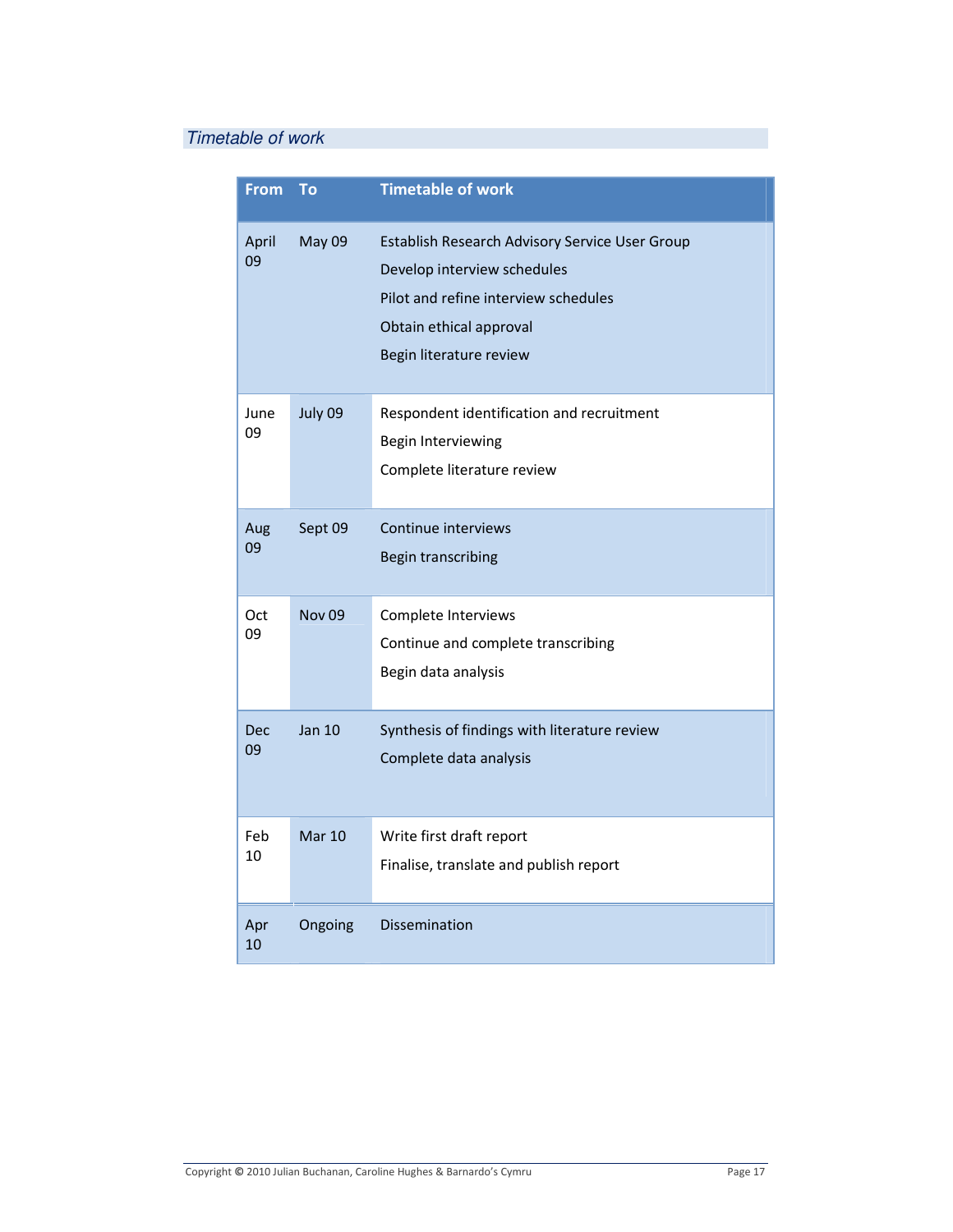### **Introduction**

The research funded by Wales Office of Research and Development for Health and Social Care (WORD) resulted in a partnership between Barnardo's Cymru and Glyndwr University. It also involved young homeless people (aged between 16-24 years old) in a participative qualitative research project to explore their perceptions and experiences of homelessness in Wrexham.

The research explored their perceived needs, and what enabled or deterred them from seeking the help and support they needed. The research team were committed to ensuring the fieldwork could be conducted bilingually (English and Welsh) to ensure respondents were able to participate in their preferred language.

This small scale research project focuses on the views and experience of young homeless people in Wrexham. It is particularly important, for the development of appropriate services, that the voices of this largely hidden group of service users are heard. To this end, the research study explored the perceived needs of this respondent group: their perceptions about what hinders them from seeking help; what encourages them to seek help; their awareness and experiences of services; and any perceived unmet needs. While it is acknowledged that the perspective of service providers is important, it is equally, if not more important, that we listen to the perceptions of young homeless people to ensure their needs and experiences are understood. Given the funding constraints of this small scale study it was not possible to incorporate service provider perspectives - although this could usefully form part of a larger subsequent study.

It is widely recognised that early intervention is crucial with young homeless people before their problems become entrenched. However, homeless young people who are often struggling with significant social and emotional difficulties are vulnerable and hard to reach. This study will improve knowledge and understanding of how best to help at risk young people who are homeless; sleeping rough, temporarily sleeping on the sofas of friends and family or sleeping in night shelters or hostels.

The research involved a small group of homeless young people as an Advisory Group overseeing and advising on the research process. It adopted a qualitative approach to explore the perceptions and experiences of the young people themselves using in-depth semi structured interviews. All interviews were digitally recorded and transcribed and then coded using the research objectives as starting points to identify, highlight and categorise emerging themes - this was done systematically and electroniocally using NVivo software.

The commitment to listen to the voices, experiences and perceptions of the young homeless people enabled the research to facilitate a systematic analysis of their narrative that enabled the young people to 'Tell it as it is'.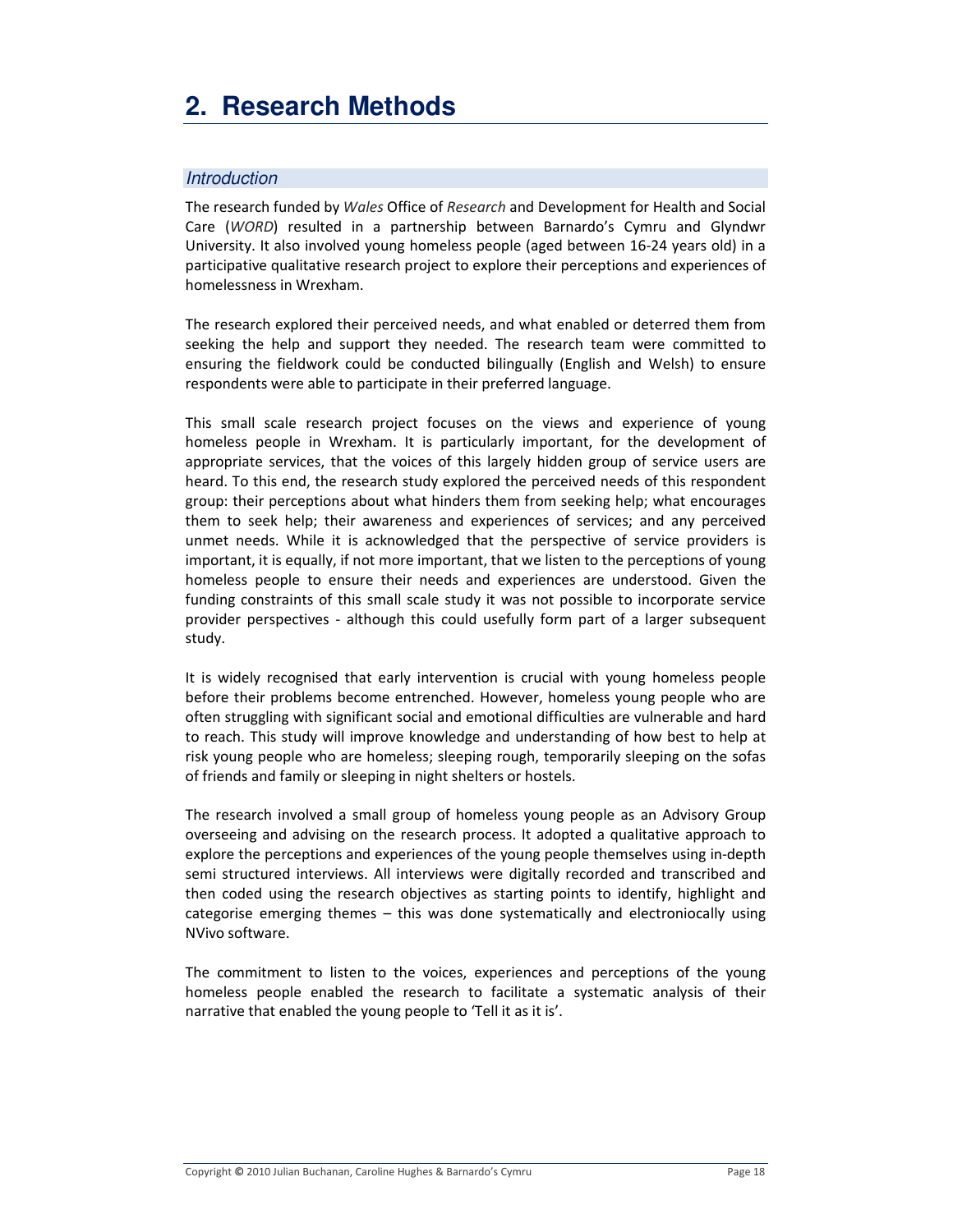### *Ethical considerations*

The Children Act (1989) defines a child as any person under 18 therefore this study was designed to include children as participants. Although we knew of no unique ethical issues in research with children, certain issues tend to arise with greater force or in different ways<sup>29</sup>. No research participant should be exposed to harm and protecting participants from such harm outweighs any chance of benefit to qualitative research, however, in this research study we assessed the risk of harm as low.

The study conformed to the principle of 'informed consent<sup>30</sup>, in that informed consent involved three factors being satisfied. First, the fieldwork was undertaken by those competent to do so. Second, the information about the study was presented to young people in a manner which they could understand and special attention was paid to ensure all the information was accessible and culturally appropriate. Finally, all participants were empowered to be able to decline being interviewed at any stage without incurring negative consequences. Interviews with the young people endeavoured to be sensitive and appropriate to their level of maturity.

The young people were initially accessed through Barnardo's Compass and from this agency a Young People's Advisory Group to act as consultants to the research was established. This group of young people with experience of homelessness passed on information (by word of mouth and by the distribution of written material) to other young people in the area and to the various agencies they had contact with. At a later stage young people were accessed through a rage of Wrexham agencies: Barnardo's Cymru Compass; Soup Dragon; Foyer; Hafan; St. John's; and Ty Nos Night Shelter. The agencies were informed of the research and they provided their consent and cooperation. All the interviews took place in a setting and space familiar to the young people so that they were always in a safe place and felt comfortable with trusted workers on the premises. If any person being interviewed wanted to seek help, the research team were able to refer the young people direct to Barnardo's Compass for professional support. This happened on one occasion.

Prior to the interview, participants were asked to sign an interview consent form. The study observed the requirements of the Data Protection Act (1998), which came into effect in March 2000. Prior to proceeding, the full proposal and research instruments were submitted and approved by the Glyndwr University Research Ethics Committee. Enhanced Criminal Records Bureau checks were carried out on the research tean involved in fieldwork and evaluation.

In order to respect and recognise the sacrifice of unpaid time given by the young people who participated in the research study, both as advisors and respondents, a £10 supermarket voucher was provided for each meeting attended and interview provided. To protect the anonymity of the respondents, and ensure no individual can be identified, data from all the fieldwork interviews has been anonymised.

<sup>29</sup> Fraser, S. et al. (2004) (Eds.) Doing Research with Children and Young People. Buckingham: Open University Press. *30 Sin, C.H., 2005. Seeking Informed Consent: Reflections on Research Practice. Sociology, 39(2), 277-294.*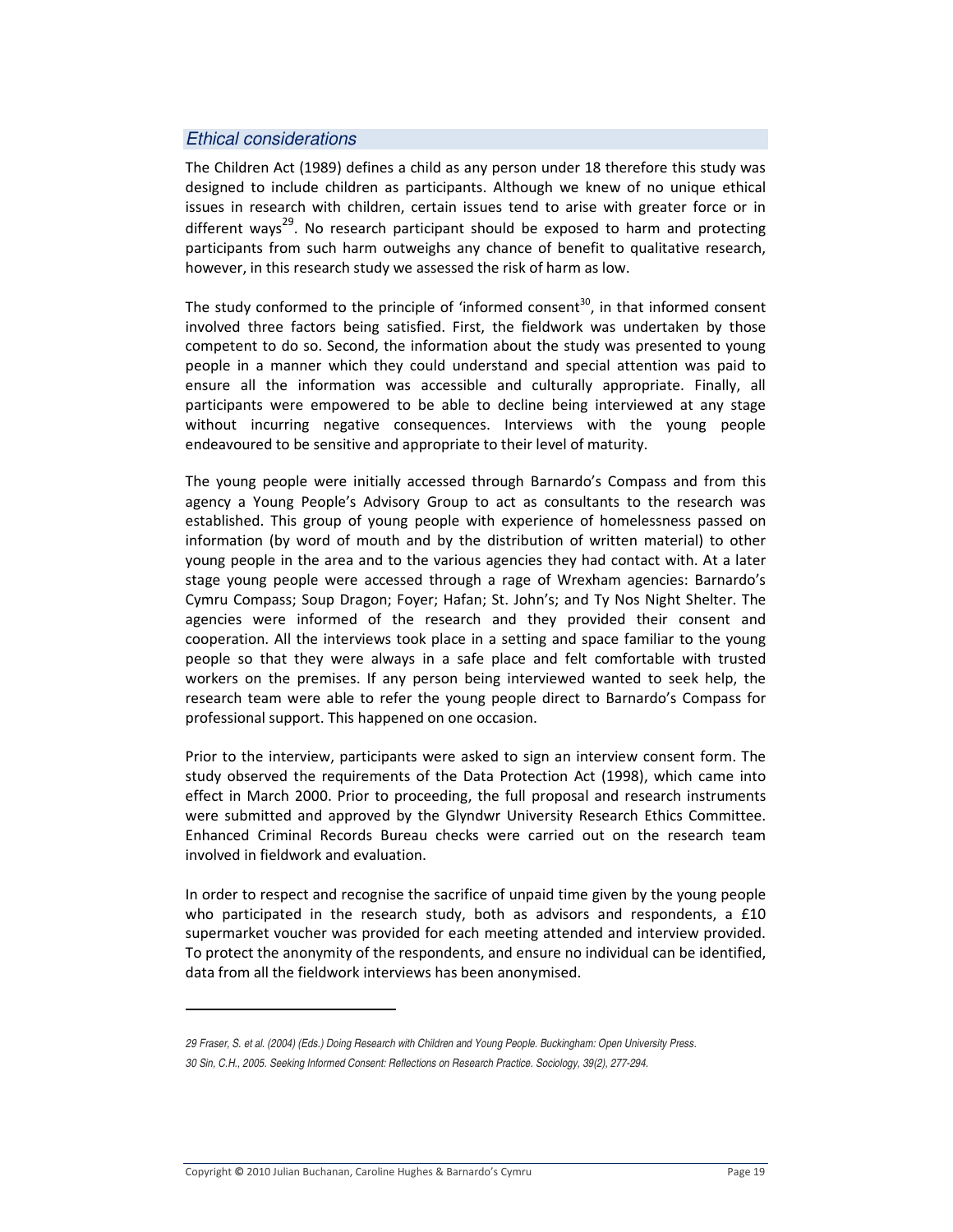### *Sample and methods*

The difficult personal histories, complex needs and inter-related social problems which are associated with young people who are homeless means that they can be a 'hard to reach' group. In order to access this group the research team began by utilising the relationships already established by Barnardo's Compass who provide services including a drop in facility for homeless young people in the Wrexham area offering practical support such as free access to a shower, cooker, washing machine, tumble dryer, computer with internet access, printing facilities and telephone, in addition to counselling and support.

This qualitative research sought to ensure the voices of young people were heard. The research was designed to be carried out with homeless young people rather than on homeless youth. Five young people in need who were between 16-24 years old and known to be homeless or living in temporary accommodation were identified by Barnardo's and invited to form the Research Advisory Group. To establish an effective Advisory Group, time was needed to establish rapport, trust and understanding with an initial group of five homeless young people so they would feel more comfortable and able to advise on all aspects of the field work. Our objective in using this approach was to access comprehensive, high quality data via a facilitated semi structured questionnaire. The findings of which could be explored through focus group work with the Advisory Group. Approximately a dozen Advisory Group meetings were held, although given the frequency and range of difficulties faced by young homeless people it was always difficult getting more than two or three young people to meet at any one time. This group advised the research team on interview schedule design, use of language, access issues, location of interviews and the identification of new recruits for the research. These young people received a £10 supermarket voucher each meeting they attended.

In order to expand and capture a larger group of young homeless people a snowballing sampling technique<sup>31</sup> was used. Social networks amongst homeless people in the Wrexham seem good although they tend to be centred upon the provision of services available at various times and at different places across the town. It should be acknowledged that this sampling technique is neither random nor can it claim to be necessarily representative of the 16-24 year old homeless population in Wrexham. For populations which are largely hidden it is often a methodological challenge as to how to identify and engage a sample group. Snowballing proved successful initially, but after completing ten interviews the research team struggled to gain access to any further young people. It was hoped from the outset this respondent driven sampling technique would result in at least 15 young people being interviewed using the semi-structured interview schedule. This lack of numbers was explored with the Research Advisory Group and in order to ensure an adequate sample size we decided to increase our sample by purposive sampling. We decided to target those homelessness services used

<sup>31</sup> Browne, K., 2005. Snowball sampling: using social networks to research non-heterosexual women. International Journal of Social *Research Methodology, 8(1), 47.*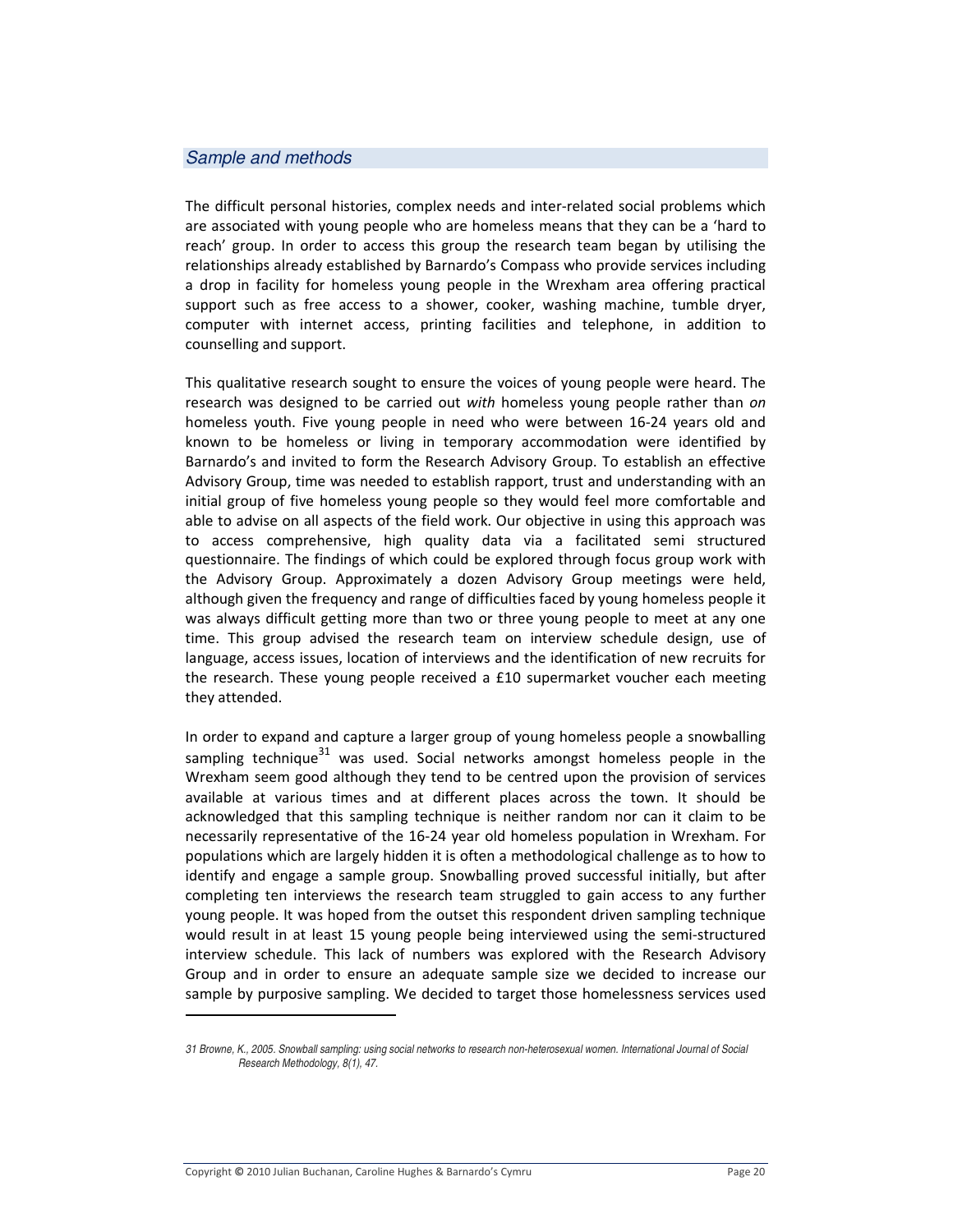by youth including The Soup Dragon, Foyer, Hafan, St. John's hostel and Ty Nos Night Shelter, we also wanted to ensure a good representation of male and females while ensuring everyone interviewed was aged 16-24, homeless had complex need. This change in sampling technique meant the research managed to capture the experiences and opinions of a twenty young homeless people in Wrexham from a range of backgrounds and settings, all of whom are currently homeless or living in temporary or unsuitable accommodation and have additional difficulties. Sixteen of the twenty people interviewed had slept rough (one declined to answer), at least two people interviewed were currently sleeping rough, and at least one person had complex need and was not accessing any services.

The semi structured interviews provided rich narrative and personal data. All interviews were digitally recorded, transcribed, coded and analysed using NVivo software. This process helped to identify emerging dominant themes which were further explored and agreed jointly by the research team and Advisory Group. The digitally recorded interview data and the hand written notes also helped provide important illustrative quotations to contextualise and evidence the claims made in relation to key findings. This study engaged in theoretical sampling<sup>32</sup> in that selected themes and categories were compared both within this study and with other relevant empirical research studies. This helped 'test' the interpretations drawn from the data, it generated useful insights and it provided additional support to the findings.

<sup>32</sup> Draucker, C.B. et al., 2007. Theoretical Sampling and Category Development in Grounded Theory. Qual Health Res, 17(8), 1137-1148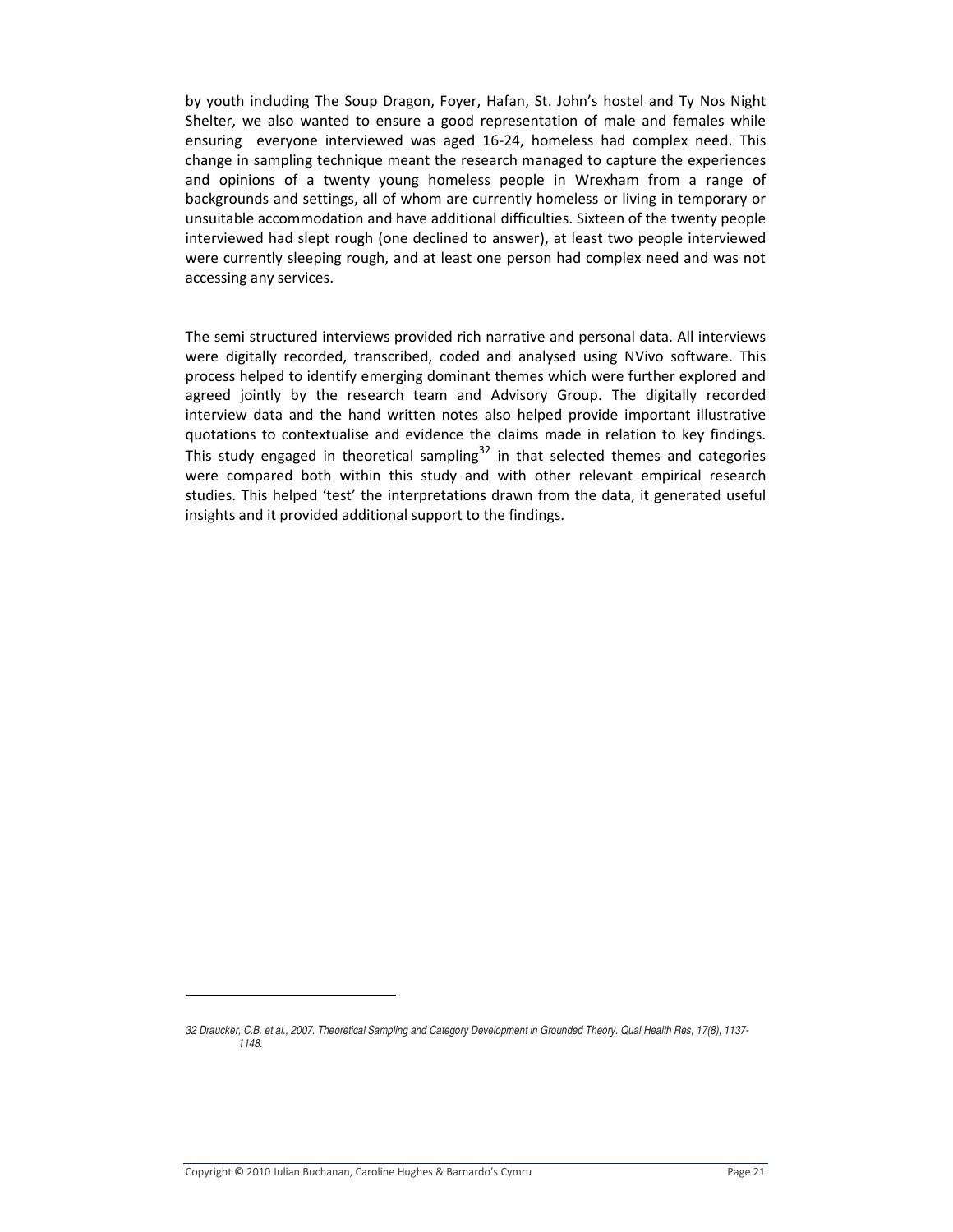# 3. Results: Demographic Data

The study comprised of interviewing 20 young people between the ages of 16-24 (n=20) who have experienced homelessness and/or are currently homeless or living in temporary accommodation. Given the real life limitations of reaching and interviewing young homeless people it was not possible to pursue a random sample. Initially a snowballing approach was adopted but as this resulted in lower than expected numbers a purposive sampling process was adopted by contacting known young homeless people at the various locations in Wrexham they frequent. This resulted in a final sample of twenty young:

| <b>Background Context</b>                                                                                                                                                                                                                                 |                |
|-----------------------------------------------------------------------------------------------------------------------------------------------------------------------------------------------------------------------------------------------------------|----------------|
| Average age left school                                                                                                                                                                                                                                   | 15.6 years old |
| Average age first homeless                                                                                                                                                                                                                                | 16.5 years old |
| Average Age when interviewed                                                                                                                                                                                                                              | 19.3 years old |
| <b>Nationality:</b>                                                                                                                                                                                                                                       | Welsh (11)     |
|                                                                                                                                                                                                                                                           | British (7)    |
|                                                                                                                                                                                                                                                           | English (1)    |
|                                                                                                                                                                                                                                                           | Not Given (1)  |
| Disabilities/Difficulties specified:<br>ADHD(3)<br>Dyslexia (2)<br>Mental illness (2)<br>Arthritis<br>Asberger's syndrome<br>Depression<br>Learning disability<br>Irlen's Syndrome<br>Obsessive compulsive disorder<br>() Brackets indicate No. of people |                |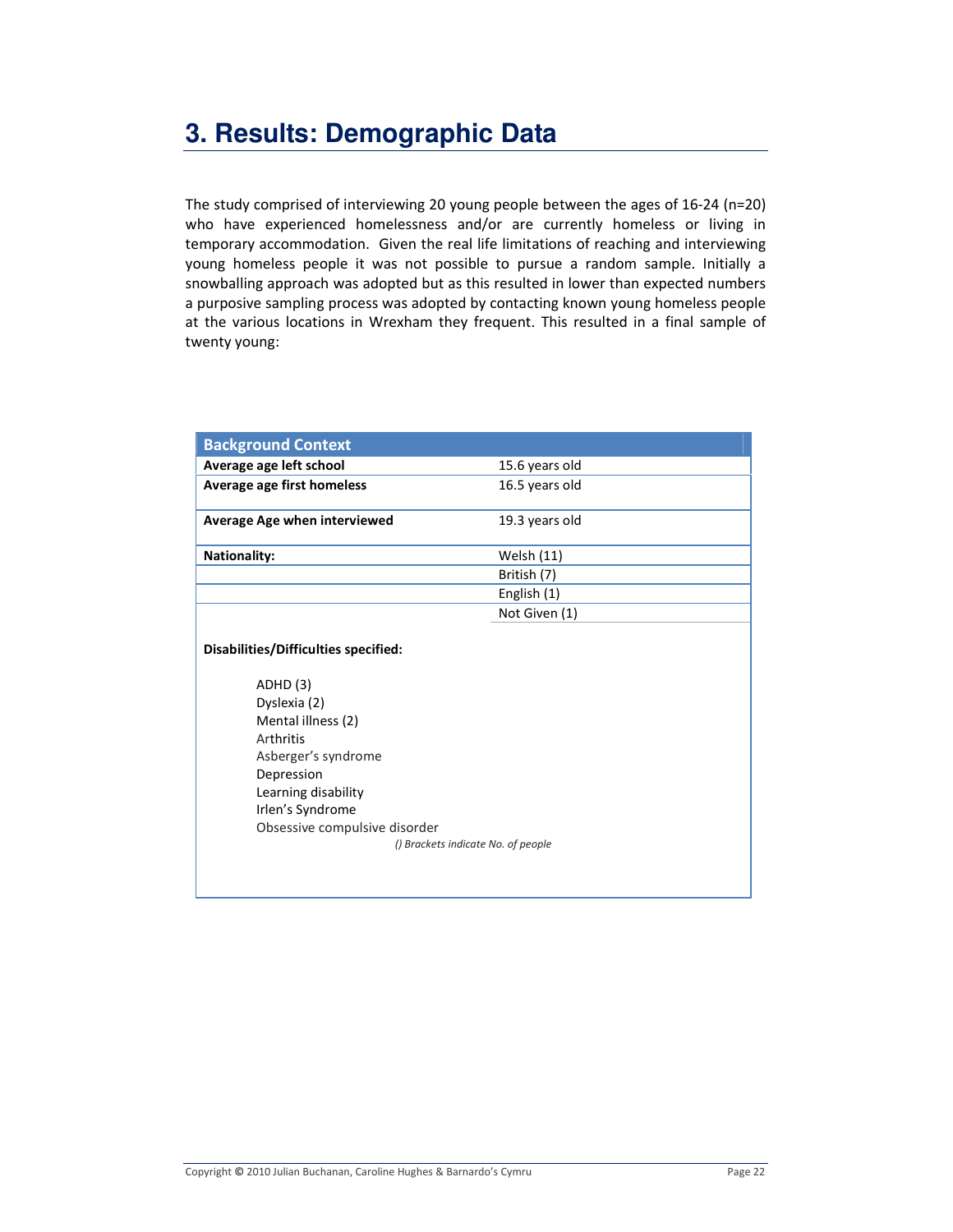| Age                                                                                           | No. of young people<br>interviewed in that |  |  |
|-----------------------------------------------------------------------------------------------|--------------------------------------------|--|--|
|                                                                                               | age range                                  |  |  |
| 16                                                                                            | 2                                          |  |  |
| 17                                                                                            | 3                                          |  |  |
| 18                                                                                            | 2                                          |  |  |
| 19                                                                                            | 4                                          |  |  |
| 20                                                                                            | 3                                          |  |  |
| 21                                                                                            | 2                                          |  |  |
| 22                                                                                            | 1                                          |  |  |
| 23                                                                                            | 0                                          |  |  |
| 24                                                                                            | $\overline{2}$                             |  |  |
| $TOTAL = 19$                                                                                  |                                            |  |  |
| One person declined to give this information but<br>was known to be within the age parameters |                                            |  |  |

The graph below indicates some background experiences of the young people. In common with evidence from established youth homelessness studies the young people in the sample had a history of difficulties prior to their homelessness experience. 50% (n=10) had a disability, 70% (n=14) had difficulty at school and were at some point excluded, 65% (n=13) had been bullied at some point in their life, almost half (n=9) had been looked after by the local authority Social Services Department.

### Experiences of young people interviewed (n=20)



The next graph illustrates the extent of negative experiences found amongst the sample. Not unexpected amongst a sample of homeless young people 90% (n=18) had at some point lived in a hostel and 80% (n=16) had slept rough. A matter of concern is that 70%  $(n=14)$  of the young people described themselves as having mental health problems.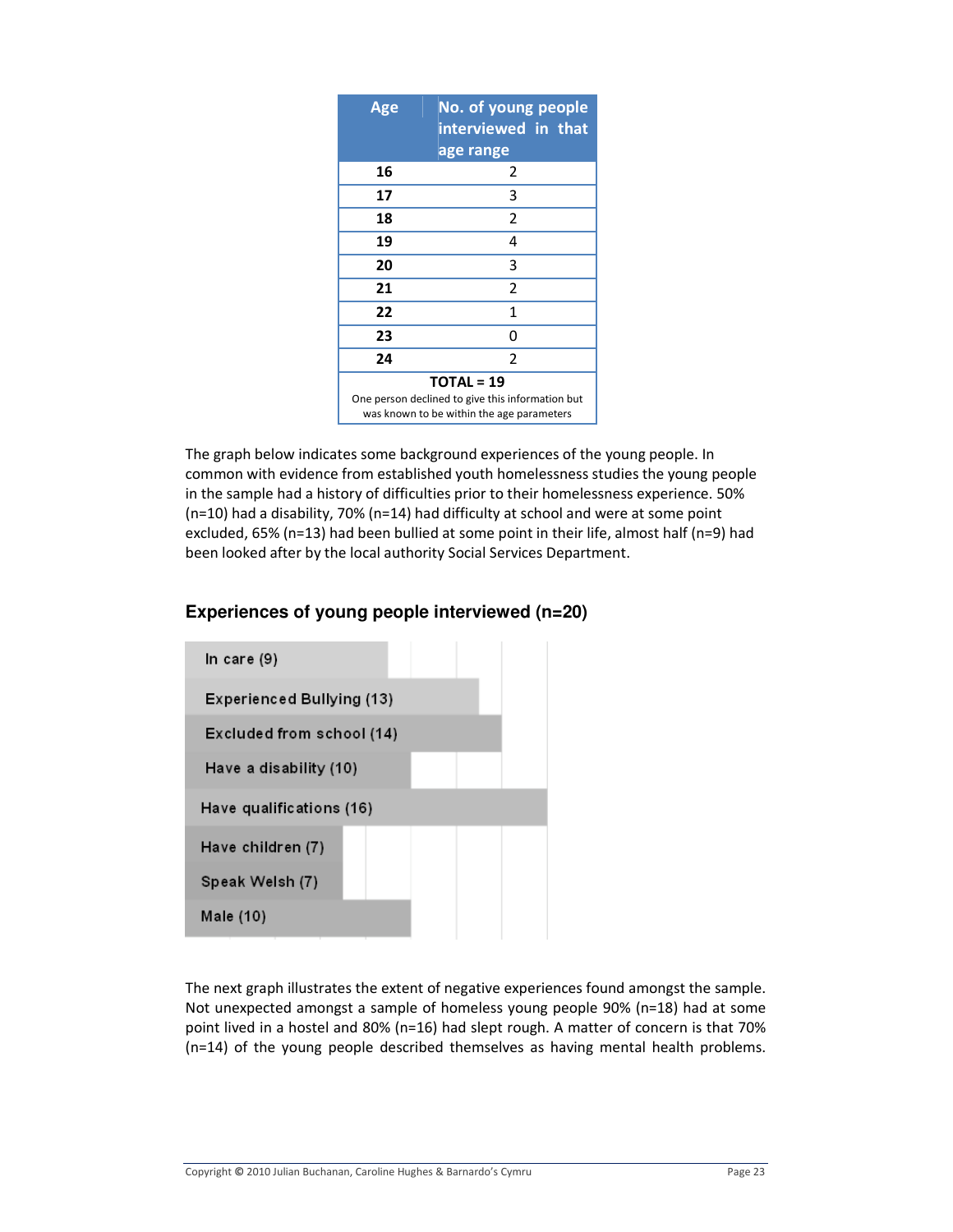Over half had been a victim of crime and the same number (n=12) had a criminal record. A significant percentage admitted to problems with alcohol and drugs, 50% (n=10) and 35% (n=7) respectively.



### Difficulties faced by young people interviewed (n=20)

### **Comment**

It is evident from the demographic data that the young people interviewed had complex need which included emotional and mental health problems, disabilities, being looked after and being excluded from mainstream education. From the accounts given, accessing services to meet their identified needs became more difficult on becoming homeless; for example, it is harder to obtain employment/education without a permanent address. This is identified in the Social Exclusion Unit Task Force report 'Realising Young Potential and Supporting Care Leavers into Education, Employment and Training  $(2009)^{33}$ . The report indicates that during consultation with young people, 75% of young people Not in Education Employment or Training (NEET) in one area (Norfolk) were living in unsuitable housing such as hostels.

<sup>33</sup> Cabinet Office. (2009). Realising young potential: supporting care leavers into education, employment and training.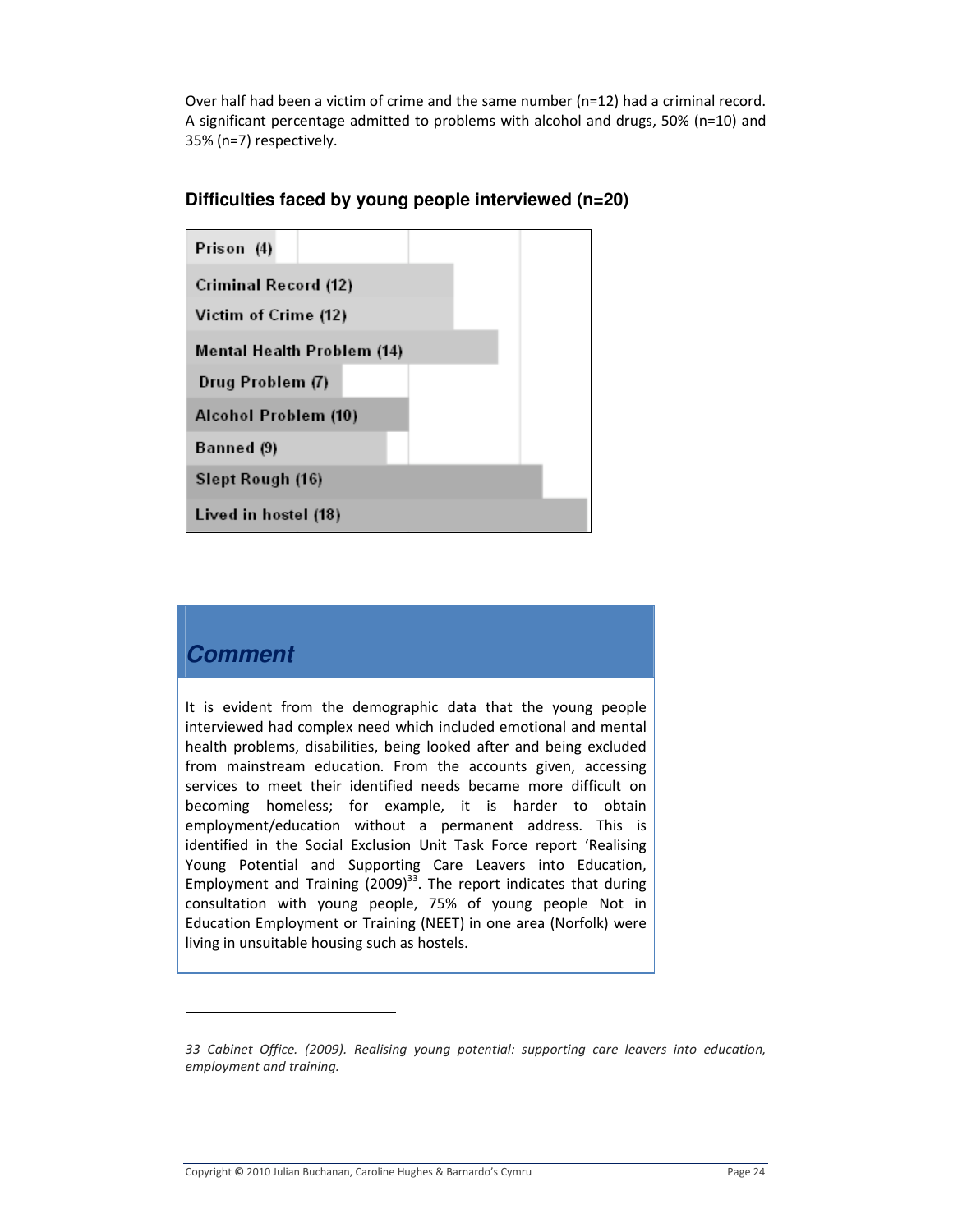### **4. Results: Context & Experience**

Young people who are homeless often have complex need which can include: mental health problems; self harm; family breakdown and conflict; sexual and physical violence in the home; experienced of being looked after by the local authority; close family bereavement and loss; alcohol and drug problems; learning difficulties and isolation. The complex need of the young people interviewed was evident from the interviews and issues relating to their particular needs will be explored. Virtually all the young people interviewed were from Wrexham and the surrounding area. The majority of the respondents were unemployed, (apart from one who had casual employment) and a minority were undertaking educational programmes or undertaking voluntary work, often facilitated and supported by the hostels in which they were placed. Many of the young people had been homeless from a young age: 'I've been homeless since the age of sixteen, always in hostels or on the streets, either one.' The mean age at becoming homeless for the first time was sixteen and a half years old.

At the outset it was the intention of the researchers to ensure that women (who we anticipated would be a minority group) were properly represented. However, the respective gatekeepers put forward more women than expected and ensuring sufficient numbers of young males proved more of a challenge. In the end the gender balance in the respondent group was equal. There is a general trend of increased visible homelessness for young women, many of whom have traditionally been hidden through 'sofa surfing' and temporary accommodation.

Amongst the young people we interviewed there appeared to be a distinction made between the a) long term older homeless, b) the chaotic substance dependent homeless, and c) the 'new' young temporary homeless - who generally do not like to be referred to as homeless but prefer to be referred to as young people without suitable accommodation. Public perceptions of homelessness and stigma and discrimination will be examined later, although it is pertinent to point out the young people's definition of their own status and position at this stage.

### *Family background and early life experience*

When respondents described what led to them becoming homeless, family breakdown, often following long term difficulties in family relationships, was the explanation in the vast majority of cases, for example:

"...it was just constantly arguing me and my brother and then my parents would take my brothers side and I would be the horrible child and then I just turned around one day and said you don't want me no one else will so I am going. And that was basically what I did.'

Many of the young people had difficult family backgrounds: 'I was like the odd one out really...that's why I got kicked out ... it was just like a certain person you can pick on,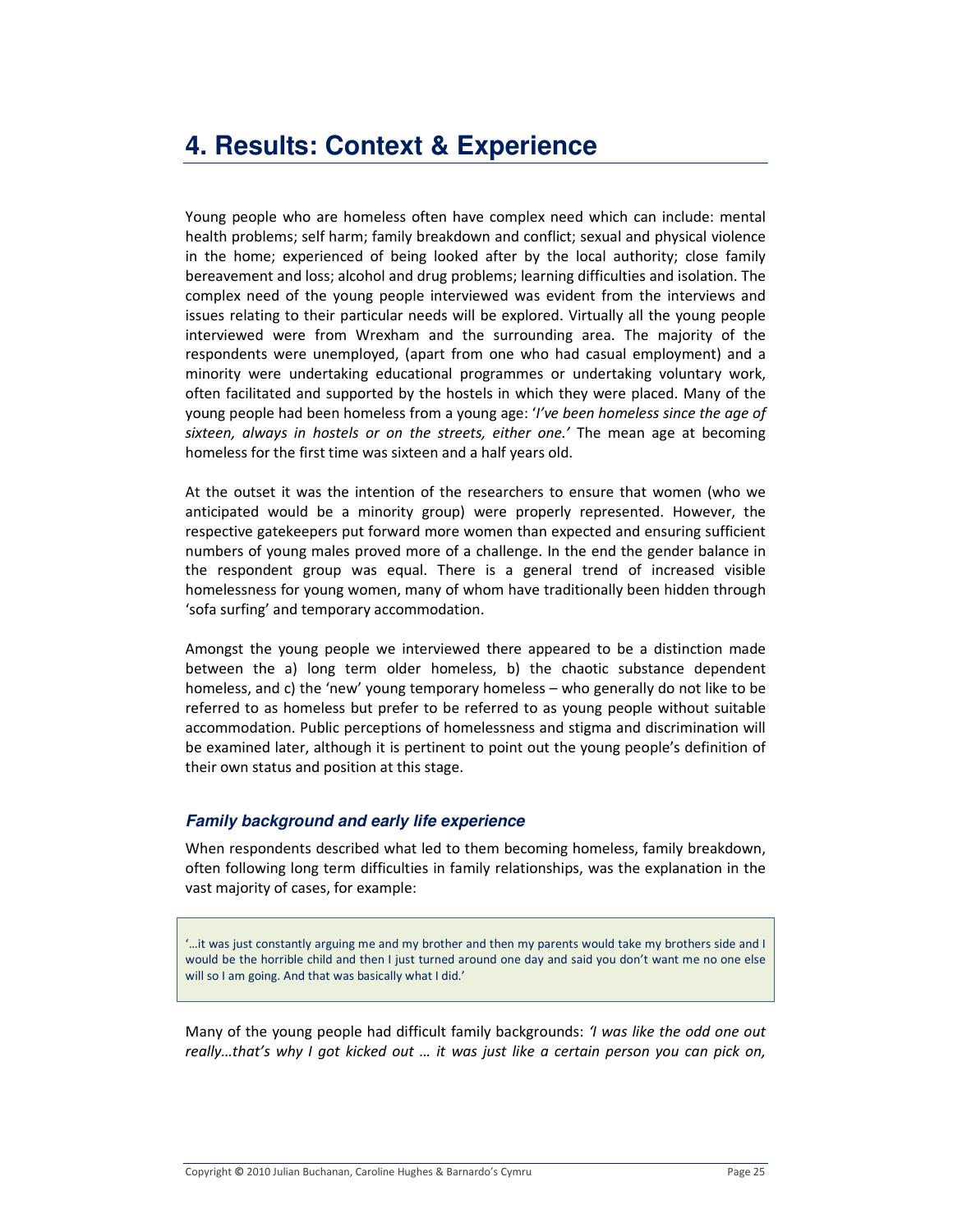bully you so much and then you can't take no more and you just lash out and leave, that's all you can do.' Some respondents suggested that tensions with a step-parent within re-constituted families began the onset of their difficulties 'that's when it all started off me and my step-dad not getting on'. Other young people (n=3) recounted that they had moved to live with grandparents as their parents had not been able to care for them: 'My mum passed away when I was eleven and my dad's a heroin addict' However, some grandparents appear to have had difficulty managing adolescent behaviour, as illustrated by one young person who explained: 'I used to drink a lot and my grandparents couldn't cope so they threw me out'

Often, young people managed to stay with various family members or friends before becoming homeless: 'my mum put me into a hostel when I was 16 but before that I started moving through family ... I was 13 the first time I moved out.' Other young people described difficulties at home which contributed to them presenting challenging behaviour:

Because my brother was disabled he took up a lot of my mum and dad's time I used to get bullied for it at school as well so part of it was trying to be the hard man if you know what I mean so that people would back off and leave me alone and it landed me in a whole load of crap basically.

Two respondents had to leave home as one or both parents did not accept their sexuality: 'I lived with my parents and I told them that I was gay. My dad didn't accept it so I kind of ran off to [NAME].'

Almost half of the young people had been looked after by the local authority ( $n=9$ ), some had been in long term foster care or residential homes, others had experienced short periods of living with foster parents or respite foster care: 'I got put in foster care when I was 14 because my mum said I was a troubled child, naughty and what have you.' The young people described differences in the after care services they had received from the local authority; another young person explained why she had been refused after care services 'And they said no because you weren't in permanent, you were only in temporary.. Because I went back to my dad's and I weren't in full foster care that they wouldn't, weren't able to help me so from 16 I've been in hostels and what have you, and because of all the stress and what have you I turned to drink so I was getting kicked out of everywhere.'

### **Life experiences**

It was apparent from the accounts of the young people that they had experienced trauma in their lives which included bereavement, domestic violence, physical and sexual abuse, neglect and rejection. Some respondents gave accounts of physical abuse within the home: 'I had a rum stepdad who used to beat me up and that and then lost all the confidence, I gained it and then that's where the fighting come in' another respondent described domestic violence within his home 'My mum used to get beaten up by my dad every day, so I was always getting on the wrong and I used to get hit instead.'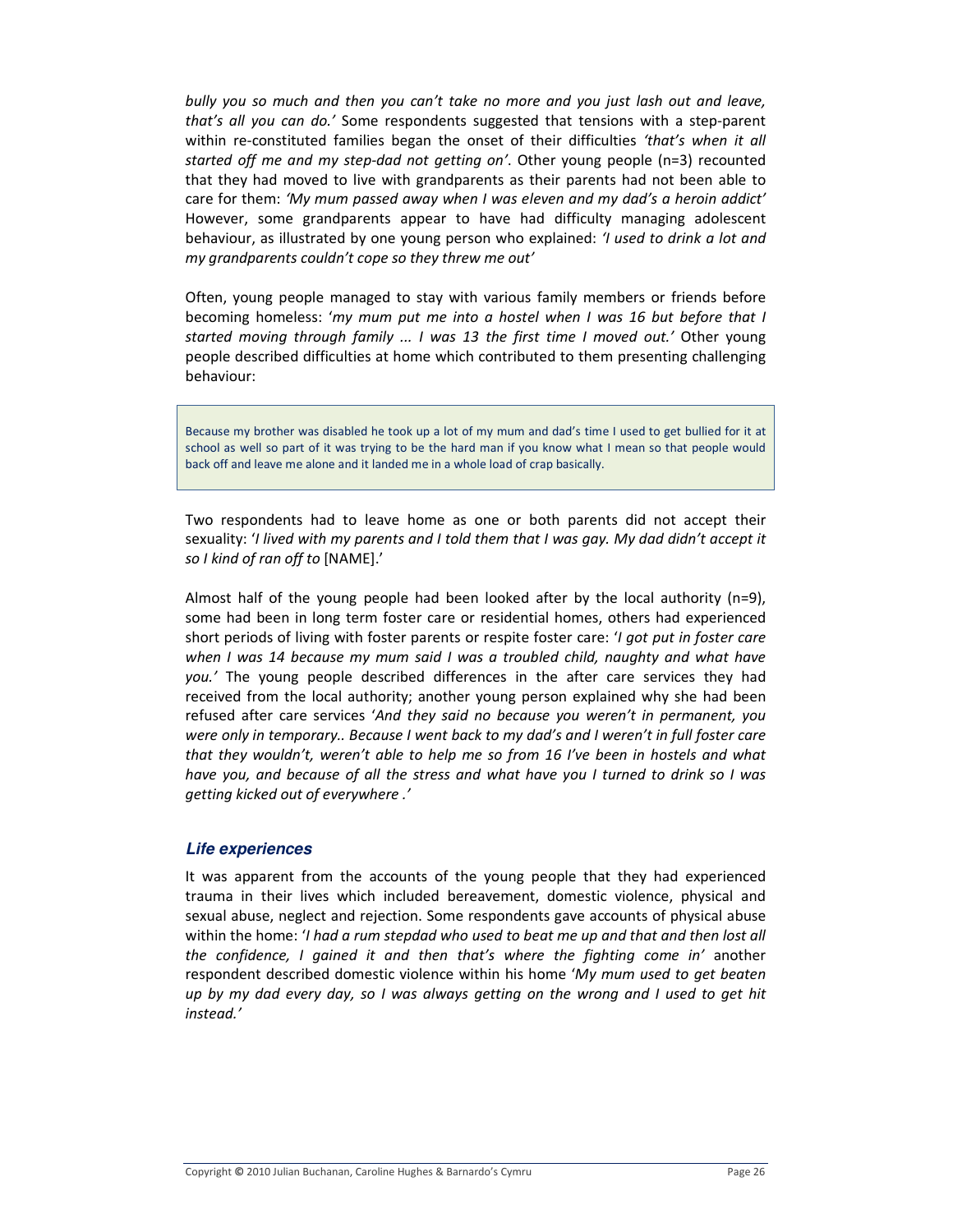The interviews with the young people included accounts from both male and female respondents of being victims of sexual abuse (n=4) both as a child and sexual exploitation while homeless. For some young people, sexual abuse had led to them becoming homeless: 'my grand-dad used to sexually abuse me ... my Nana didn't believe me what had happened so I don't speak to her. That's why I don't speak to nobody in my family.' It was clear from respondent accounts that some young people had sex to secure a bed for the night, for example, as one young person explained 'I did it a lot of times where I would just go to a pub and find some man and just so it was somewhere to sleep'. Young people without support or social capital described having to sell their bodies to cope with finding themselves homeless. One young person we interviewed spoke about an experience of child sexual exploitation when aged 13 homeless in a strange city. In order to secure sufficient funds for food and shelter given the constrained choices this young person felt they had little option except to sell her/his body to an adult. This adult subsequently recruited other adults who perpetuated the sexual abuse and exploitation of this young person.

One respondent suggested that young people could be vulnerable to sexual exploitation in mixed hostels and disagreed with mixed provision: 'I think that it's wrong to be honest as quite a few people you know do sleep around once they are in there ...a lot of girls do end up like pressurised into it and end up pregnant you know or have got something.'

A quarter of the young people had lost one or both parents (n=5) and this contributed to them becoming looked after by the local authority: '*I ended up in Foster care because* my dad died. .... My mum died when I was little so I couldn't go back to her and I went to foster care and I really didn't like it so I just ran away.' Other young people had experienced close family bereavement; one young person made a link between the ability to cope with a particular loss: 'my cousin, I found him hanging when I was nine then so that's what's, I think that's what's led to bad behaviour.'

### **School**

The majority of young people talked about difficult experiences in school, and almost three quarters of respondents had experienced school exclusion (n=14). Some respondents reflected on the reasons why: 'It's because I used to have an anger problem...people used to try and wind me up and another stated: 'I was like really young I was fighting all through high school, and I went from one school to the other.' For other respondents the academic focus of mainstream education did not suit their learning style: 'School was a bit of a tough one - I never used to basically learn anything, just couldn't sit there all the time, I was more of a practical person in school, I didn't like sitting down and doing the writing.' A similar number of young people ( $n=13$ ) indicated that they were bullied in school: 'I got bullied at school because of my size because I was actually quite small at school' another stated: 'I always used to get bullied...because I was in a wheelchair...I was slower than everyone else...I was different.'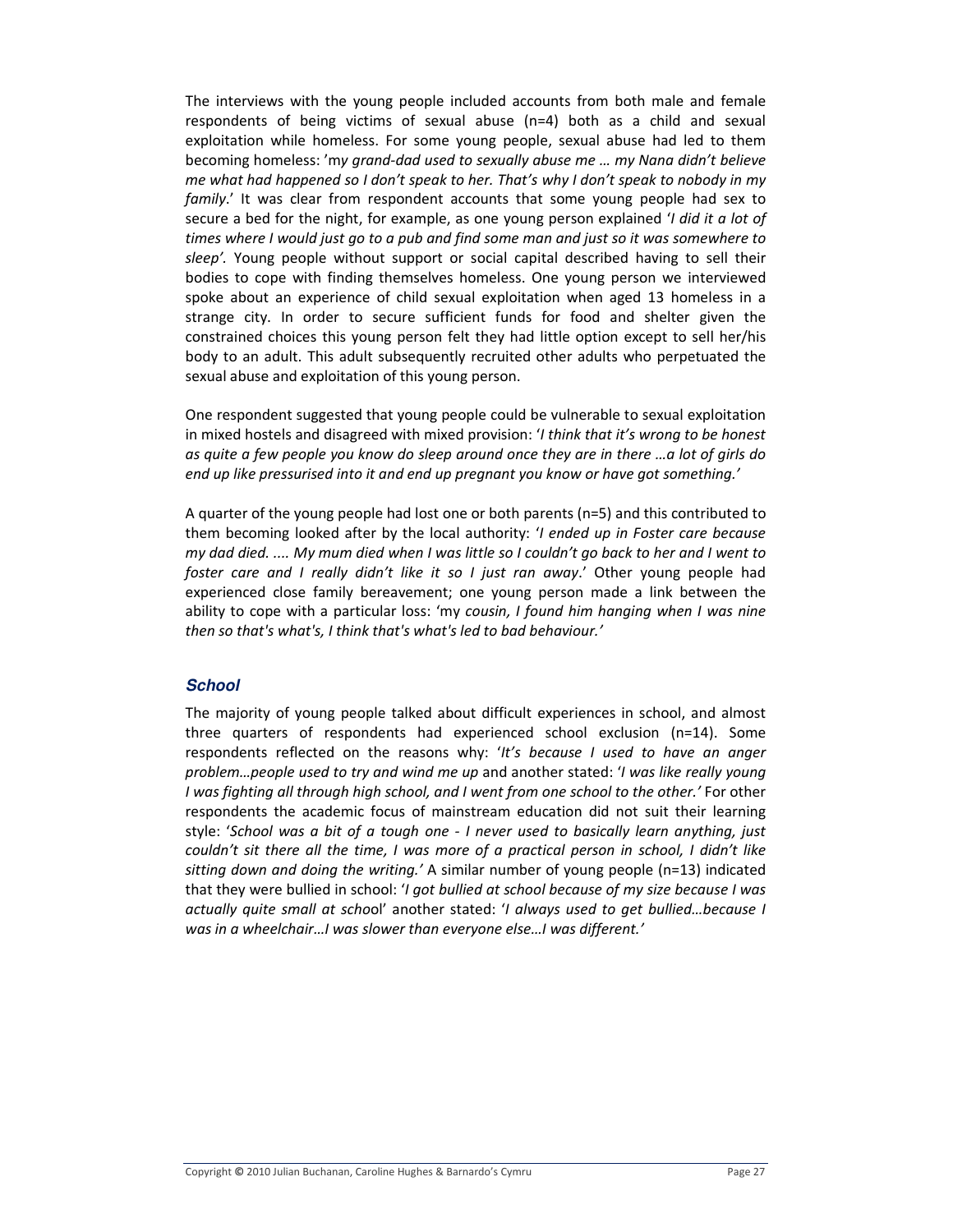### **Comment**

Most young people in this study had grown up in families where their parents/carers had their own difficulties to cope with. Therefore, many of the young people did not benefit from a secure childhood environment as a foundation to mature and develop. What is also interesting is that some of the young people blamed themselves when their parents or carers 'couldn't cope' defining themselves as a 'problem child'. Almost half of the young people had been looked after by the local authority (n=9) on both a long term and short term basis. The Social Exclusion Unit Task Force report 'Realising Young Potential and Supporting Care Leavers into Education, Employment and Training  $(2009)^{34}$  identifies that care leavers with significant support needs are in greater need of effective co-ordinated intervention, without which they risk increased disadvantage. The report identifies the high risk groups as young people with mental health problems, learning difficulties, emotional and attachment difficulties, substance misuse, young offenders and young parentssuch needs were manifested in the respondent group.

Cabinet Office. (2009) Realising young potential: supporting care leavers into education, employment and training.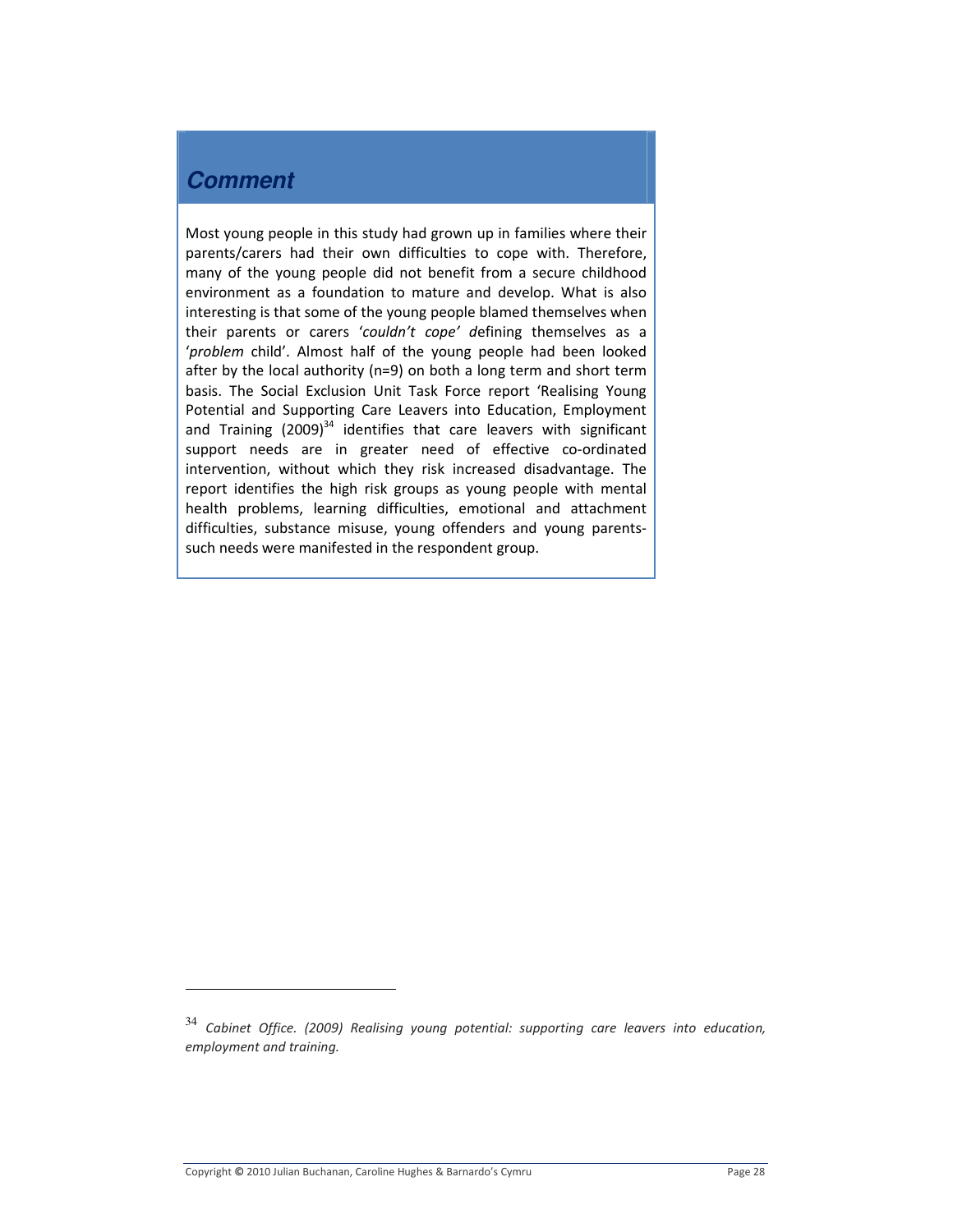It is apparent from the respondent accounts that much of the young people's time is spent trying to ensure that basic human needs are met such as; securing food, shelter, warmth, hygiene, support and friendship. Interestingly, because the young people have no fixed geographical location mobile phones play a vital role in maintaining communication between themselves and those agencies and individuals who are able to offer basic support.

### **Practical: Independent living skills**

Almost half (n=9) of the young people interviewed identified having difficulty with independent living skills as an important issue. Moreover, they are without the family support that many other young people rely on during the transitional stage between living at home and living independently. One respondent articulated the point about challenges with regard to learning to live independently:

A lot of them have come from home or they have been in care for years so have never had to do anything for themselves, some of them do not know how to use a washing machine or how to cook a meal or how to iron, ... some people don't even know how to wash properly you know it's just life skills, it's things people take for granted every day some people don't even have a clue of that.

Hence, some young people talked about particular difficulties they had faced, like one respondent who described trying to understand the system of paying for utilities when she moved into a flat: 'my friend had to come around last night to sit in the dark because I couldn't get my head around how this quarterly thing works and how much I am going to use and how I control it and stuff like that.' This was echoed by another young person: 'you do you need help with...sorting out your TV licence, your water, your electricity, your gas because when you move into a place you don't understand all that .....and even knowing what days your bin goes out because you move into a place and you are too shy to talk to your neighbours.' Although, tenancy support can in certain circumstances be offered by the Housing Office and Barnardo's Cymru Compass a number of young people still felt they lacked the support they needed. One young person explained: ' wish someone would have taught me to pay bills and stuff, you know, maybe like debt advice and maybe like preparing for bills and stuff budgeting and debt advice.' It was apparent from the accounts of the respondents that the hostels support the residents to develop independent living skills which are valued by the young people. A number of respondents conveyed how helpful they found this practical support: 'they help you wash and cook your food, so you know how to cook...you're allocated with a support worker here and basically they'll arrange a day for you to cook and that day you'll cook and they'll judge how they think you got on.'

One respondent described how she had tried to live independently but had returned to the hostel in order to gain support with independent living skills: '*I went to Homeless* and I told them that I didn't want to live where I was living [an unsuitable B&B], so I asked them can I move into a hostel so they can give me some help like, you know, parenting skills and budgeting, so I moved into Hafan.' Another young person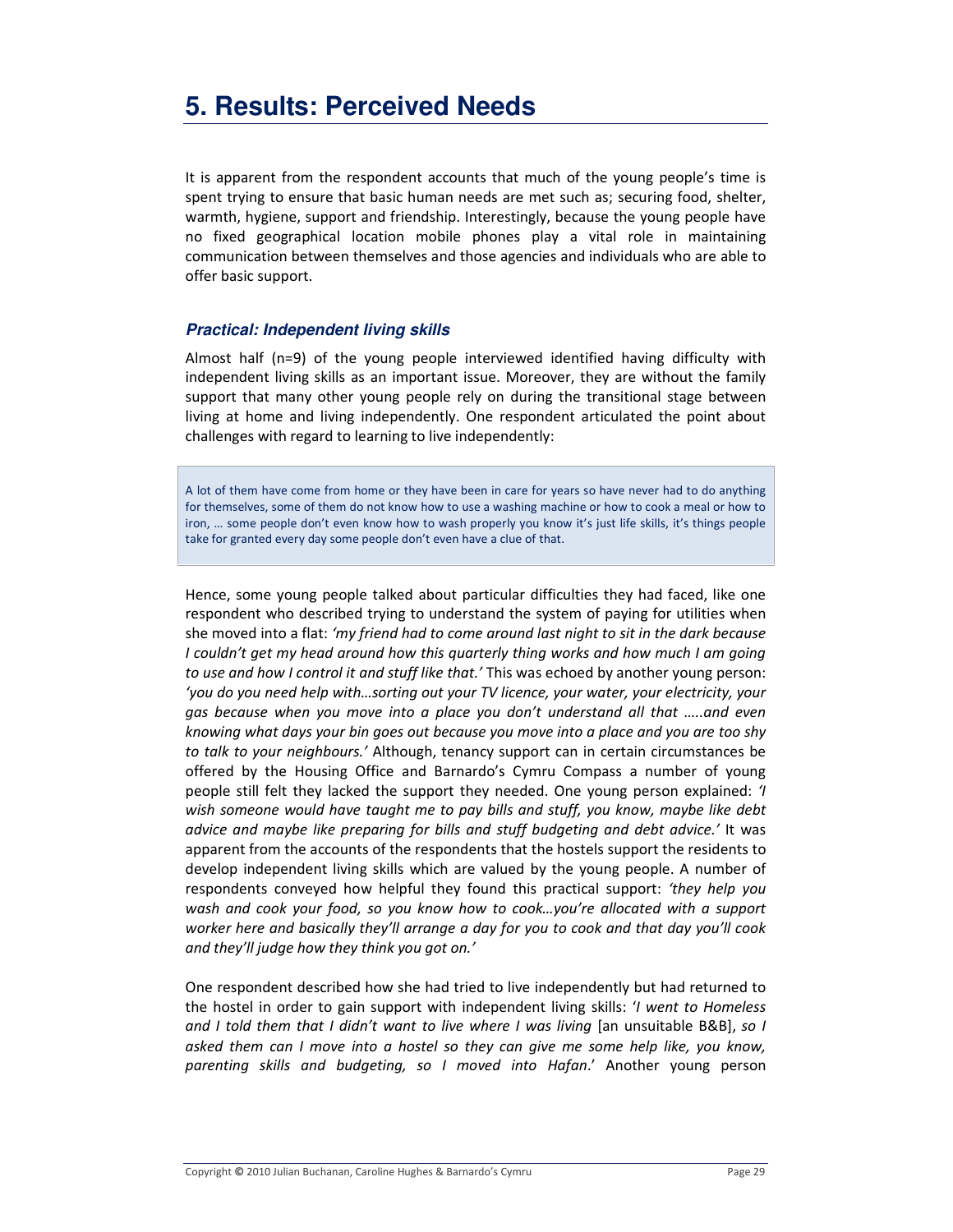demonstrated understanding of how the skills provided at the hostel could help young people to move on in their lives including finding a place to live and possibly securing employment: 'I think the way Hafan and Foyer have got this programme running, I think it does prove to the council that they're trying their hardest to try and basically build themselves up get a job and hopefully move on to their own place...'

### **Practical: Support for young parents**

Some of the young people that were interviewed are parents ( $n=7$ ). Two of the young people gave accounts of being offered accommodation that they did not find suitable for a baby. The detailed experience recounted by one young person (below) illustrates clearly the struggle and frustration of a young parent trying in difficult circumstances to secure satisfactory accommodation for herself and her baby:

I went back [to the Housing Office] about two days later and I was in tears and I said look I need to see somebody it's not fair on my son you know, he is sleeping on a sofa I am sleeping on a sofa I feel like I am invading my friends house and if I don't get somewhere tonight then I don't know what I am going to do ..they said come back at 4pm and we will have keys for you to a B&B and you will be there for about 2 weeks until we can find you somewhere to stay permanently. So I went back I didn't know what to expect I didn't know you know anything but I thought at least I have got a room for me and [NAME] to stay tonight and when I went back they gave me the keys and explained where it was they weren't much help explaining where it was they just said it was on [NAME]and you will see it, there were no signs or anything to say what it was they just said that I was to go into [NAME of B&B]and tell them that you were here from the council and to show you your room. So I went up there and I was nervous and a bit upset and I thought well I have got a room and they showed me and said this is it, it looked like just a house just with no garden sort of .. and when I went into the room, they showed me in and straight away it was filthy it was horrible it wasn't nice at all and I didn't actually know until the last minute that I was sharing with two older men in this house that I didn't know ... the stairs were really steep for a start so we would have to stay in that room where we were....The room itself wasn't nice at all the bed sheets were filthy, luckily my friend gave me some fresh ones, it just didn't smell nice there wasn't a nice smell to it the carpet was disgusting and all I had with me was a travel cot for [NAME] and obviously his steriliser to do his bottles and when I went into the room I just burst out crying when they left me and I thought what a bad mum am I to, for me and [NAME] to stay here because I couldn't get a place because I wasn't trying hard enough to get a place even though I was trying hard enough I was doing everything I could, so I was there for one night I slept there...it was like a big shared house and your room is your room and the rest is shared, the kitchen the bathroom so the bathroom was not nice it was quite dangerous like the, you know where you normally have a bath panel there was nothing you could just go underneath the bath and all the pipes and everything were there and I found out that I was actually sharing the accommodation with an ex convict who had gone down for Arson and someone else who had been in prison and we didn't find out what for and I didn't really want to stay to find out what for. I was just sharing a house with two men... as soon as I found out I was sharing a house with two men you know I wasn't judging them before I met them but what I had heard about them I didn't want my son near, you know me on myself I could have handled but not with a 6 month old baby because I was sterilizing his bottle in the kitchen and you are supposed to leave them in the fridge and I thought how do I know I can trust these men not to put anything in them, when you have got a child you think of all these things and you worry ...three weeks the council said we have realised that accommodation we have put you in isn't suitable for you and a 6 months old baby ...so we are going to move you so I thought that is good thank god. They said it is only going to be a 28 day flat and then as soon as that is over we will find you a place so they gave me some more keys and explained where to go and I went there and it was absolutely awful again it wasn't the cleanest of places, there was a lot of drug addicts that lived on this estate I had an alcoholic who lived next door to me who would just walk in the flat if I didn't lock the door and start talking to me so again I didn't want [NAME]there so you know I was staying there on my own and my mum would have [NAME] and you know, I hated t because he was my son and I wanted to be with him but I didn't want him there and one night when I was sleeping someone tried to open my door it must have been about 3am and they were banging down the door and I was absolutely terrified because I knew that there was a lot of people that were on drugs there and things like that so, and finally after just a month of being there and as much as I could take I went to the council and said look this isn't suitable either you are putting me in places where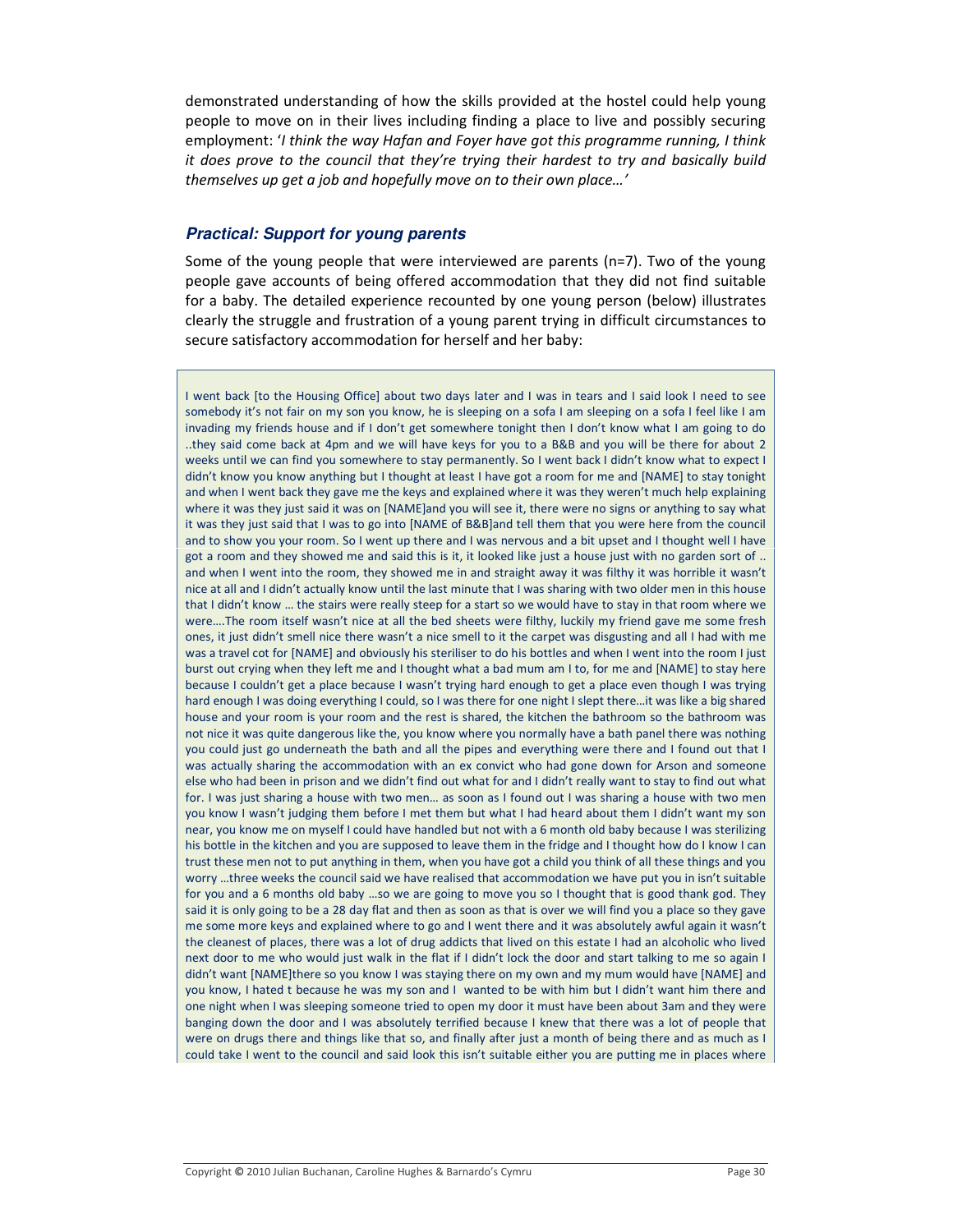me and my son are at risk really I don't want my son around people like that you should put me in safer places even the Foyer would have been you know a bit more safer because I was on my own there whereas in the Foyer you have got that help around you.... it was awful and I never want anyone to go through what I went through because it is scary and you know especially how young I was only 19 years old and terrified of everything and you are always paranoid when you have got a child anyway but being so young you are even worse I think and more vulnerable to things like that.

### **Practical: Improving employability**

As highlighted above, all except one of the respondents were without work at the time of the interviews. It was apparent from the young people's accounts that securing employment was important to them but this was difficult to achieve due to their circumstances. The respondents that were living in hostels talked about difficulties they had securing employment. An important issue that they raised was the stigma surrounding using the hostel as an address, like ONE YOUNG PERSON who said '... as soon as jobs see that you are living in a hostel on an application form they don't even bother.' A similar point was made by another young person: 'you've got to be ... I would say very lucky, to have another address to put down. ..this place has never had the best reputation. It's not a bad place, it's a really nice place, really nice people, but because people have had problems with people from here...it makes life very difficult for people now to get a job.' This young person noted that the voluntary organization Shelter have provided a service to try to overcome this problem '... if you go down to Shelter Cymru and you're between the age of 16 to 25 you can use their address to apply for jobs. I found that out yesterday, so that is not very well advertised.'

Without the basic need of accommodation being met, it was apparent, for example from the following account that it was almost impossible to secure education, training or employment: 'I can't get a job because I haven't got an address and I don't know where I am going to be sleeping or anything like that so I can't get a job like I go to Careers Wales near enough every day Monday to Friday, see what courses they've got and they're like oh you need accommodation, where are you living and I'm like oh, night shelter and that's not acceptable, you can't join anything until you sort yourself out so I can't do nothing really until I sort myself out.'

The majority of the young people who were living in the hostels, or who had lived in hostels previously, conveyed how much they valued the support provided there in relation to education and training, as illustrated by one respondent who spoke about a support worker: 'she has helped me get qualifications ... and different credits and stuff ... and she is trying to help me get work and everything.' However, two respondents suggested that there is a 'Catch 22' situation regarding being employed when living in the hostels as although they wanted to work, this had a significant impact on what they had to pay towards their keep. It was suggested that having a job could make it more difficult to move on to independent accommodation: 'it is hard enough to try and get a place, because if you are working full time the rent for this place is unbelievable They take 70p in every pound off you because housing benefit won't pay it...but I'd rather be working, because I've always worked, because I hate being out of work, because you just get lazy, you get used to it'.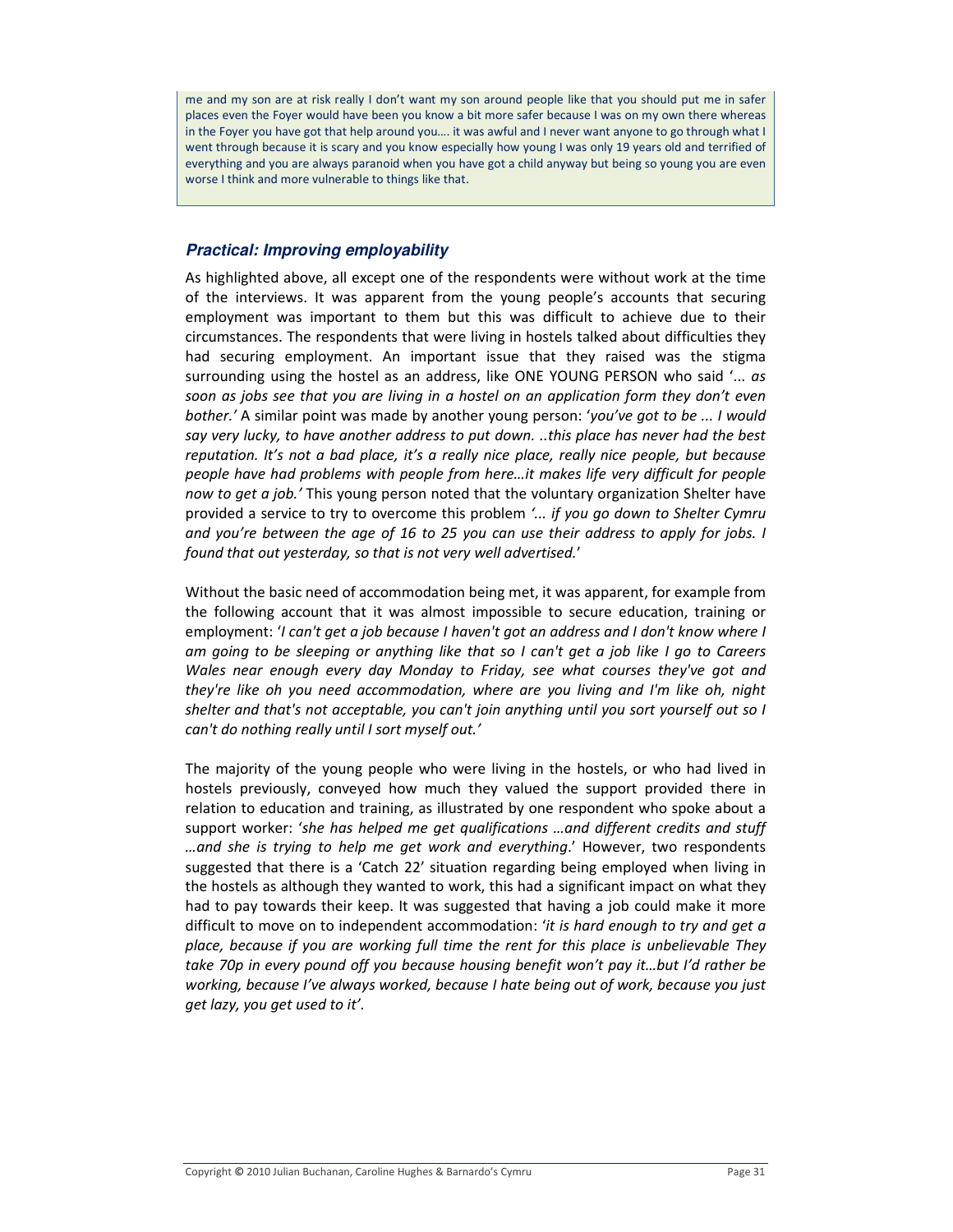#### **Practical: Securing a more stable lifestyle**

None of the young people interviewed wanted to be homeless. Many were forced out of stable accommodation due to extreme pressures or circumstances beyond their control. Homelessness could not be described as a rational choice or best option for any of the young people interviewed: 'I didn't choose to be homeless. No one really can choose to be homeless.' A common theme emerging from all the interviews was that the young people were keen to move on in their lives, engage in education and/or employment and obtain settled, permanent accommodation. For those young people who were currently living or had previously stayed in hostels  $(n=18)$ , the support they were receiving was helping them towards these aims: 'They got a training officer ... most hostels don't have one... see what you want in life, what you like and he's here Monday to Friday, and sometimes he shoots off to different hostels, to help other people out ... So I'm not messing up this time, I really want it'. Similar views were expressed by another young person who recounted 'Since being in St John's it has opened a lot more doors to getting my own place to go into college ...I'm planning on going to college' while another respondent explained: 'It's only because I am living in Hafan....If I was still living in the B&B now there was no hope ...I just want to achieve my goals now'.

### Health and well being: Healthy eating

An issue that emerged from a minority of respondents' accounts was that they were unable to develop health eating patterns as they had been placed in bed and breakfast accommodation without cooking facilities, like one young person who described the limited cooking facilities that were available: 'I get my money, £10 a day for food.. I have got my own microwave out of my first homes grant and a mini fridge....I can do jacket potatoes ... too many takeaways.' A similar concern regarding healthy eating was expressed by another respondent who had lived in hostel accommodation: 'half of them don't eat properly. They live off those 10p super noodles from Tesco and Asda. ...a lot of them would rather go and take the pain away rather than living in a place like that and just go and get a bottle of vodka or something like that...'

#### Health and well being: Drugs and alcohol

During the interviews, some of the young people indicated that they had a problem with drugs ( $n=7$ ) and alcohol ( $n=10$ ). Only one young felt that an alcohol problem was the cause of becoming homeless: 'if I hadn't have been drinking heavily I would probably never have become homeless in the first place.' More commonly, respondents described using alcohol and/or drugs as a way of coping with problems. Most young people described using drugs and/or alcohol as a reaction to, or symptom of, homelessness:

They placed me there and then I started with the drinking the drugs, because I had nobody left in my family so it was like do you want some drugs? Yeah, do you want a drink? Yeah, everything that was offered to me I would take, and that was when I started getting in trouble with the police and now look, I'm only 19 and I've been to jail five times ...they said stop the drinking the drugs and then maybe, but it's not that easy when you've got nowhere to live, boredom more than anything. I've taken every drug that you can imagine, heroin, crack, weed, ecstasy, speed the lot, everything, and then I get that drunk because I'm bored or upset or whatever, I drink that much I can't remember what I've done. Well I drink everyday as it is from the moment I wake up but that's what caused it when I started with the drink and the drugs.. I don't know it blocks things out, it helps you. When you're drunk or on drugs you don't care where you sleep, so it's easier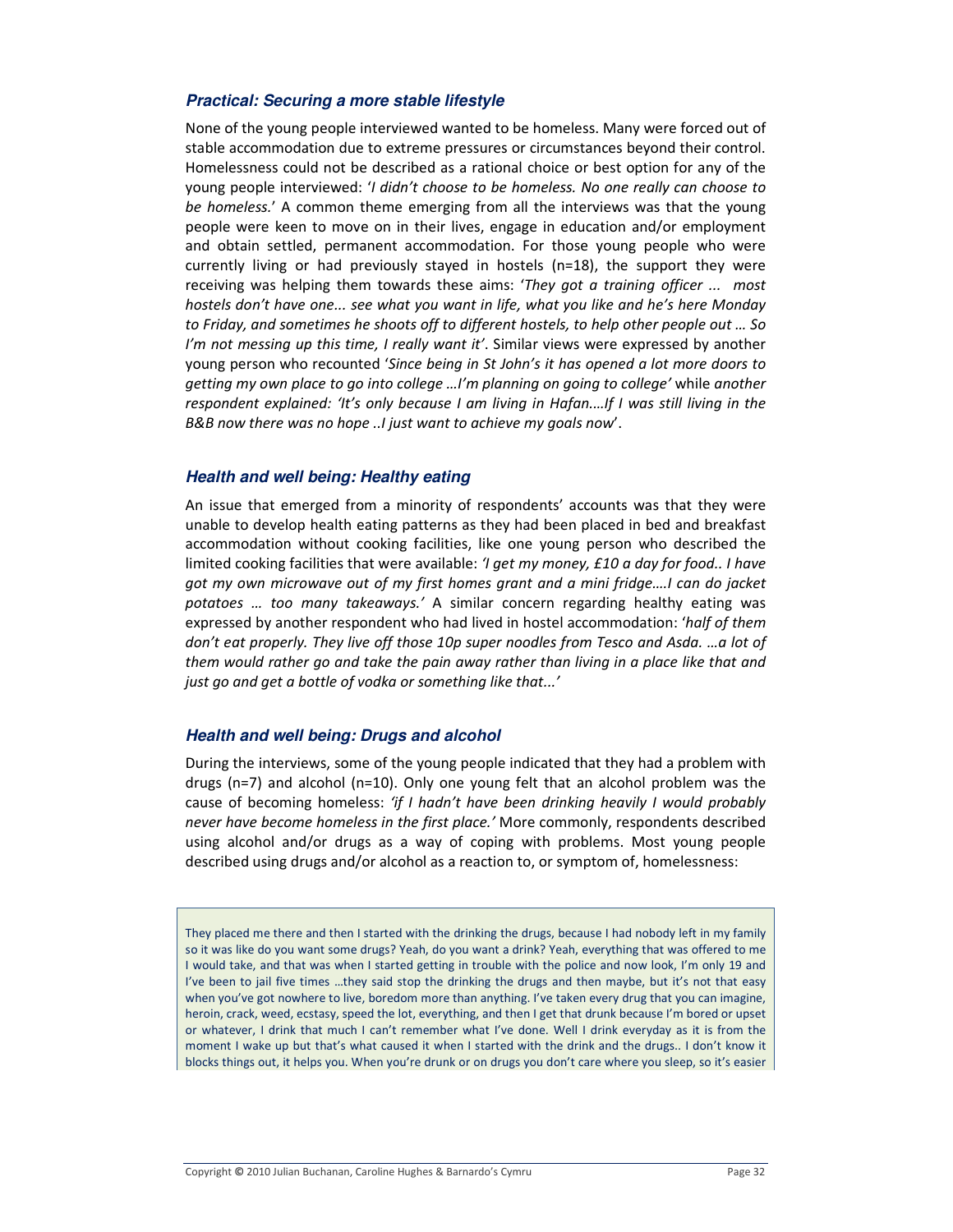to get drunk and wake up in the morning and think oh god, and you get another drink so you don't care then you forget.

Some respondents talked about using drugs and or alcohol to cope with rough sleeping: what made me through the nights was like beer, really, you know that's helped me a lot' and as another respondent amplified: 'Drugs that's my god at the end of the day...lt's easier to sleep, get smashed out of your face. Lie down fall asleep, even how cold it was in the middle of the winters'. Other young people valued the support that had been provided in relation to coping with drugs and alcohol difficulties both in the community and in the hostels: 'Sometimes you have a risk assessment like involving alcohol, drugs and if you want help getting off drugs, there's always like, they've got DIP [Drugs Interventions Programme] and all that, there's always lots of help. You've got all them places when you're finding it hard, you can go to them places.'

However, respondents who were newly homeless distanced themselves from the older, established homeless, particularly separating themselves from problem drug and alcohol users. It was apparent that some young people would not access services that they believed problem drug and alcohol users utilized. This was illustrated in several accounts: 'Now [NAME] was a brilliant place, it was an alright place to live but the problem was that I have got a serious no drug policy, I can't stand drugs around me or drug users because of my uncle died at the age of 20 through drugs so that's a big no, no for me and having people knocking my door at 5 in the morning off their heads on drugs was upsetting for me because I could not stand it and I was getting that depressed I was trying to take my life.' A similar view was echoed by another young person who highlighted this issue in relation to particular voluntary sector services: 'a lot of people don't go because it is mainly heroin addicts, street homeless, older people that go not the specific 16 to 25 year olds, anybody can go so a lot of people get put off by the sort of people that do go there, even though they are in the same situation they still judge other people.' This young person suggested the following explanation : 'unfortunately the majority of the people that you see around the town that are homeless are addicts of one form or another and I think they're sort of scared, they fear them, scared that they might get into trouble with them.. g lot of them their problems started when they were younger I think and generally that scares younger people, yes I think a lot of people see that that could be them in a few years time.'

### Health and well being: Emotional and mental health

Almost three quarters of the young people described experiencing mental health problems (n=14). The problems included Depression, Psychosis, Obsessive Compulsive Disorder (OCD) and self harm and many of these concerns were apparent before the onset of homelessness. A quarter of the respondents talked about suicide attempts they had made (n=5). Some of the respondents described experiencing mental health problems during their childhood, and receiving support from the Child and Adolescent Mental Health Service (CAMHs) 'I tried to commit suicide and they put me in hospital and I had to go there every week after that until I was 18' [since the age of 11]. A similar description of mental health problems during childhood was mentioned by another young person: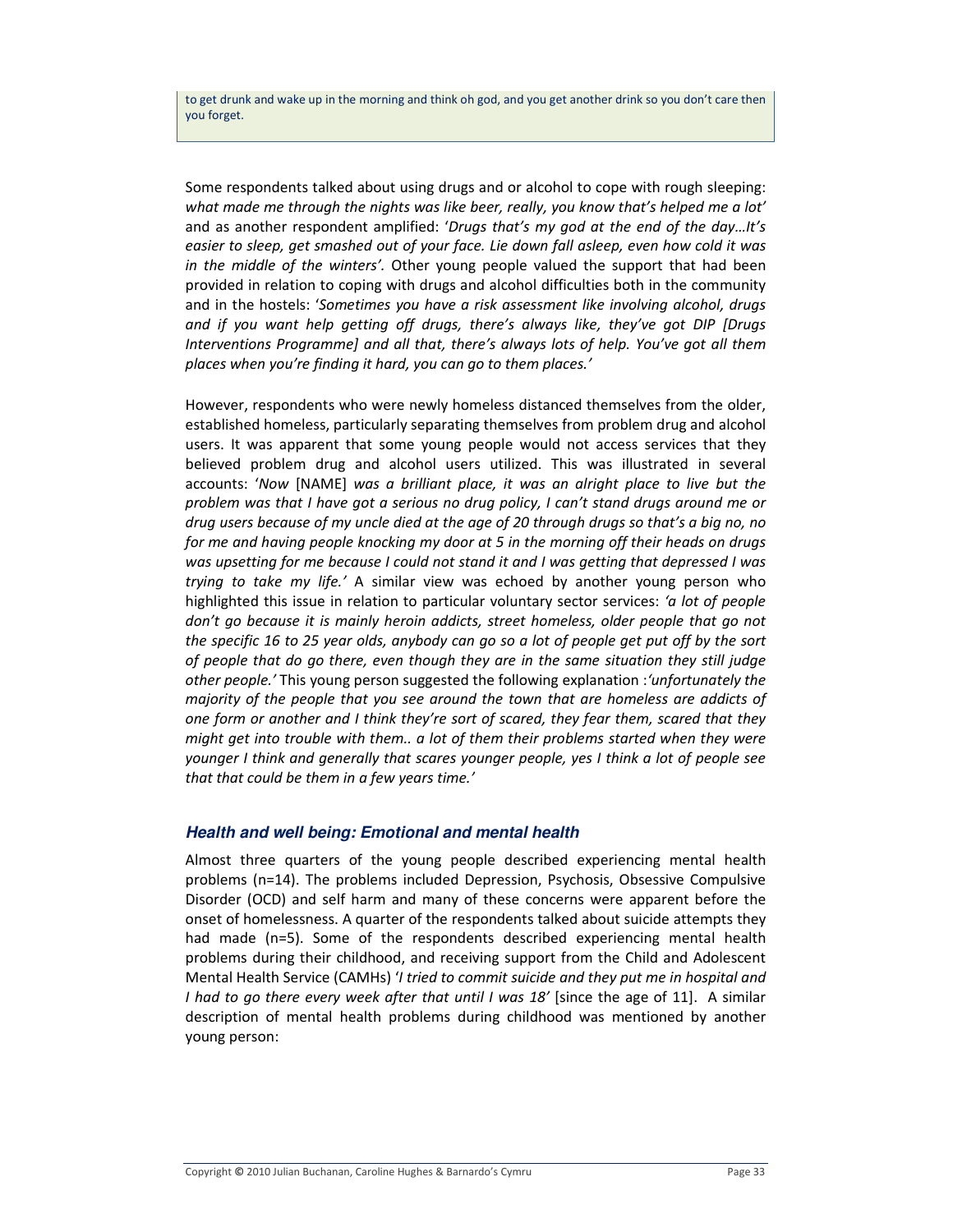'I have got ADHD, Psychosis, Schizophrenia and Irlen's syndrome...Well no one knew what it was because have had mental issues since I was a kid. I would flip out at the littlest thing...they could not cope with me. I was high risk because I was a major self harmer... basically I wanted to kill myself I just wanted to end everything I went into hospital ...it was very helpful [rehab] if it weren't for those 12 months I don't know where I would be now, I would probably still be at the bottom of a gutter somewhere and dead.'

Some young people linked their mental health problems with being homeless, like the following respondent, who made a link between the way the public treat homeless people and depression: '...it's the attitude towards the homeless people from a wide variety of people, that's what I think makes it harder for people because it's like putting them down in a way so then they don't feel as confident and that's when other people start drinking as well because of confidence and that's when people start getting depressed.'

One of the respondents indicated that the GP shared the opinion that being homeless was directly linked to depression: 'I'm due to have counselling because my doctor's referred me, ... the depression has only come since I've been homeless, and the doctor classes it as severe. And he's the one that wrote a letter to the council.'

It emerged from a number of accounts that the stress of being homeless contributed to mental health problems, including self harming, as one young person recounted 'I lived on the streets for a year and a half doing drugs and stuff I was in the hospital for a week and that, because I took an overdose because I couldn't cope anymore' and another young person, who had recently had a temporary ban from the night shelter for self harming while staying there explained: '... I done something stupid, I went to hospital and what have you, but I'm allowed back tomorrow, I've been in hospital I have... I self harmed in there ... and because they said I was a risk to them and a risk to myself so... well they wanted to keep me in but I ran away because I was a bit scared like...I've took overdoses in the past..'

Some respondents were receiving services from mental health professionals:

'i'm still having counselling now I'm still having my CAMHs group ...and I'm getting better now and I don't feel as stressed or suicidal any more obviously because I have got my little home and I'm getting a lot of support off Social Service and Barnardos ... but I was in a very emotional state to begin with though as I said I nearly killed myself and 300 tablets in my system, it was only for one of the staff at [NAME] finding me because they had to do a room check and I didn't know that they have to do that and they found me on the floor.'

It was apparent from the accounts that some respondents found the mental health interventions they had received as beneficial, as illustrated by one young person who spoke positively about the support received from the Elms, despite having difficulty accessing the service initially: 'Because I've been homeless..., it was actually quite hard for me to get a doctor, then I found out about the Elms as well and I've actually had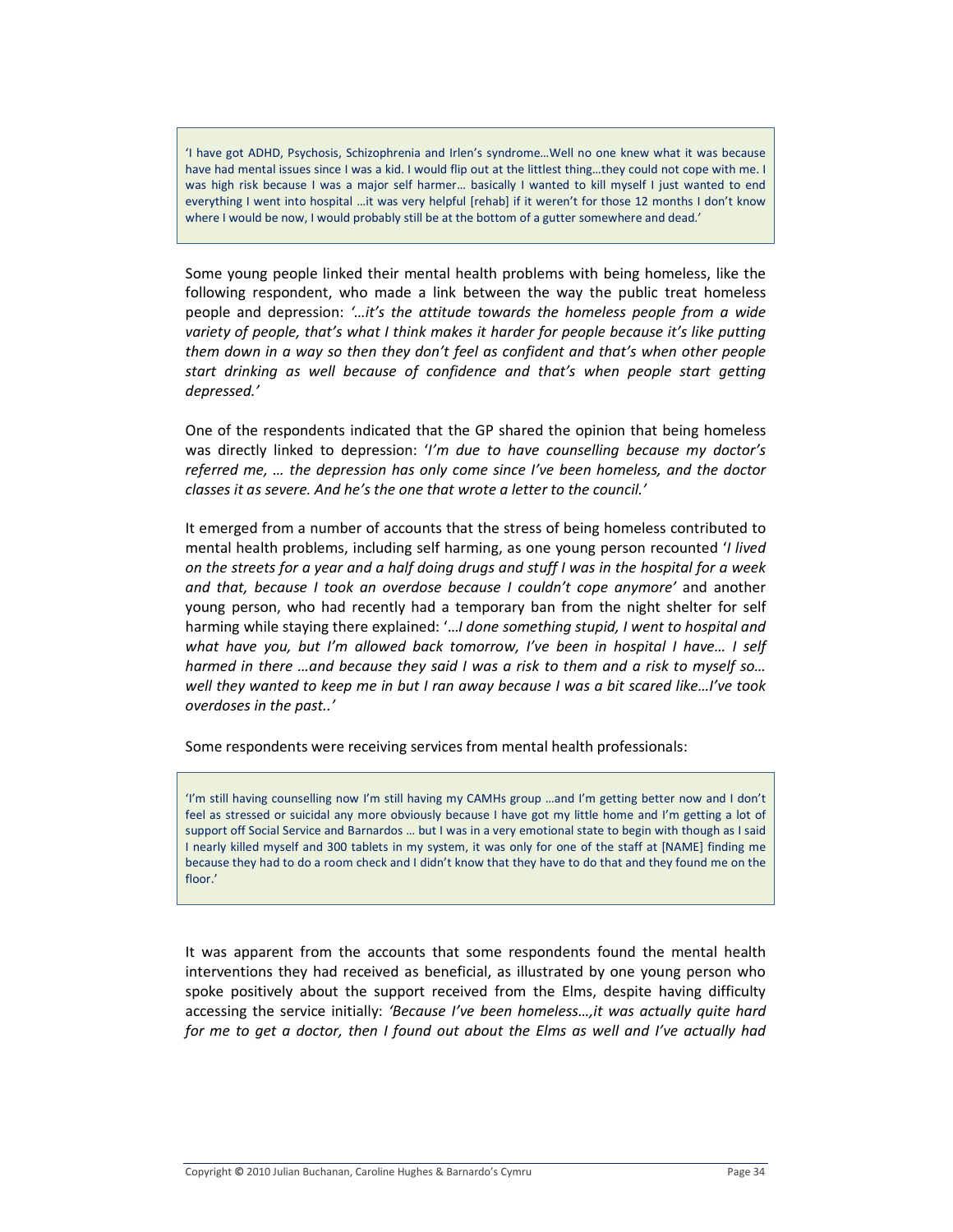support off the community nurse from there- that's actually helped me get my medication.'

### *Comment*

All the young people interviewed expressed that they wanted a more stable lifestyle. Securing permanent accommodation that met their needs was seen as a priority. However, some young people described being placed in unsuitable accommodation, which was particularly problematic for young parents. Many of the young people had not had an opportunity to develop skills needed to live independently, like meal planning, hygiene and budgeting. The support given by the hostels to develop independent living skills was valued by the young people. The young people all aimed to be engaged in employment or education and training, although being without permanent accommodation presented considerable challenges to achieving this aim. The Social Exclusion Unit report 'Transitions: Young People with Complex Needs'<sup>35</sup> identified that vulnerable young people, including care leavers, lack the social networks and social capital necessary to enable them to make informed choices about their future. Again, the support given by the hostels, including provision of a training officer, was viewed as helpful by the young people.

The health and well being of the young people was of concern on a number of levels. Some young people lacked the facilities or the knowledge to prepare healthy food, and over a third indicated that they had a problem with drug misuse ( $n=7$ ) and half described being problem alcohol users (n=10). In addition, almost three quarters of the young people described experiencing mental health problems (n=14), with a quarter indicating that they had made suicide attempts (n=5). These issues raise important concerns about both the immediate and long term physical and emotional health needs of the young people, and the level of risk to their health that their lack of suitable accommodation exacerbates.

<sup>35</sup> Social Exclusion Unit (2005) Transitions. Young People with Complex Needs. London, Office of the Deputy Prime Minister;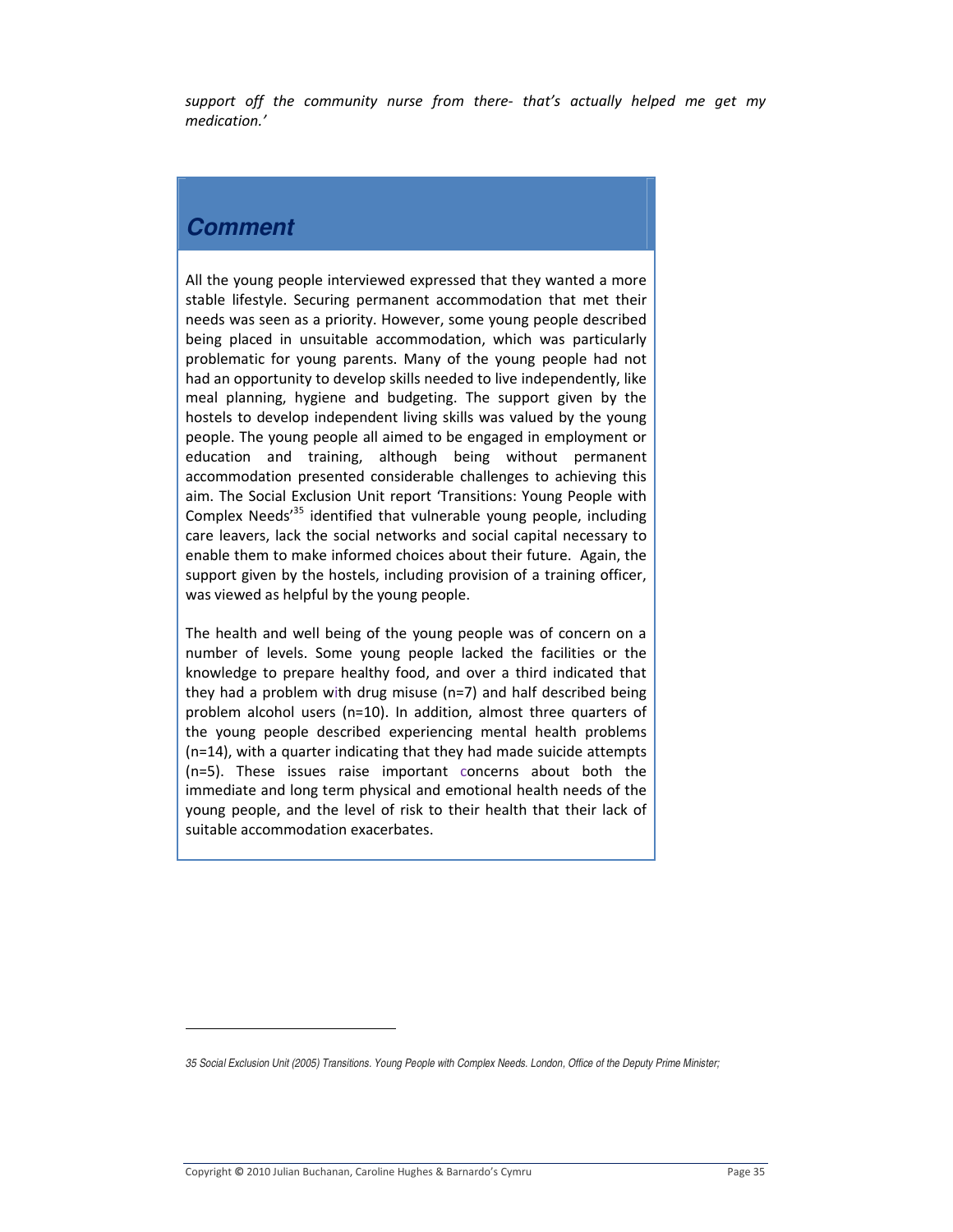## **6. Results: Barriers to Accessing Services**

All of the respondents interviewed conveyed that they had experienced barriers to accessing services. For the purposes of the report, the barriers have been separated into systemic barriers and personal experiences of stigma and discrimination

### **Systemic barriers: Knowledge of services**

It was evident from the majority of respondent accounts that young people did not know what services were available and how to access them. Therefore, a significant barrier exists at the first point of contact when a young person needs to access support on becoming homeless. Moreover, when they did find out about services, they were already in a crisis situation: 'The main thing is for people to know where help is available for them because it is not that well known about the services that are available until you are actually up to your knees in it as it were'. A similar view was expressed by another young person, who said 'Maybe society coming to the homeless rather than the homeless going to them... Not all homeless people know about everything.'

Some respondents recognized that young people were particularly vulnerable in this regard: 'I think they are more scared and unsure what is happening and maybe don't know what help is available for them, it's not very well known, a lot of people don't know about Shelter a lot of people don't know about Compass, trying to go looking for help and not knowing where to go and feeling that people were going to judge you. Thinking well it's your own fault or whatever...I am quite comfortable to go there and tell them about my problems and ask for help but a few years ago I wasn't and I think a lot of people are in the same situation because they don't know what is going to happen.' A similar view was expressed by another respondent: '...they don't know where places to go, most kids say about 16 they don't know they have only just come out of school...how do they know they are living on the streets and that but they haven't got no one to go  $to.'$ 

It was apparent from the accounts of some young people that they had learnt about services from other young people who were in similar situations. Hence one young person explained:

Quite a lot of my friends are with Barnardos so they introduced me to them because I was finding it very difficult to get a place..! don't think that Barnardo's is as well advertised as it should be I think that the council should tell young people about it and the Wales and West should tell young people about it but I suppose they are not going to because Barnardo's are quite annoying to them they are like bloody hell it's that one from Barnardo's again we had better get her a house.

This was echoed by another young person who talked about the support received from people who were street homeless, and described 'Learned more from people on the street. They are like, because me and [NAME] are young they take us under their wing and you know help us and tell us what you have to do and things like that.'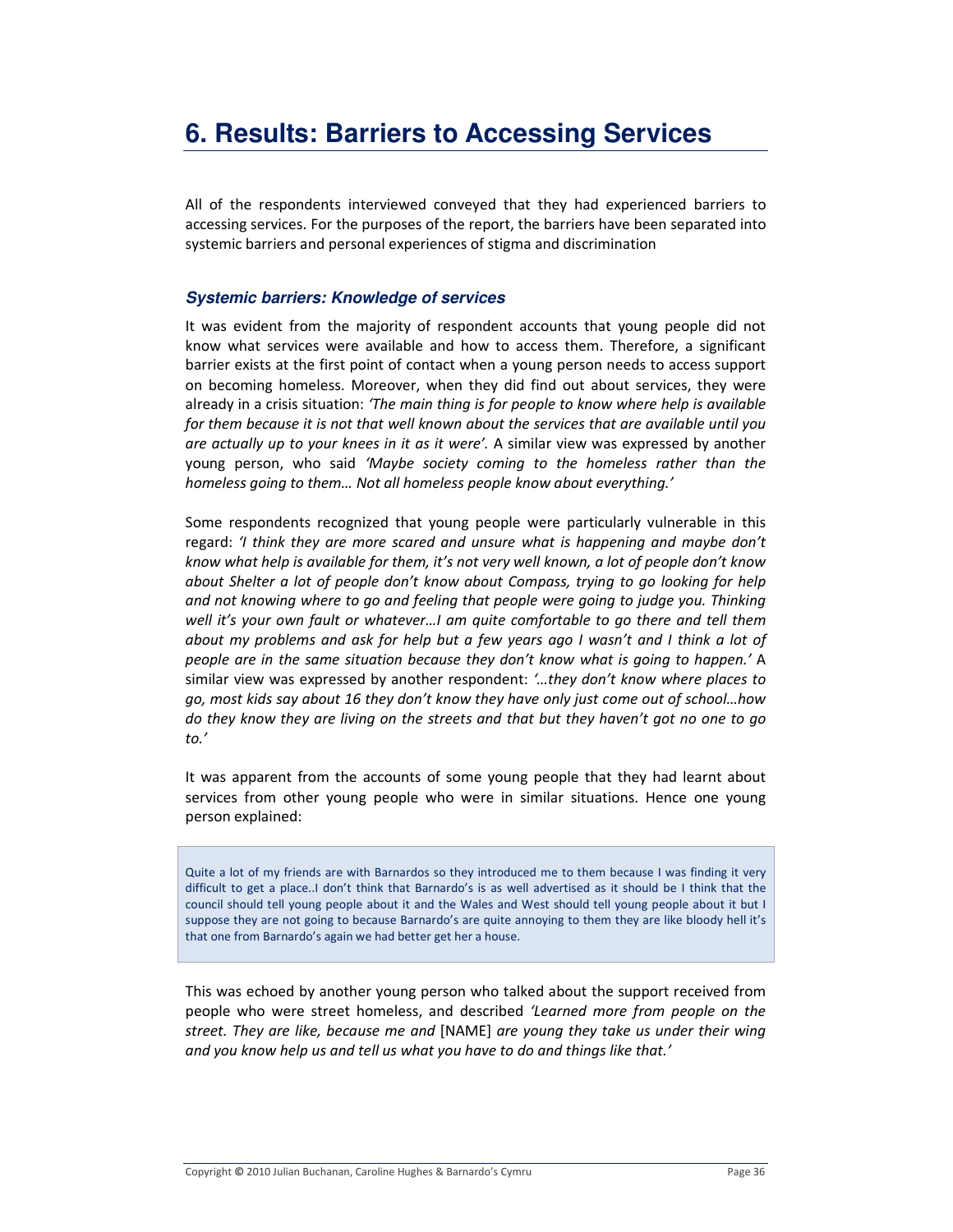#### **Systemic barriers: Negotiating the Housing Office**

The young people explained that in order to access services from the local authority on becoming homeless, they needed to attend the Local Authority Housing Department Homelessness service. All of the young people described negative experiences and or feelings towards the housing department. A common theme emerging from the interviews was that the young people perceived that they were viewed in a negative light by front line staff in the homeless section. Hence, one respondent gave the following account:

Sometimes I would go in there in tears saying that I need a place can I speak to someone and they weren't very nice really I think they just thought oh here is another one she just wants a place so she is going to turn on the water works but I was desperate.

Another young person said 'when you are speaking to them sometimes they make you feel uneasy because they speak down to you; I find it very hard to speak to the council about problems with housing and stuff...When I come out I feel like awkward and I feel like upset sometimes, I won't go on my own most of the time I take one of my mates with me.' Hence, some respondents talked about not feeling listened to: 'The council they don't listen...if they don't listen then they won't understand.' This was in contrast to many of the young people's experiences of the services in the voluntary sector which will be explored later. Continuing on this theme, some young people talked about becoming frustrated in the Housing Offices and losing control, as explained by one respondent who said, 'I don't like it, I'm banned from there.'

It was apparent from the accounts of the young people that they are required to explain why they have become homeless which requires imparting personal information about what are usually distressing circumstances. It emerged that what the young person say is important, because the Housing Department need to determine whether young people have made themselves 'intentionally homeless', and thus, would not be eligible for accommodation.

Some young people shared examples of having difficulty explaining their situation to the housing office, although they realized that how they explained their situation had important consequences in terms of the receiving services: 'It depends on how they explain their situation...they can't just go in there and say oh look I'm homeless. They will say what do you want us to do about it? .... they don't know what to say or don't want to say it.' Some of the young people talked about difficulty in sharing personal information, particularly when the situation, often family breakdown:

Because I moved out because my mum kicked me out, I had problems basically I didn't know what to say to them and they didn't understand me, so I had to take my [Barnardo's] Compass worker with me so she could vouch for me .. it was difficult though for me because I have got Dyslexia and I couldn't put my point across to her and she wanted me to speak for myself and I said I do speak for myself but I am sitting here listening and I said fair enough but she kept on butting in .. the housing woman. After that I was just like, I kept my cool but it is hard because you have got a worker and the worker knows how much stress I was under but she still wanted to hear from me ... It's hard to speak to her because she is looking down at you'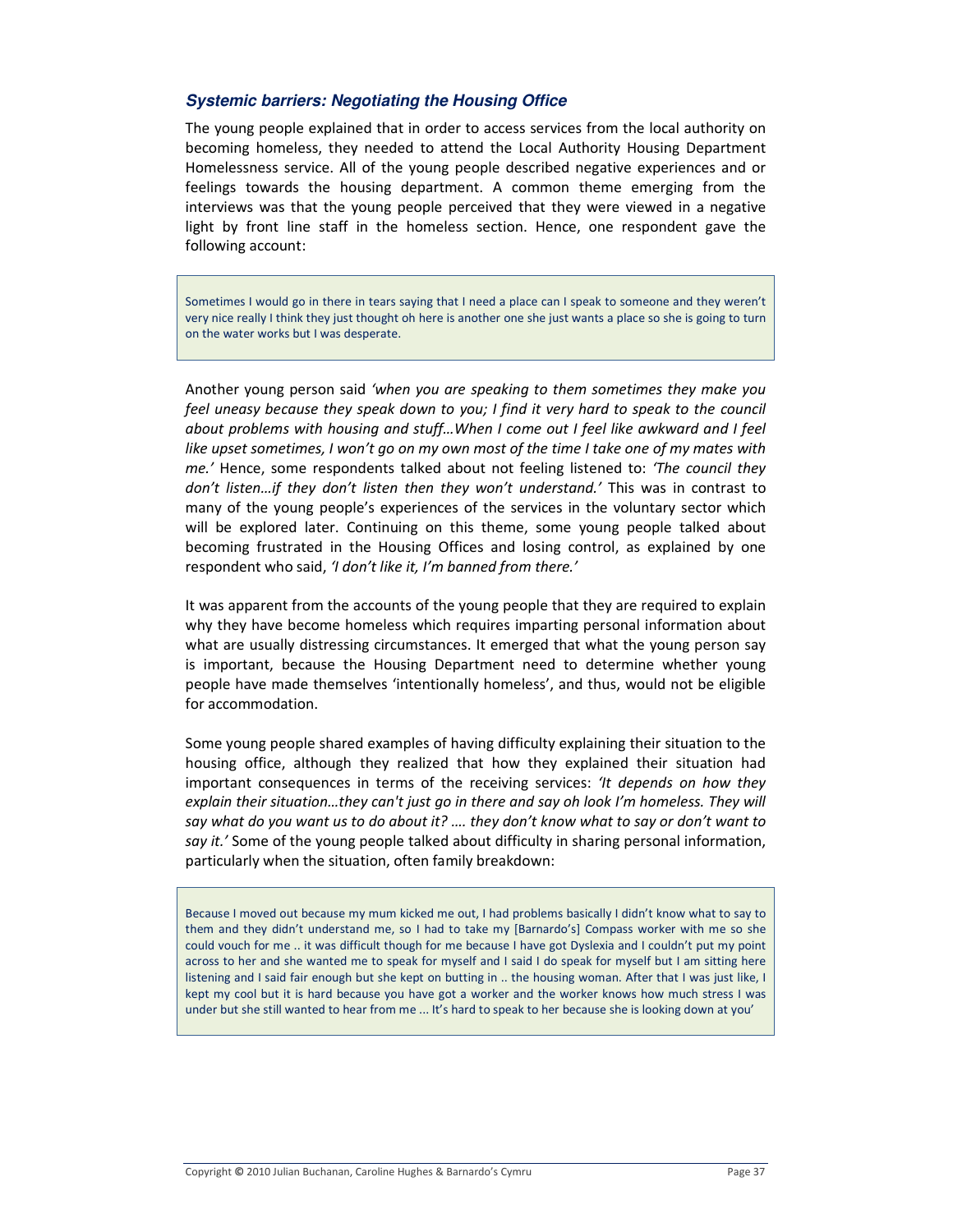Hence, having the support of a worker was viewed as important during these interviews by some respondents:

For young people, younger than me it will be harder for them because they have to vouch for themselves. They have got no one ... if I didn't have them with me [Compass worker] I would have just walked out and made myself intentionally homeless but because they were there to vouch for me I was fine... Most young people or older people haven't got the support they haven't got anybody to take with them they have to go on their own they are probably terrified like I was but I had someone with me but I was still terrified.

#### Systemic barriers: Help beyond the age of eighteen

Many respondents talked about how they were able to obtain help up until the age of eighteen, although when they reached eighteen, it was harder to receive help from the Housing Department. This is a consequence of eligibility definitions in the homelessness legislation in terms of priority need and vulnerability. A theme emerging from the interviews was the much reduced provision from the local authority when they became eighteen. Respondents Ispoke about statutory provision: 'If I was 16-18 I'd say yeah, it's good but when I'm over 18 it's not, it's a horrible place... They just won't accept you, they give you an interview, waste your time ... that's all they do. The council's no help around here.' This was echoed by another respondent who said:

I'm homeless got nowhere to live, the council; because you're over 18 they won't help you which I think is wrong really because at the end of the day you're still quite young. I'm only 19 and they should help you., the council need to help a bit more, they just won't listen, I'm either on the streets or in the night shelter... from the age of sixteen to eighteen they have to house you and that's the only reason that they do, as soon as you turn eighteen they don't want to know, it's like you're on the waiting list, get out...you've got to get this many points you've got to do this, you've got to do that and it's useless all of it.

Some respondents highlighted that that this was an issue that should be addressed: ' think it's wrong with the fact that when they are 18 they are expected to stand on their own two feet and struggle their way through life and there's children you know out there who are living at home with their parents until they are about 27 you know, so that is something I would be looking at - expanding the service from 18 to 21. I think at 18 you are just generally starting your life.' Continuing on this theme, some young people talked about the system of prioritization in the Housing Department:

We've been homeless about 2 months now and we've been there about 20, 30 times... the help outside the council is good but the council- not good at all. They don't even care, no, their body language and the way they speak to you, like saying you're not priority, we don't have to do anything for you...Quite arrogant.

Some respondents described having difficulty gaining help from the statutory services. Moreover, she echoed comments made earlier regarding having to disclose sensitive information at the point of trying to access a service for the first time: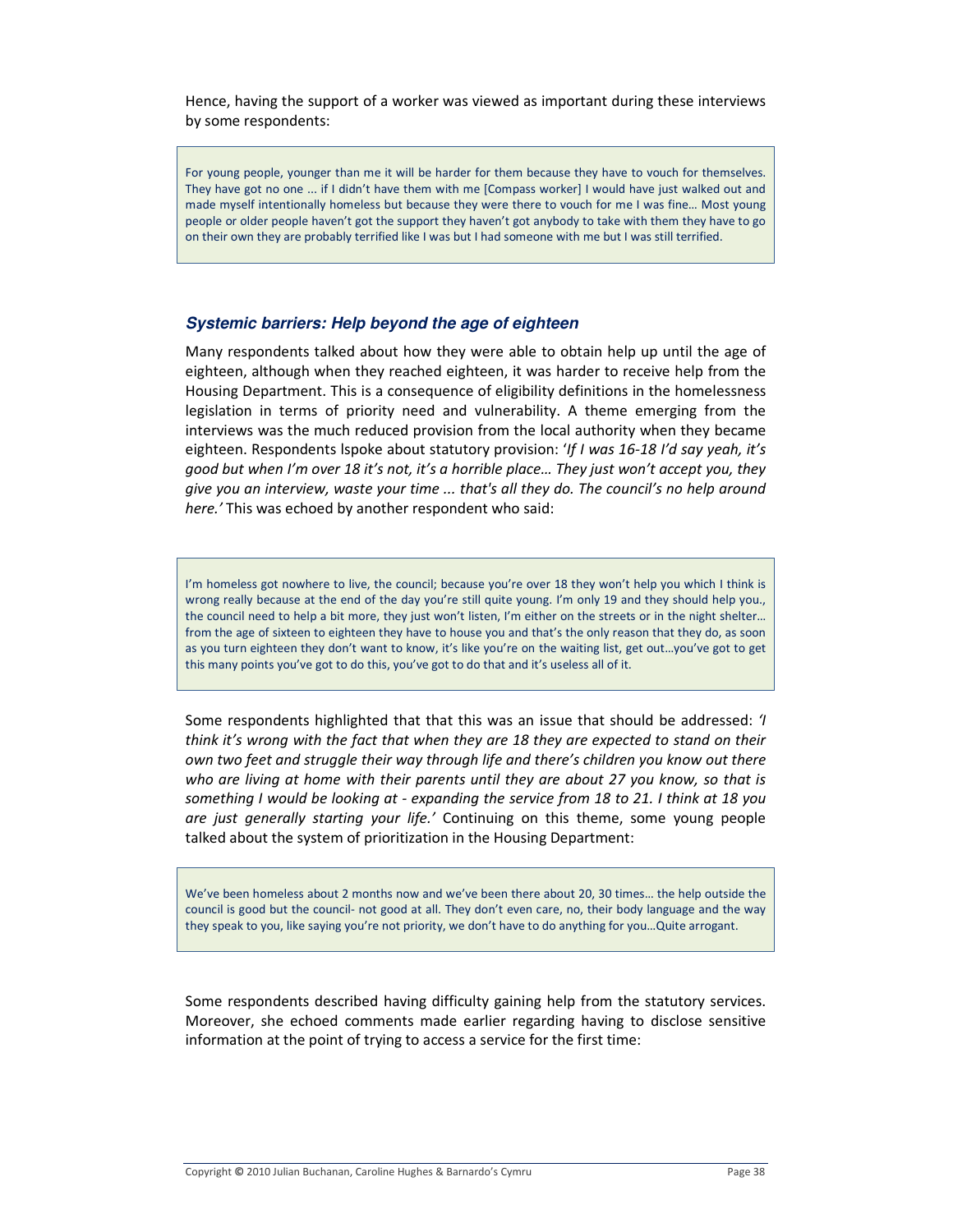It is difficult to actually get help from the organizations...you can't just walk into social services and say right I want a social worker I need help I want help getting a place of my own, you can't do that, you actually have to go there and speak to them and tell them all about your past and stuff like that which is hard speaking about your past as not many people can talk about their pasts to other people so it is hard, some like organisations are hard accessing to get in to I would say Social Services but some are pretty easy, like Barnardo's are absolutely fabulous.

It was evident from many of the respondent accounts that a significant barrier to accessing services surrounds the definition of 'intentionally homeless'. This definition is open to interpretation and if rigidly applied could mean the difference between getting help or not. One young person explained:

They keep taking me off the list because I got kicked out of one of the hostels for not keeping my room tidy because I was really [clinically] depressed at the time...they are classing me as making myself intentionally homeless. They are trying to get me out of the hostel and Shelter are helping me appeal against it at the moment so they can't kick me out until they have come up with a conclusion if they are going to class me as intentionally homeless or not... I was living in a safe house in [NAME] and I had to move out because I was getting bullied and because I moved out they classed me as intentionally homeless because apparently I made myself homeless by moving out.

The issue of leaving care provision was raised by some young people - to re-iterate, almost half of respondents had experienced being looked after by the local authority (n=9). The Children (Leaving Care Act) 2000 extends the local authority's responsibility to provide accommodation to 17 and 18 year olds who have been in care for 13 weeks in the 2 years before their 16th birthday. Not meeting the criteria for aftercare support was identified by some young people: 'I went back to social services to ask if they'd be able to help. And they said no because ...they said you weren't in permanent, you were only in temporary ...so from 16 I've been in hostels and what have you, and because of all the stress and what have you I turned to drink so I was getting kicked out of everywhere ...I went to the council yesterday and they said I can't help you because you're 18 you're not priority.'

Continuing on this theme, the issue of reduced support once a young person reaches 18 emerged in some accounts:

After I have turned 18 social services cannot pay my rent anymore so I am going to have to pay the difference. Which is like a £100 a month which is quite a lot of money to me... the social services think that they are helping but they just don't ...at the end of the day even my social worker says she is busy ...she has got many other priorities and it's like... I was talking about houses the biggest priority to me ...so I just don't think that they have got enough time really for you.

#### Personal experience of stigma and discrimination

The young people in the sample recalled varying degrees of hostility they had suffered as a consequence of being homeless; this included physical assaults, ridicule and discrimination. It was apparent from the accounts of the respondents that many of the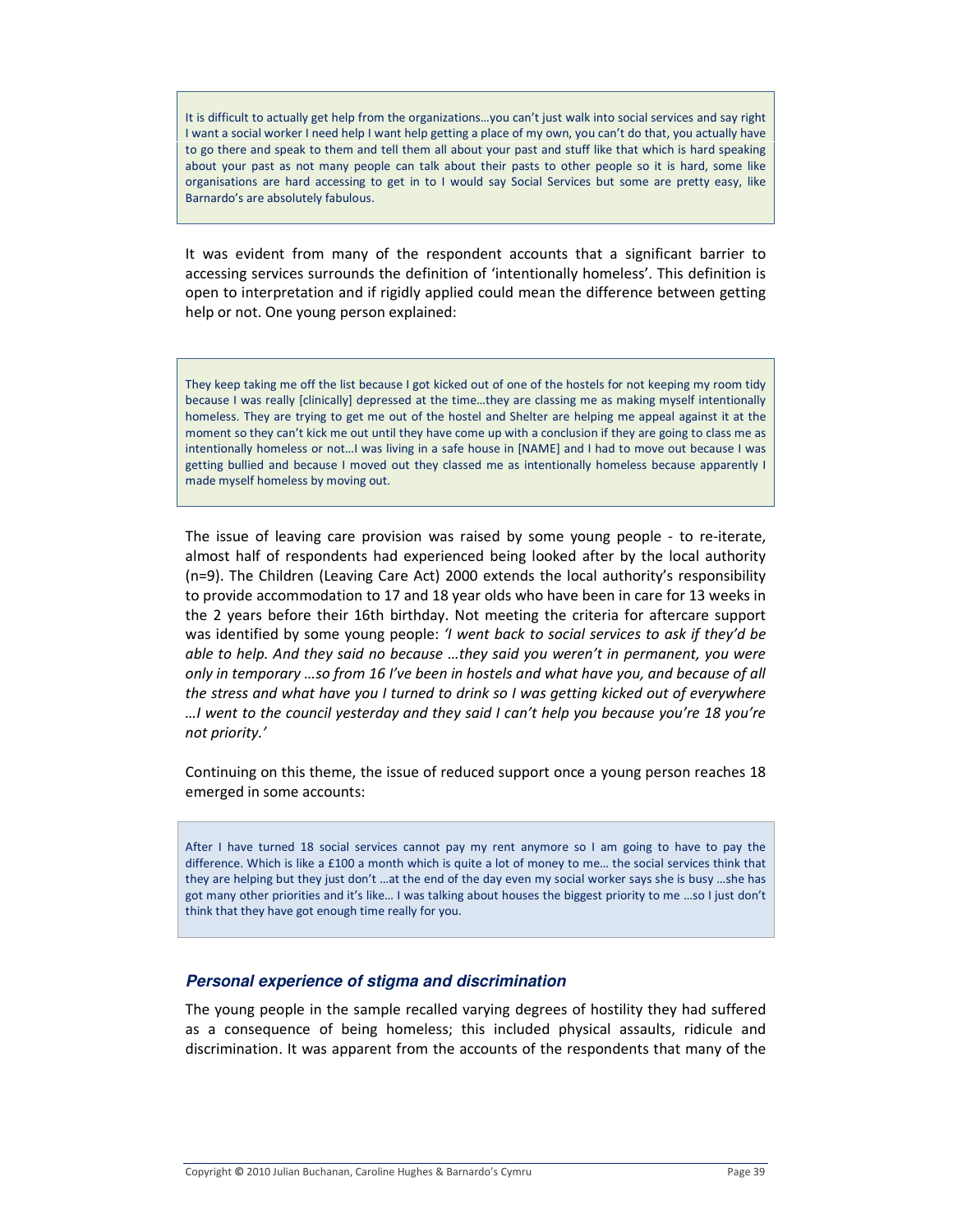young people have low self esteem which is exacerbated by the stigma and treatment of being homeless: 'I class homelessness as hitting rock bottom there is, you can't get any further down the line than being homeless to be honest'. This was echoed by another young person who perceived being viewed as: 'vermin, scum, basically I had so many names called at me for living under a bridge ... I hated it I just hated life ... I just wanted to get out of society. I was rock bottom anyway. I couldn't get anywhere further.'

Some respondents talked about a loss of confidence resulting from their situation, like ONE YOUNG PERSON, who said 'I struggle with my depression... and the main other thing is confidence and things like that and the staff where I live are trying to get me on a confidence building course as well at the moment.' Some of the young people described themselves as having difficulties with anger management. Hence respondents described situations that had arisen due to this problem: 'Anger... I deal with it in my own way not talking about it, it makes me feel worse...When you talk about things I get wound up about it' another explained: '...it's just people when they wind me up I don't know I can't keep my feelings to myself I just kick off in the end, I try and try and try then in the end I just kick off.'

#### **Public perceptions of homelessness**

The majority of young people have experienced assaults, name calling and discrimination at being homeless; they feel stigmatised and rejected by the general public. It was apparent from the accounts of the young people that many of them do their best to hide any indication of being homeless. A number of the young people made use of the good range of supportive services available in Wrexham - such as the opportunity to shower and wash clothes which can be difficult to access in other towns and cities. This helped young homeless people in Wrexham maintain personal dignity and well-being, but it also helped prevent others from identifying them as homeless: 'you can be homeless but you can still dress smart. If you dress like a tramp then it is your own fault, there is always somewhere to wash your clothes and get a shower. ..If you act like someone on the streets you are going to get a name for yourself aren't you.' As the above data suggests, some young people were keen to avoid the stigma of being homeless and other understood that homeless people were stereotyped negatively: ' think it's the fact that a lot of them are worried they are going to get stereotyped. When people hear the word homeless and young people they tend to think drug addict'. This was echoed by another respondent:

Well I think a lot of them who need housing to look at them you wouldn't know that they were homeless because they still wear relatively decent clothes or whatever and they are not unwashed or anything like that. We went to meet an assembly minister a couple of weeks ago and I think she sort of summed it up straight away because as soon as we said that we worked doing a project with 16 to 25 year olds that were homeless, she said oh I'm assuming they all have substance misuse issues or criminal records and stuff and I think that is how probably most people would view it that it is their own fault that they have gotten into drugs or crime or whatever and that's why they are homeless and that's why they can't be housed when in some circumstances it is true but the majority of the time it isn't and it's just trying to get people to wake up and see that not everybody that's homeless is a druggie or a criminal... but it can go either way, sometimes it can be positive as well as, I say positive, they sort of pity you which sometimes can be worse than being indifferent because you don't want people pitying you all the time but sometimes it's like oh he is a waste of space.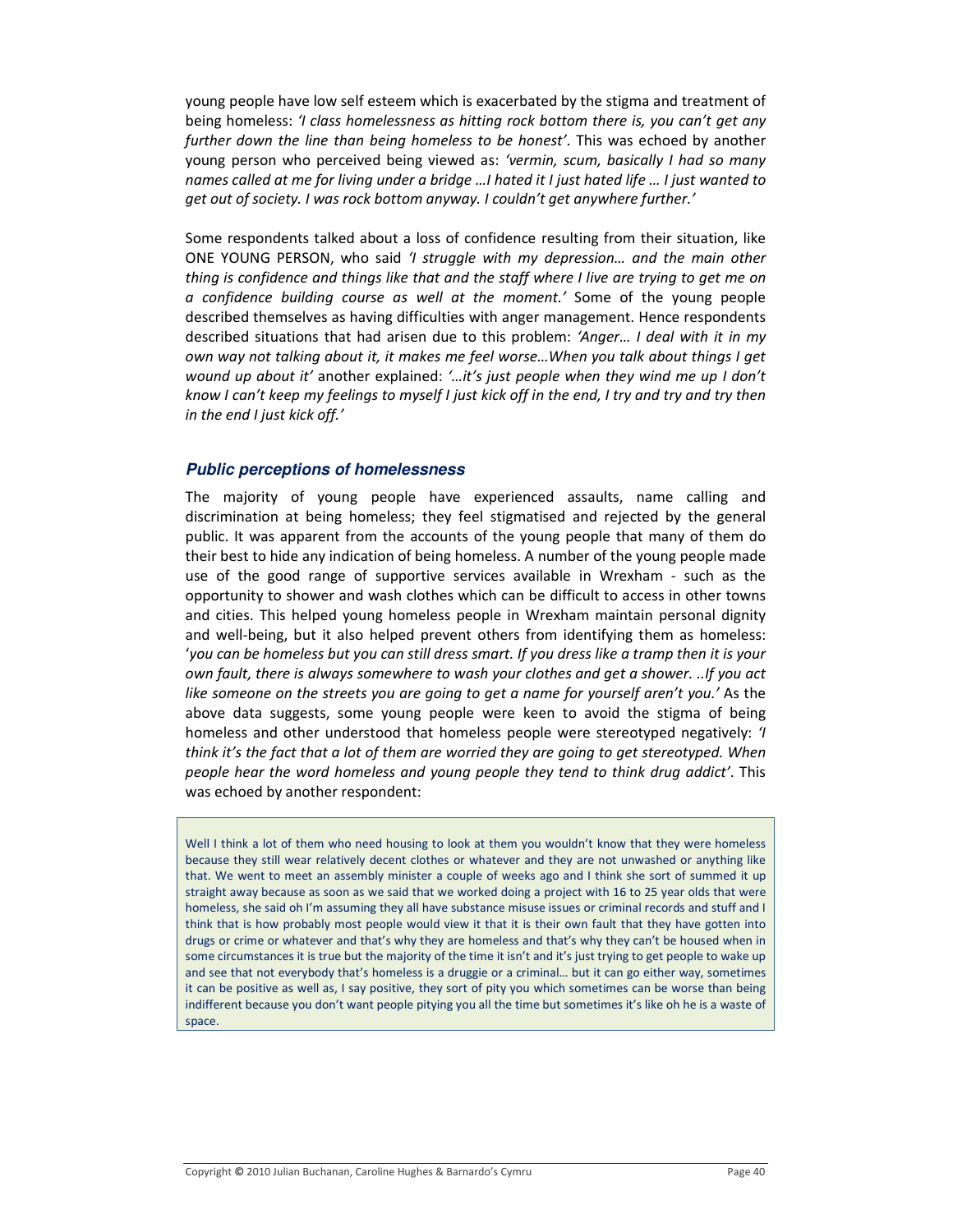It was clear from some respondents' accounts that the way they were viewed and treated by members of the public had a negative impact on their emotional health:

Well it's the attitude towards the homeless people from a wide variety of people, that's what I think makes it harder for people because it's like putting them down in a way so then they don't feel as confident and that's when other people start drinking as well because of confidence and that's when people start getting depressed.

Some young people suggested that there was distancing and a lack of understanding from the public generally, for instance:

They definitely put a stamp on them saying oh he's a druggie or he's and alchy or whatever, definitely ... but if they've never been in the situation themselves they can't really judge and I say that to people and they go you've been homeless and it's like well yeah, but for a reason. A similar view was expressed by ONE YOUNG PERSON 'They get spoken down to and looked at, like I used to get looked at by people as if to say oh you are not worth anything. It's quite hard because they judge you and they don't know actually what you have been through but they judge you on what they think you have been through.

Another young person emphasised the problem of stigma and discrimination:

It's like you have people walking past the night shelter and shouting like 'smackheads' and all that, but they're not bad people at all...you know, until you're in the situation yourself you can't really say anything...people have got erm like got addictions and things like that I think it's unfair myself. I think it's really cruel because people are shouting things at you in the street just makes them want to do it even more, when they are trying to get off it, like trying to get off drugs and drink and what have you and you've got them people shouting smack head and piss head and all that.

Similarly, the young people who were living in hostels gave accounts of negative treatment by members of the public. One young person described how he had responded when discriminatory comments were made towards him:

Well I've had one person say something so I said to him if you realised how hard we're all trying in there you might change your mind...Basically I was just walking down the driveway and as I've come round the corner he said you're going to be on the dole the rest of your life and basically just giving it all lip ... I just said well if you seen how hard, there's about twenty of us in here and they're all together in this building there's about twenty of us and we're all trying.

One of the respondents conveyed that she tried to be resilient in the face of such treatment: 'I don't really care to be honest, people go on and like if you're homeless they either accuse you of being on heroin or being on crack or whatever, so I just don't listen to them ...I don't care what they think about me, I am who I am...they're just, oh you tramp you're this you're that and I just say well if you don't like me then sod off.' However, some respondents talked about members of the public being supportive and described acts of kindness, for instance::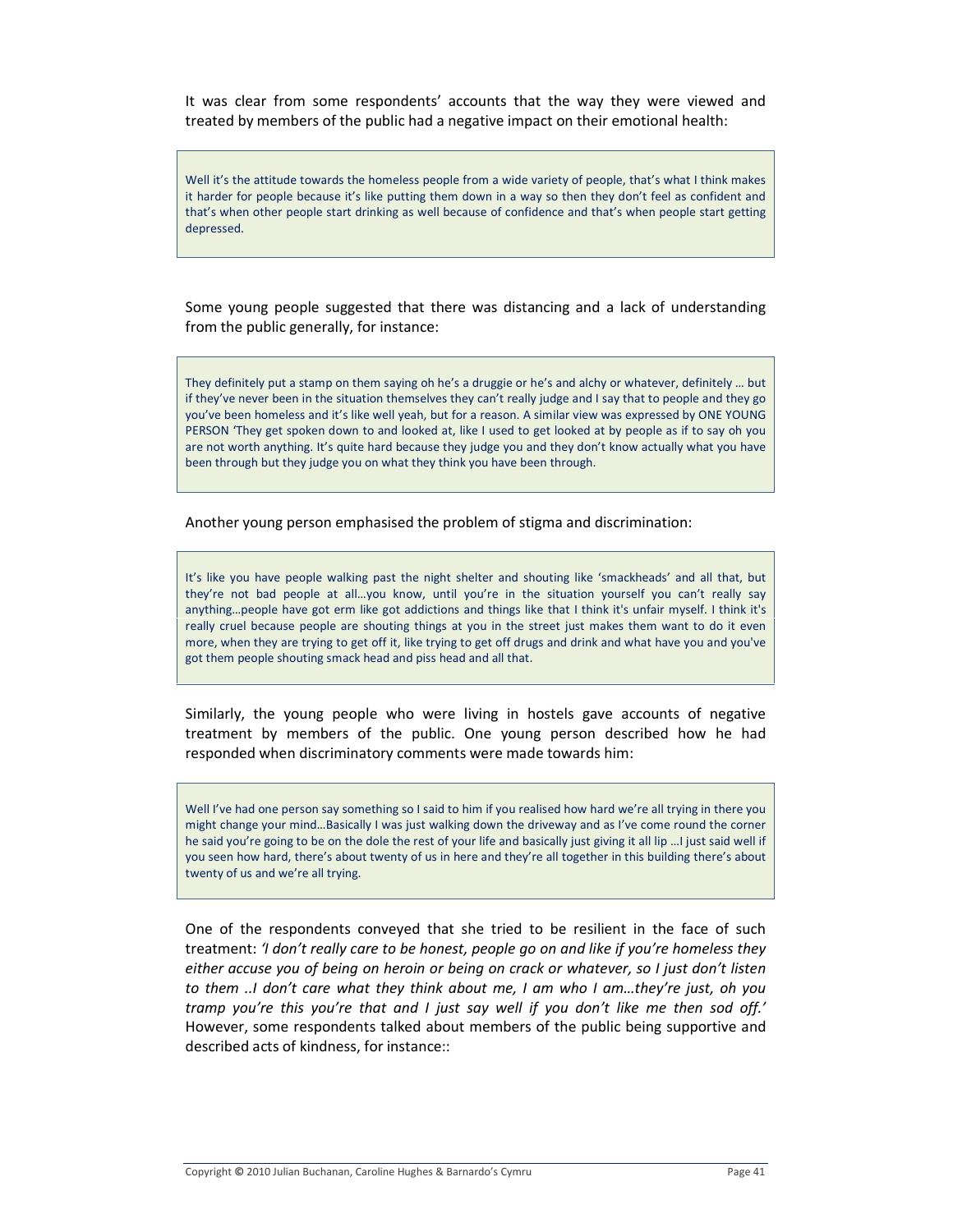We have a lot of donations as well, people bringing like food and a big box of books last night, sandwiches and things... the other day there was an old woman and every Christmas she brings 11 envelopes because there's 11 residents, £5 in an envelope for every resident, she does it every year.

Moreover, it was clear from two respondent accounts that there were efforts from the hostels and the residents to try to improve the reputation of the hostels by becoming involved in, for example, fundraising for charities: 'At the moment doing a lot of things with Children in Need, going to the papers with it, try and boost this place's reputation to help people get jobs.'

### *Comment*

There appears to be a lack of accessible information about the services available, with young people describing trying to locate services when they are in a crisis situation. This is supported by the recent Shelter Cymru petition $^{36}$  to the Welsh Assembly Government which called for education about leaving home to be made part of the national curriculum. It is evident that the young people face barriers in accessing frontline services, particularly in the statutory sector. The Children (Leaving Care) Act 2000 amended the Children Act 1989 and imposed new duties on the local authority to provide better services to care leavers as part of corporate parenting responsibilities. In seeming conflict to the concept of corporate parenting, the young people describe feeling judged by the staff in the Homeless section of the housing department, which they find especially difficult as they are required to impart personal information about how they became homeless in order to secure emergency accommodation.

Clearly, it is important for staff to demonstrate sensitivity and respect when interviewing vulnerable young people. The definition of priority needs leads to difficulties. Young men over the age of 18 tend not to fall into the 'priority need' group which means that they are unlikely to be allocated housing authority or housing association priority. Young homeless people can experience stigma and discrimination from the general public, which has an impact on what is often already low self esteem. This can lead to young people trying to hide their situation, and feeling ostracised from society.

<sup>36</sup> Norman, K. (2009) Teens backing call to put leaving home on the curriculum, Western Mail, 3 December 2009 accessed online *http://www.walesonline.co.uk/news/wales-news/2009/12/03/teens-backing-call-to-put-leaving-home-on-the-curriculum-91466-25309111/ 29th March 2010*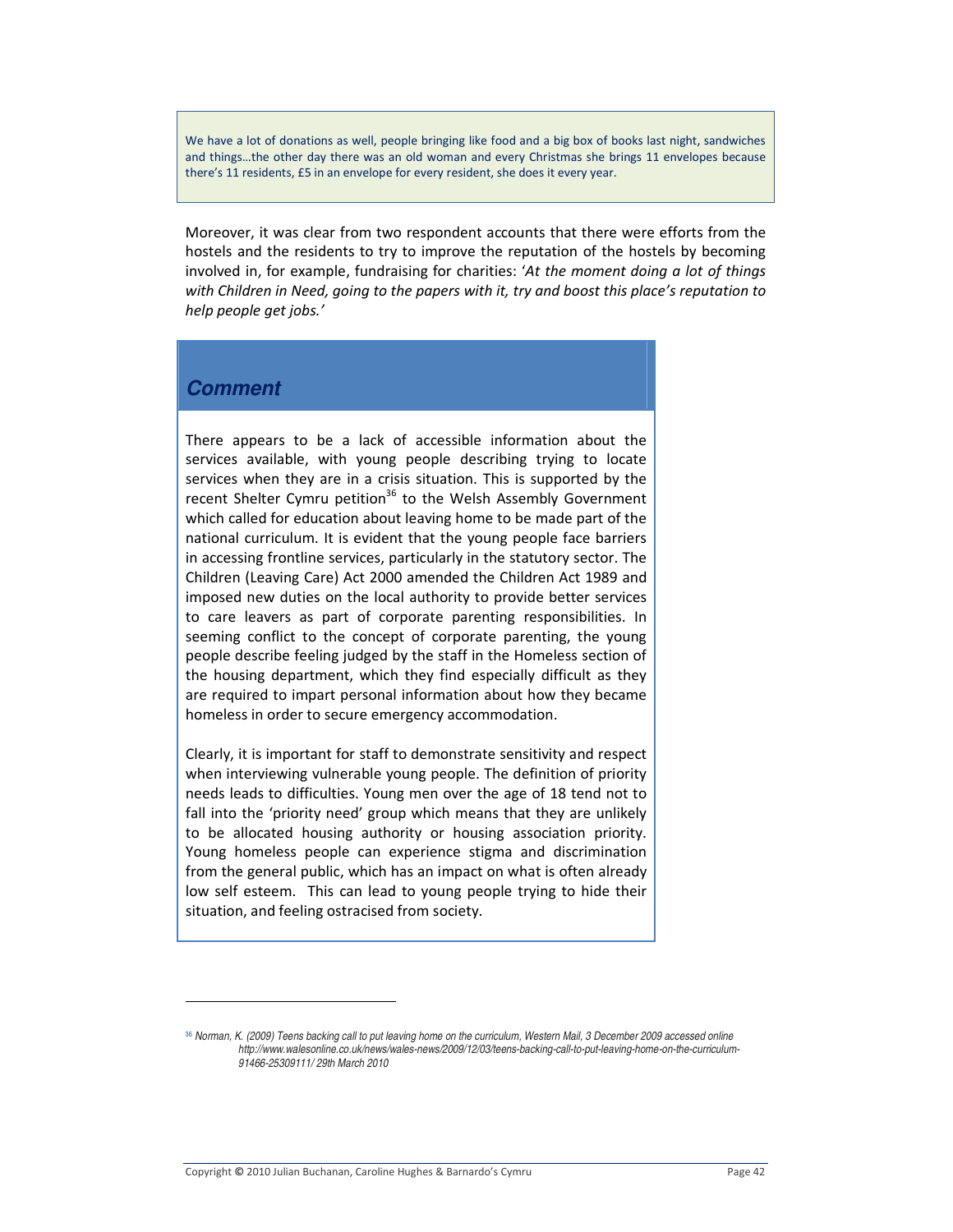This chapter will examine what is working and helping homeless young people and includes discussion of voluntary sector services, hostels and the support given by other people in similar situations. Virtually all the young people have spoken with appreciation for the care and compassion provided by the voluntary and independent agencies which include Hafan, Foyer, Barnardo's Compass, NACRO, Shelter, St John, Ty Nos night shelter, CAIS, The Elms & Soup Dragon. The young people describe valuing practical support as well as someone who is willing to listen and understand. It is apparent from the respondents' accounts that the voluntary independent service in Wrexham offers a wide range of services that suits and attracts homeless people with different needs. The services they provide in this area are valued and cater well for the basic needs of homeless people in Wrexham; it appears from the young people's accounts that similar services are not available in other areas.

#### **Support in hostels**

The young people valued the support that was given to them in the hostels, both in terms of meeting their basic needs of food, warmth and shelter, but also in relation to the support that was provided by the staff: 'Most of the staff in the Foyer they are all they are there because they want to be there and they want to try and have a positive influence on people's lives and help them get through whatever is going on in their lives ...' This was also echoed by a number of young people:

The main thing that I have found helpful is that they are always there for you. ..they give you advice on things and they help you get into hostels at one point they were trying to get a bond for me to get me a private rented flat...My support worker makes it easier for me because if I have to go to the council she will come with me and she does the talking for me... say yesterday I just sat there and just screamed and let everything out for about an hour and she just sat there and listened ... She does not judge me she listens to what is going on in my head and helps me.

When they first come in for your interview and everything they tell you, they'll help you out, get all your housing forms, everything sorted, Clwyd Alun, Wales and West, and they're so fantastic ...every one of them should have a medal for what they're doing and that. ... I don't know where I'd be without this place, right now...basically the staff and the help you get from here is to help you move on to a flat ... And it helps you from like if you've got a bad back ground like me and other people and that, they help you with it.

It was apparent from the interviews that the young people understood the structure of the hostels, in that young people can develop and move on to the next hostel and the next stage; some respondents seemed to welcome the boundaries that this structure provides: 'they do a move on plan,...and basically if they think you're doing really well or if they know you're going to get a job or training they'll move you in to foyer, then basically it's a lot easier from there' another explained: 'Every week you have a support meeting with one of the members of staff and you go through all your issues.'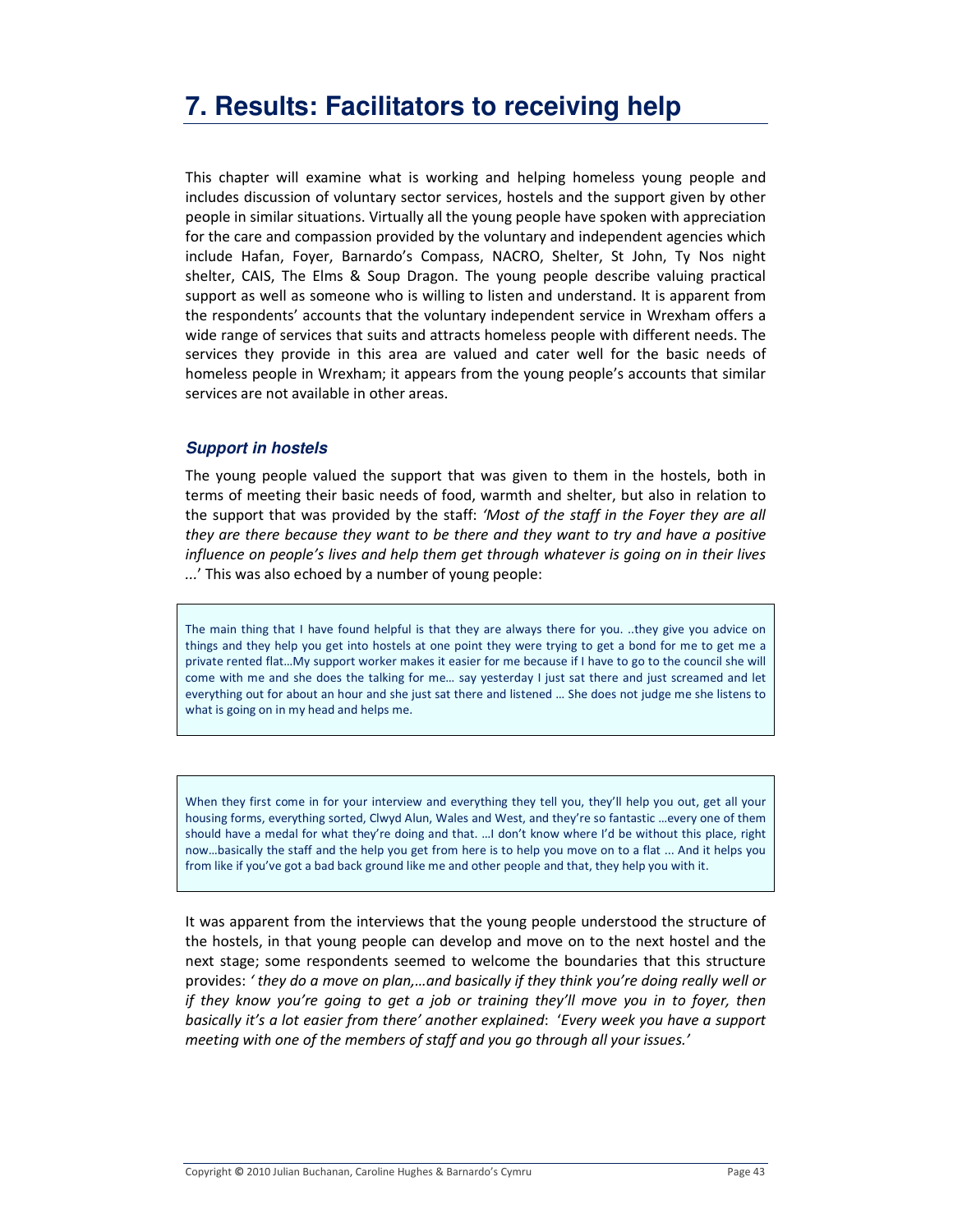As well as support to young people living in the hostel, two respondents spoke about support that was offered by a particular hostel (St John's) to homeless young people who were not residents:

All the staff will let anyone in, they won't keep you at the door, they invite you straight in...The door's open, you can just walk in and have a chat any time And if they are on the streets they do the same here, like if there's no bed they give you a sleeping bag.

A theme that emerged from the interviews was that some young people valued the support that communal living in the hostels provided:

Basically I think like my friend, he needed a lot of help when he came here, because he was really down...he is really trying now, like we're together we just sort ourselves out... all of us have got different problems.' And another respondent stated: 'It's just like one big family in here, most people get on with each other...you get to now good people, stick to 'em like, make a good friend, help each other out.

However, this was not the case for all the young people interviewed; some accommodation requires young homeless people to share facilities which can be problematic: '... I don't like sharing like the kitchen, there's 11 of us that live here and it's hard to like cook in the kitchen...there's two people in my bedroom so it's a bedroom for three which isn't ideal, but it's a bed isn't it.'

#### **Voluntary sector support**

This section of the report focuses on voluntary sector provision in addition to hostels including the Compass project (Barnardos), NACRO, Shelter, the Elms and CAIS are also included in this discussion. As the data indicates, the respondents valued the services provided. An important aspect for all of the young people was feeling listened to and accepted by the workers and the service generally: 'They listen to you here all the time they give you help... in Compass.' Another explained: '... Barnardo's it's the only decent place, [NAME] is like family. I feel comfortable coming here if I went to anywhere else I would feel embarrassed and ashamed I couldn't speak to people I couldn't look at myself properly I just couldn't cope. I am accepted here for who I am and not as vermin basically.'

As well as having people to talk to, practical support like advice and help with form filling and advice was valued by most of the young people: 'I found that Barnardo's were a big help...they can help you get a place, they can help with forms and things because I am not very good.... Barnardo's obviously I will mention again they are absolutely brilliant.' Another young person said '...Compass and Shelter have been the best and NACRO have been good as well. Just people being there and supporting people and all the opportunities because they have loads of stuff going on'. Another respondent stated: 'Well there is Shelter for advice they don't actually have much powers in what they can do, they are very good in helping you with the legal side of things and knowing what your rights are and what you are entitled to...'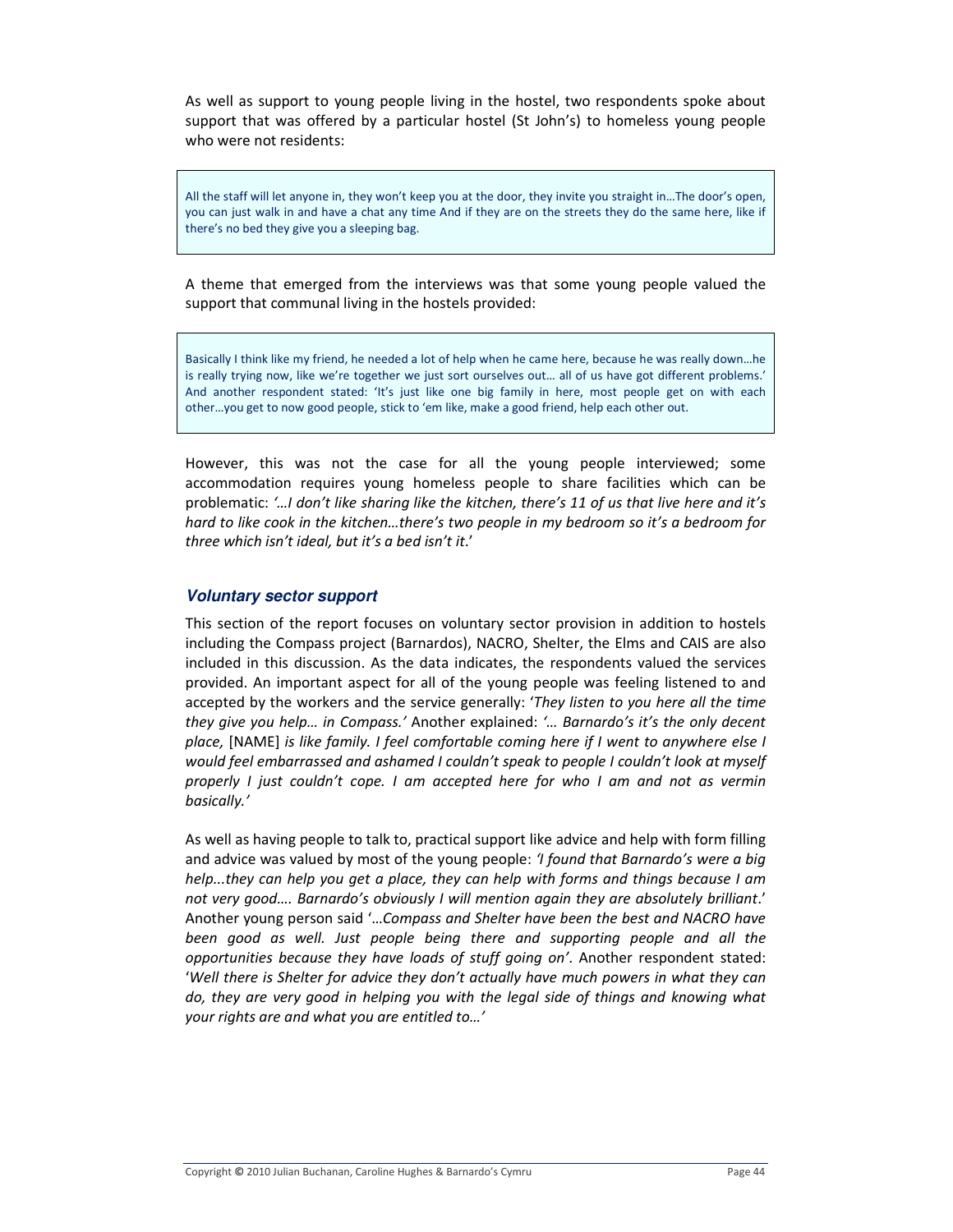Another important issue identified by all the young people was the assistance in meeting basic needs of food and hygiene: 'You can do washing and you can get meals at Compass ... I think it is run by CAIS they have what they used to call the soup dragon... it is like a butty van two or three nights a week..' another respondent added: 'We were going to the Elms ..and then we'd miss a day without food and then go back so it wasn't too bad The night shelter told us, they've got like a like a leaflet where you can get free food If like you're hungry and the Elms isn't on or the soup dragon you can come here [St John's] and get some food..' and one respondent explained: 'The Methodist church, they give you a bacon butty in the morning and the salvation army gives you a cooked breakfast.' Particular services being better suited to the needs of young people was highlighted by a minority of respondents:

I went to NACRO, I always go there, I get on really well with [NAME], I think it's the best place in Wrexham to go to [NAME] does so much for you ...people go to Compass and Barnardos and that, and they are alright places to go but like I said, in my personal opinion, I don't like it there, I think it's too institutionalised, you go into this big waiting room.

However, this did not appear to be important for the young people generally.

Some of the services provided are valued and cater well for the basic needs of homeless people in Wrexham; it appears from some respondent accounts that similar services are not available in other areas: 'Since I've been in Wrexham I think the support has been a lot better than somewhere like say (NAME), there is nowhere I can get anything to eat, you've got to buy your own food ... when I've been in [NAME] before and I've been homeless I tried to get a doctor in several places and just they don't take on homeless people.' A similar view was shared by other respondents: 'like I went to [city] one day and I've seen a few young people on the street and I think well what are they doing there? Because I know [city]'s a big place and surely they should have, well really what Wrexham have got, but more of them. ...I can't really see [NAME] helping anyone on the street.'

#### **Social Networks**

The vast majority of young people had learnt about some of the services that are available from other young people in similar situations. As has been outlined earlier, most of the young people did not know where to go for help and were not familiar with the services available. A common theme emerging from the interviews was the level of support between young people in similar situations which was highlighted as important by the vast majority of young people. The level of support has arisen because people who are homeless are so isolated and stigmatised. Young people are isolated from mainstream society and lack family support – there is evidence that the young people create their own social networks which are vital to them. Young homeless people with complex need lack social capital and have limited access to acquire it. They will tend to utilize whatever contacts or networks possible to gain opportunities, services, help from each other or those they come into contact with.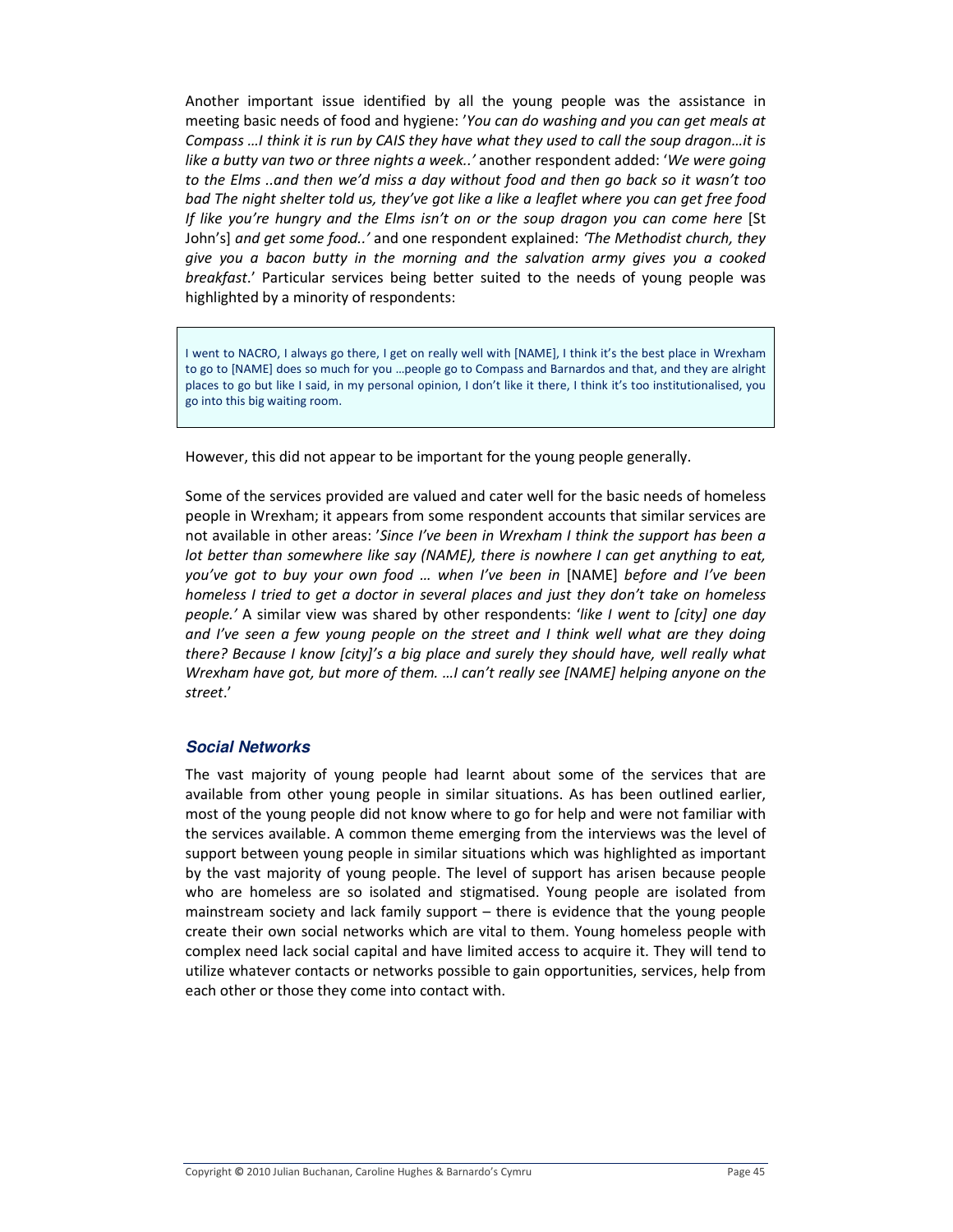It was apparent from the interviews in this report that peer support was particularly valued by young people when street homeless. This is illustrated by the following comments:

I bought a tent and was with a friend, who was actually in the night shelter and used to spend some time with me just to make sure I'm alright, bring some food and stuff and he started looking after me when I was in the tent, ... Some residents from here, St John's, knew that I was living in the tent and had a word with the staff because there was a room coming up free and I just kept talking to the staff about it and eventually I got in

#### Another young person further emphasised the help they received:

One person she looked after me as well. She was about nearly 20 ... so she kind of took care of me and showed me where to go and what to do ... I was walking around one night ...she came around and I was just sitting on a kerb and she started talking to me and I thought is she drunk or not and she was asking why wasn't I at home so I told her everything that had happened she was like I am homeless too and it went from there.

It was clear from the respondent accounts that these social support networks were valued as important to both young men and young women. Some respondents described how they would not leave each other to sleep on the streets if only one of them was able to secure a bed for the night 'because [NAME] is obviously my best friend so she won't leave me because me being on my own, so she's going to stay with me even though she can go to the shelter If it weren't for [NAME] I don't think I'd be here now and it's same for her, really because me and her we've been through a lot together but we've always stuck together which is a good thing We've got each other, we just look out for each other'. This was echoed by another young person: 'I'm with my friend, she's homeless as well, It's been quite bad but at least now that, I've made a lot of good friends, because a lot of my friends are homeless anyway so they know what I've been through and I know what they've been through...I won't leave her on her own, she knows I won't...we're together twenty four seven...I was homeless and she was homeless at the same time, since then we've just been inseparable, always been together.'

Although fear of the older, established homeless people has been described earlier, it was evident from some respondents accounts, that this older group had been helpful to the newer, homeless young people, like one young person who spoke about other people sleeping in the night shelter 'The residents were nice. They'd try and chat to me, ask me how I am and stuff. See if I'm alright.' A similar view was echoed by another respondent: 'because me and [NAME] are young they take us under their wing and you know help us and tell us what you have to do and things like that ...when I have had trouble I just turn to the older ones and they protect me from it like, they'll go stay with us and what have you so we just stay with them now. We're just like a big family we are...we look out for each other all the time...They do, look after me and [NAME] a lot, yeah they do, because we are younger and more vulnerable because we are girls as well.'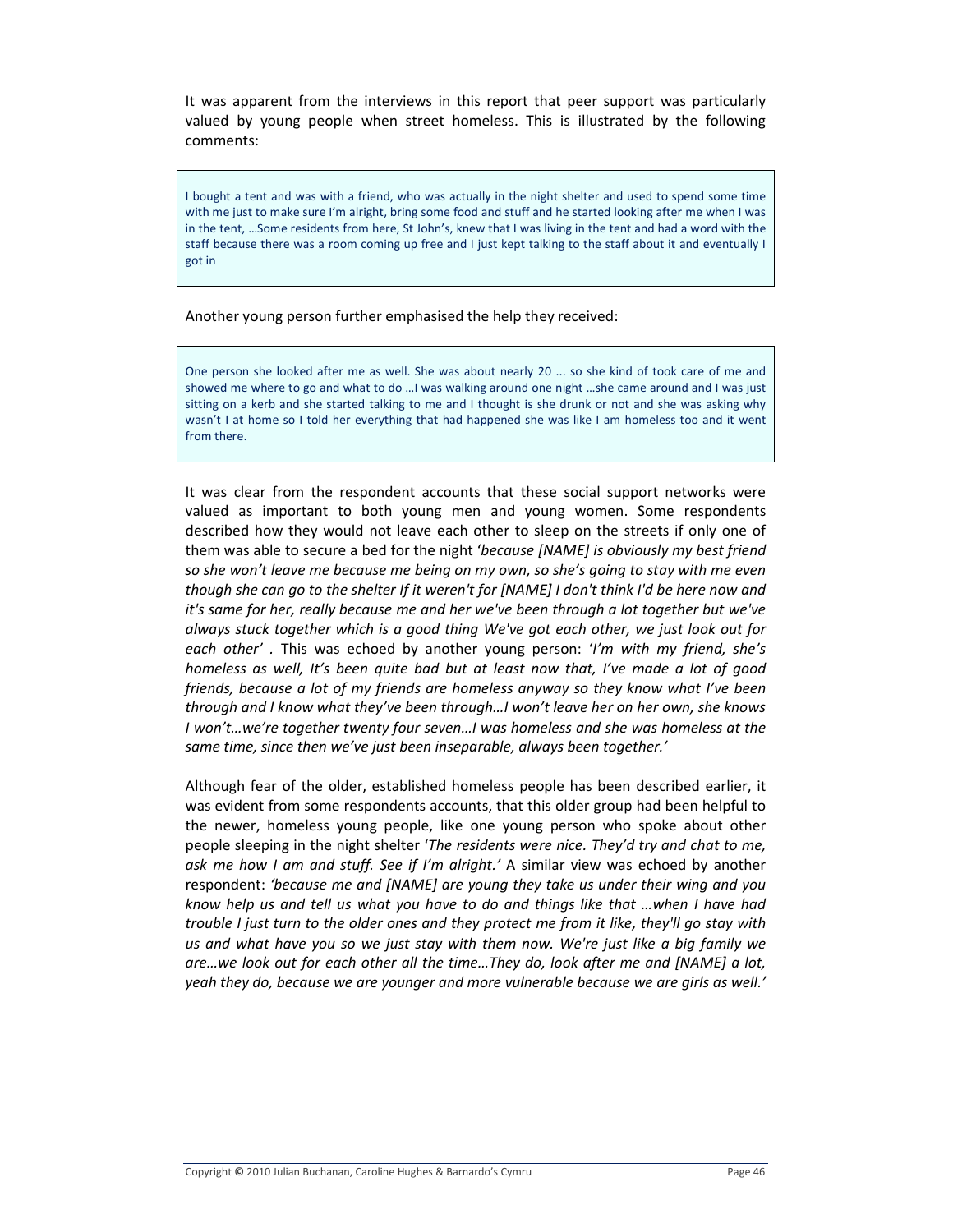## **Comment**

There is a range of valued support for homeless young people in Wrexham provided by the voluntary sector, with staff who are perceived by the young people to be committed, supportive and approachable. However, it should be recognised that the provision of some voluntary services, for example the after care services at Barnardos, are in part funded by the local authority, therefore the distinction between statutory and voluntary provision is not clear cut. Young people are appreciative of the services that are provided including practical support to meet basic needs of food, warmth and shelter, and emotional support. Young people also value friendships with other people in similar situations, and obtain support from the relationships they develop. The relationships are particularly important as the young people are often without family support. This factor emerged strongly from the research, and developing mechanisms to enhance these important social support systems is identified as a recommendation for improved policy and practice.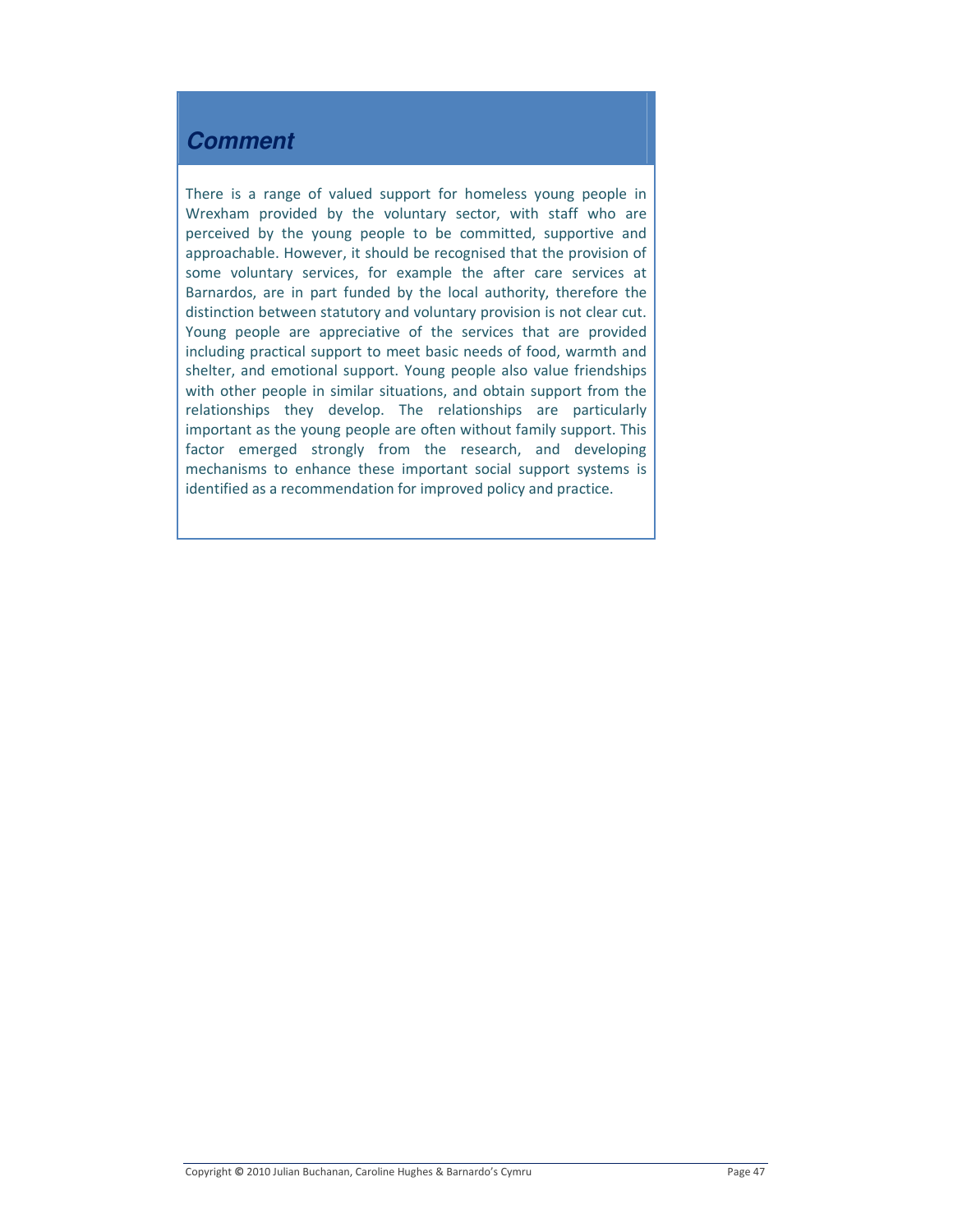## 8. Results: Gaps in service provision

Given the inability to secure settled personal accommodation young homeless, the young people's accounts indicate that some young people tend to lead a transient existence staying on friends' couches, Ty Nos (night shelter), hostels and sometimes on the streets. It emerged from the accounts that there are 'hidden homeless' young people who may not be classed as homeless, but are for example, sleeping on friends sofas: 'I was on mate's sofas for about 6 months It's not easy being homeless and it's harder still relying on friends, because I don't have any family close by ... [NAME] turned round and said I wasn't a priority...you've got a roof over your head. I said but that could change at any point. A similar point was articulated by another young person:

Mostly at 16 you would probably sleep on your friends sofa, somewhere you feel safe while I mean, March 2008 the Welsh Assembly Government went out and counted all the homeless people in Wales and they come back and said it was between 128 and 165 homeless people in Wales, are they going to go anywhere that is not off the beaten track, that they don't feel safe to look for people. I don't think so, when you consider that there are probably about 128 homeless people in Wrexham alone... if you are not actually registered as homeless nobody knows you are homeless, even if you are living in a hostel even though you are technically homeless they don't class you as homeless. So they have got ways of hiding things from people.

#### Unsuitable accommodation

To re-iterate, some temporary accommodation requires young homeless people to share rooms. This can make young people feel unsafe and places them in a vulnerable position. Some accommodation requires young homeless people sharing facilities (kitchen, bathroom etc) with unsuitable tenants:

They put me in [NAME]...I was outside talking to a friend and one of the residents in there has just got out of prison and put a knife to me so obviously me frightened I went inside and got a knife and I was stood by the draining board if he comes near me I'm going to stab him or I'm going to phone the police. And he put a knife to me again and the police came and took us both until they realised that it was his fault because he threatened me with a knife and he was about 24 and I was only 16 then.

A similar view is echoed by other young people:

It's like a horrible B&B where you can catch all like diseases and that from. They put you there when is there isn't any space in Hafan though; it's like a respite so you have got somewhere to go. The rooms are like half the size of this, your bedroom, it has got a single bed and one cupboard, you have got to share a bathroom and stuff as well. You are only allowed to use the kitchen for two hours a day. No there is a microwave at the top of the stairs and a kettle and that but that is about it. Yes, there is smack heads and that that go there. And they put people who have just come out of prison and that in there as well. No there was a murderer, when my mate lived there, there was a murderer living across the way from her.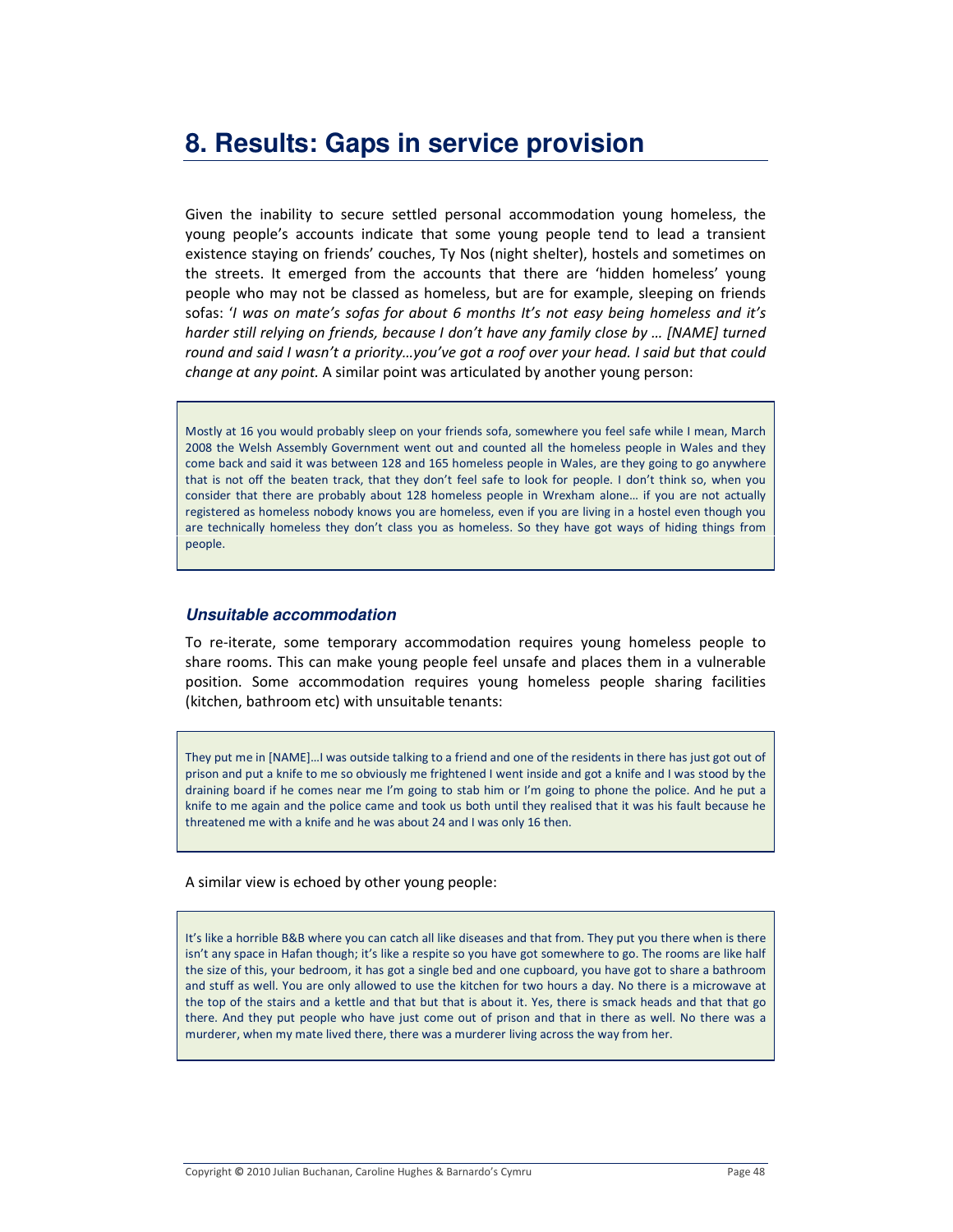It emerged from the interviews that young people with complex need would benefit from help to live independently when they obtain settled personal accommodation otherwise attempts to live independently not succeed. Despite the after care services and tenancy support available some young people felt support was not there when they left the hostel, and were afraid of running into difficulties:

When you leave the [NAME] ...you are supposed to have, they call it floating support where you have support from the [NAME] for 6 months afterwards like a transitionary to try and help you become independent, budgeting and learn how to cope living on your own, I never had any but ok I went with NACRO and I had two support sessions a week but I know other people who had no contact, even though they say they will stay in contact and they will go and see them and also sometimes people who go with the council they are supposed to have support workers from the council and the majority of people that I know how have been assigned workers have never actually met them, there are big gaps in that area.

#### **Rough sleeping**

As is evident from the respondent accounts, there are young people sleeping rough on the streets often in makeshift tents in parks or woodlands or sometimes in sheltered areas near railways, shops and public buildings:

Anywhere, anywhere that's warm, outside the swimming baths, where they've got the big fan... in the train station disabled toilets because they've got a heater and what have you, slept loads of places...I've been sleeping ..in a tent like, but I went to St John's to get a sleeping bag so it hasn't been that bad... we made it ourselves from stuff out of the skips and that ... it keeps the rain out and what have you, it's nice and warm ...it's a bit scary but you know it was alright ...well it is cold but I wear lots of jackets and that. I stayed there last night, a bit of rain got in but it weren't that bad.

Out of the twenty young people interviewed, over three quarters had experienced rough sleeping (n=16). Some respondents talked about being fearful of going to sleep: '/ didn't really go to sleep you know well you just lie down ...that was because I ran away from home because my mum was beating me up and I couldn't cope with it' another said 'Most nights I used to go into Bellevue park and some nights I used to find a random bench and one of two nights I just didn't sleep I used to just walk around Wrexham all night because I was too scared to go to sleep sometimes'. Other respondents talked about having to move to different places: 'I had to move every now and again so it didn't get too obvious where I was all the time. It felt crap really.'

It was apparent from some of the accounts that young people sleeping rough or sheltering in Wrexham would be moved on: 'We used to shelter under the army place and people that actually were working there have actually moved us on, so we weren't allowed to be there ...we can't really go anywhere, so we just try and stay out of the rain ...we've been moved on by the police when we've actually been sheltering and also when we've been sleeping rough as well.'

It was apparent from some respondent accounts that spending the night in police cells or in custody was preferable to a night on the streets: 'I ended up getting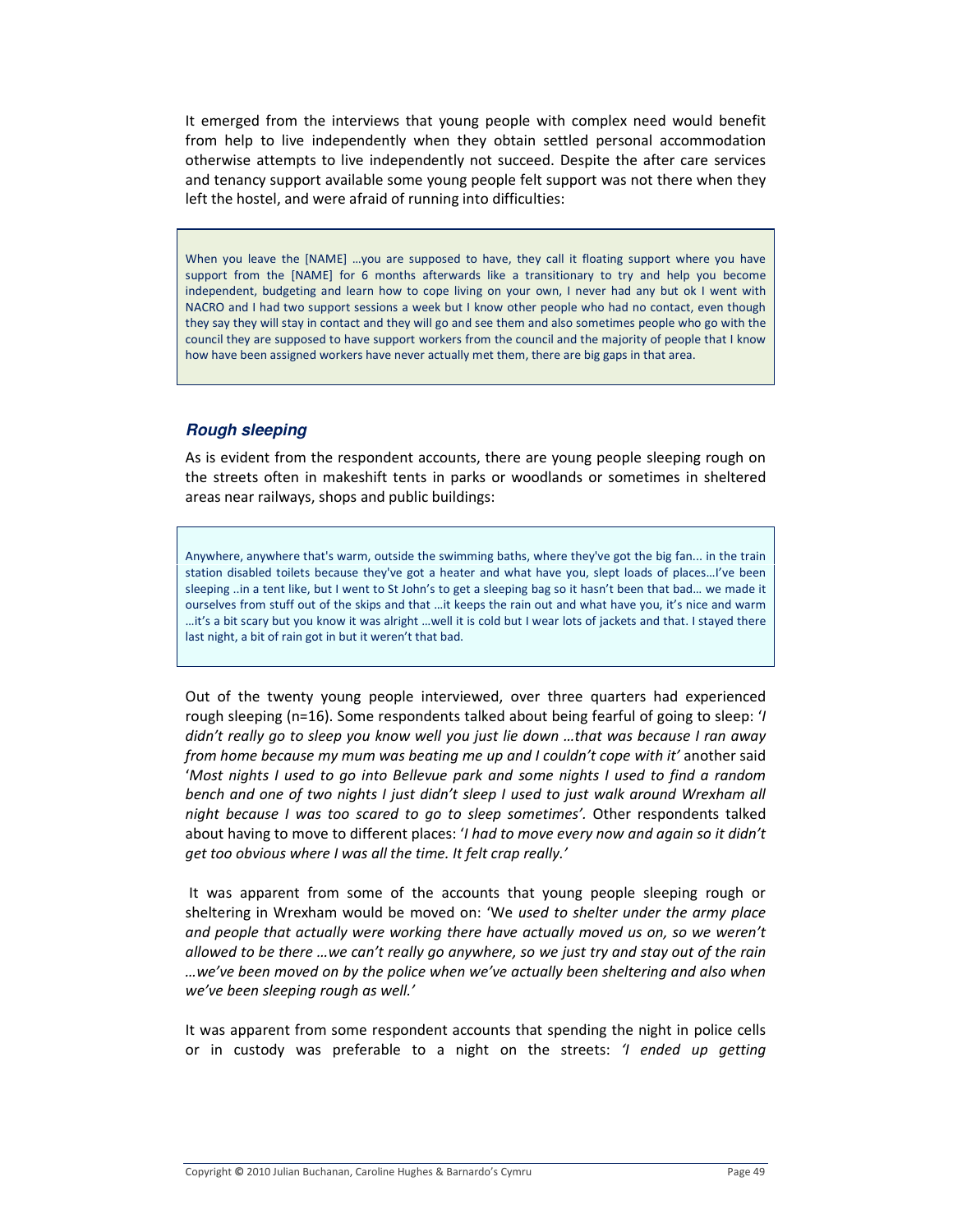arrested...which usually happens and that's why I'm in and out of jail...it didn't bother me if I got arrested...Because at least in jail you've got a routine, you've always got a bed, you've always got food, ... it's just easy to get used to.. it's better than being out on the streets ... last time I got out of jail was like three weeks ago, I didn't want to leave ... I just loved having the routine and having people there who cared about me and who tried to help me.'

One respondent explained that there was nowhere to keep personal belongings, like clothing while street homeless:

Just what I'm wearing really and I've got a few other clothes stashed in the bush by the library but in the shelter we were keeping our clothes there and they did say to you, you are not allowed to keep your clothes there and if they find them they give you 3 days to take them and then otherwise they chuck them out ... I know it's their job but they did tell me, warned me that I'm not allowed to keep them there but they put them in the bin like, so I've got less than what I have now.

As outlined above, the respondents describe feeling scared and when street homeless. Some respondents gave accounts of becoming victims of crime while homeless in Wrexham: 'some youths ...took money off me I actually had some alcohol at the time as well, they took that off me and started kicking me and punching me when I was on the floor so I actually tried to fight them off by standing up and because they were youths I couldn't hit any of them because they were under age so I would have got in trouble for it'. Other respondents also spoke of the risk of theft and violence sleeping rough:

I had heard all sorts of stories of people having been urinated upon or beaten up and stuff when they were sleeping rough, it has happened to a few of my friends before now. I have had most of my things pinched, I've been robbed when I've been sleeping and things like that, I've been followed by horrible people.., because you know we're young girls.

#### **Emergency accommodation**

It was apparent from some interviews that demand for beds at the night shelter was an issue: '...it used to open at 8 so we'd be there for like half past 5 and we'd just stand around...You can't get seen by the staff waiting or they won't give you a bed...That's one of the rules.... We just hid in the bushes...They would let us into like a cage at 8 o clock and then they'd start taking us in one by one processing all the forms'. A similar point was made by another respondent:

There's not many girls that go there, it's mostly boys but if there's more boys than girls then they take beds out of the girls room and put them into the boys room, so if you're not there on time, you know you have to be there 7 o clock and if you're not there then you don't get a room, get a ... It's lovely, I think it's good. I think it's a really good thing for people.

It was clear from the accounts of the young people that securing warmth and shelter and occupying their day was difficult, particularly when staying at the night shelter: 'You're out at 8 in the morning and if it's winter... most people I've talked to that have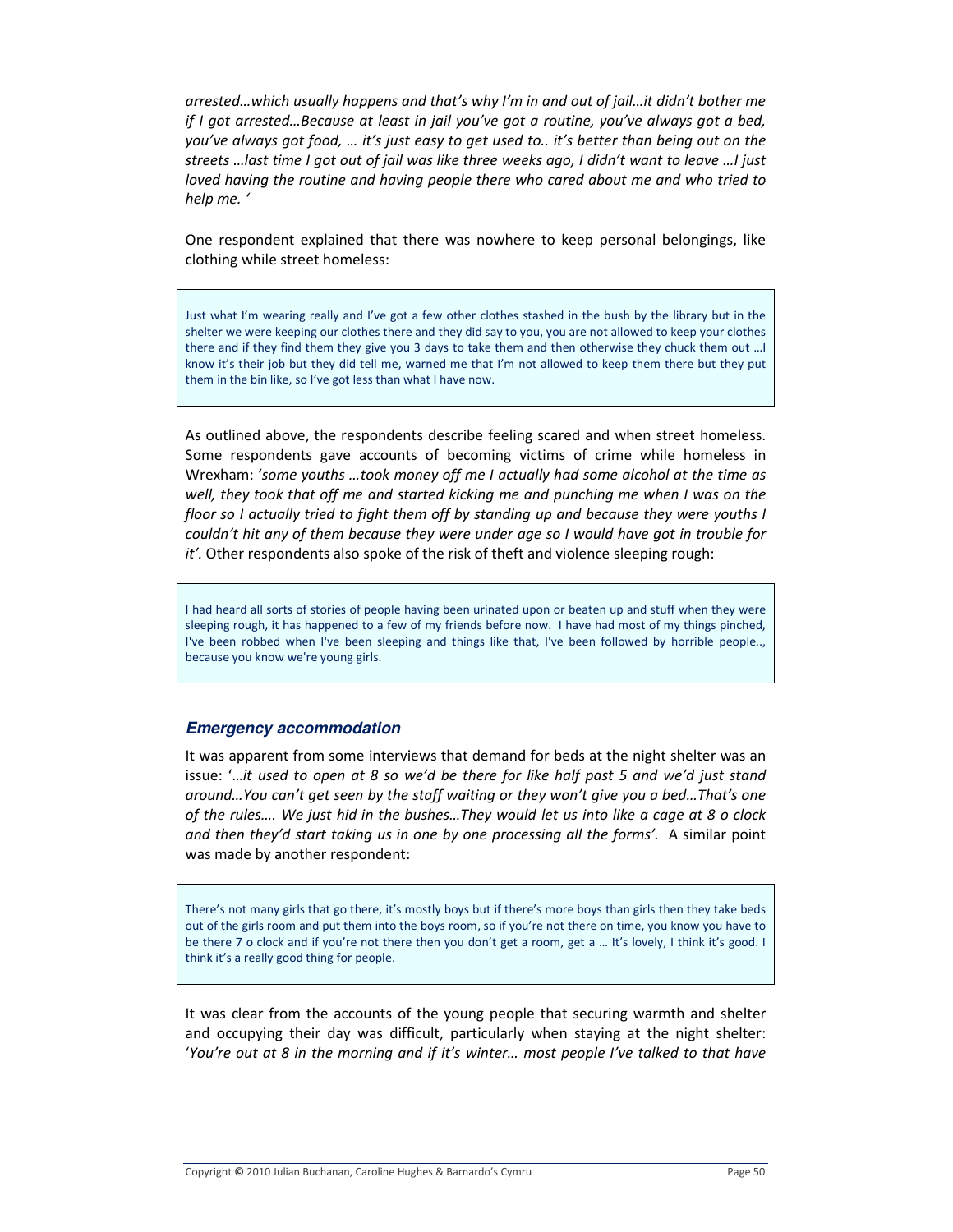been in the night shelter find the daytime the hardest because it's such a long time. It drags, that's why most people start drinking, to get them through the day And people that haven't, that never used to drink that have actually gone to the night shelter and have actually started drinking'. This issue was highlighted by another respondent:

So that's why people are like shoplifting and things like that to find money and keep themselves occupied and what have you because when we leave the night shelter at 8 o clock we all go and sit in the bus station just a big group of us sitting there and we get kicked out after because they say we're causing trouble but we're just sitting there because we've got nowhere else to go basically.

#### **Permanent accommodation**

All the young people interviewed aimed to secure their own self contained flat. Although the majority of the young people spoke positively about the temporary accommodation that is available in Wrexham, the respondents highlighted difficulties in accessing suitable accommodation to move on to. From the accounts, it is evident that settled permanent accommodation is hard to secure, and sometimes when it is available it can be unsuitable. When they have gained accommodation young people seem unaware of what support is available to them. Without adequate appropriate and accessible support young people could end up returning to hostel type accommodation. Young people raised this issue:

I think there is quite a bit of help but the help that is available is only to find short term housing such as like you come to Barnardo's or the council and they are just going to put you in somewhere like Hafan or the Foyer and ... I don't think looking for long term places there is not much help for that in Wrexham.

A similar view was expressed by other young people: 'other than the hostels and even then it's just like a transitional thing where you are waiting to be housed. So a lot of people don't get housed from the Foyer a lot of people end up getting evicted or their time runs out ... even though they still haven't got anywhere to live.'

All of the young people are on the waiting list for council and/or housing association accommodation. However, from the accounts given, it appears that the points system is so tough some young people may never qualify for a council or housing association property. The majority of respondents raised this as an important issue:

One lad in here he's been here for three years now and the council still haven't offered him a house and he's got a job, he's in college and he's really trying hard but they won't give him anything and he's like twenty five now I think or twenty three something like that, and he has really tried.

The respondents were able to identify that there is a shortage of council property in Wrexham, like ONE YOUNG PERSON, '... I was on the list for a year and a half and there was no flats available...the only ones that were available were given to people that have got families and people that have got kids and that so there was no way I was going to get a flat'. This was echoed by one respondent who said: 'I think a lot of it is the lack of actual housing in the Wrexham area. Or the lack of suitable housing as the council are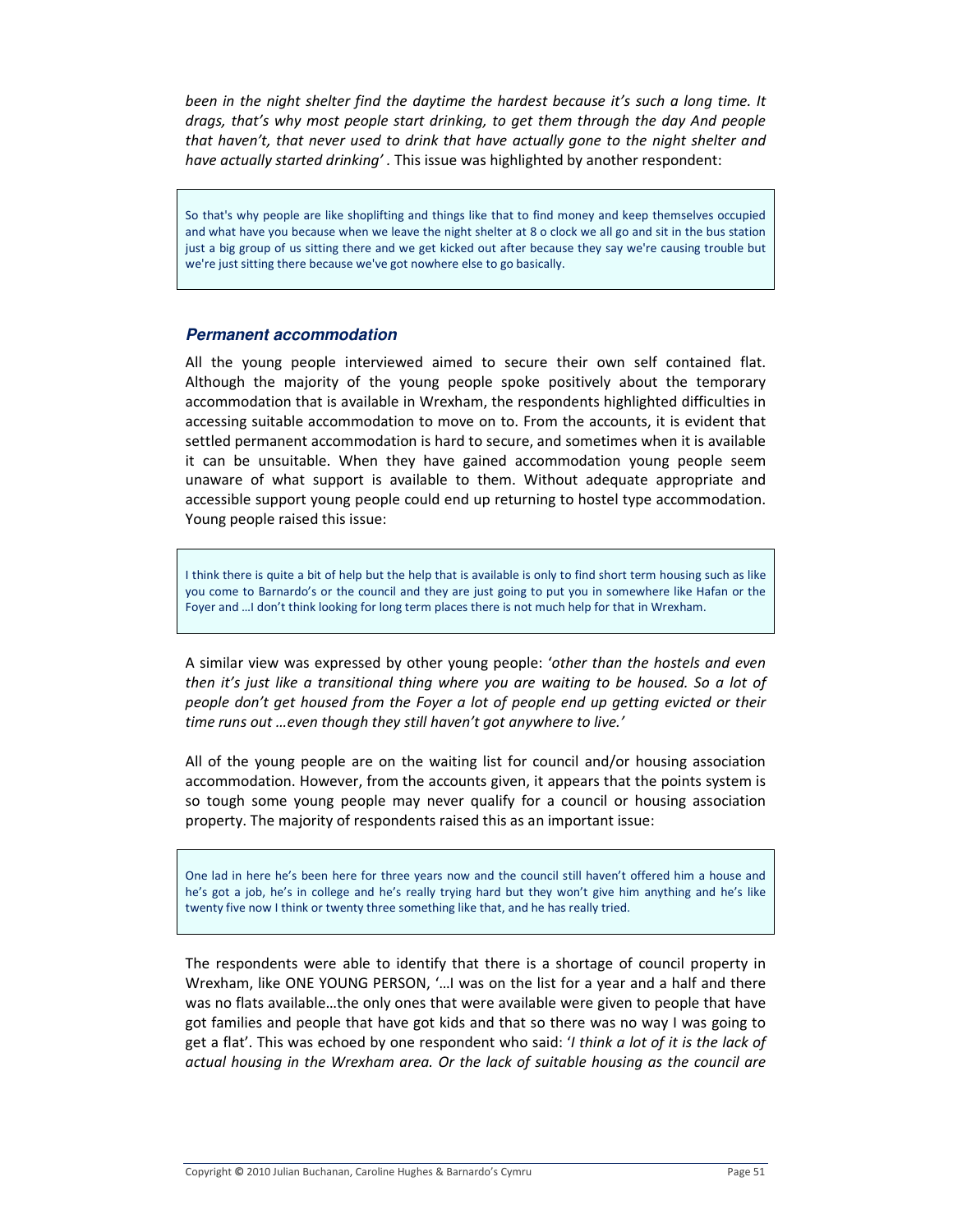still doing repairs in a lot of places, people don't want to live in certain areas as well, because there are some quite rum areas in Wrexham.'

All the respondents were registered with social housing providers other than the local authority, like Wales and West and Clwyd Alun, although respondents described similar waiting lists for the Housing Associations: 'It's actually getting the flat because every waiting list has a backlog at the moment.' One young person had been allocated a Wales and West property and spoke positively about her experience:

They are really helpful and to be honest they have got a lot more houses....they are good and look after me and everything so they have started buying a lot of houses from the Council now so that I am what I am in an ex council house which is owned by Wales and West.

As a consequence of difficulty in securing a council or housing association tenancy, young people have to rent property from private a landlord, which does not offer the protection of social housing providers. Respondents highlighted this issue: 'The main problem here is that there is no suitable housing...all the new houses that are being built are private, unaffordable, unrealistic rents...so you know money grabbing land lords and estate agents They are out there trying to make a quick buck and we are the ones who suffer for it in the end because we can't get anywhere to live.' Two respondents' recounted problems they had experienced with a private landlord:

I don't want private because we were private before. There's a lot of hassle. When we fell out my partner went to take the keys back but they said he can't give them back unless he gives them notice in writing and the rent was paid until [date] and erm we tried to move back in because he didn't give them nothing in writing. And they found out, they changed the locks and we haven't got back in since. Been to a solicitor, can't do nothing. They said to put it in small claims but It would just cost us money.

One young person noted difficulties in securing private accommodation too:

Most letting agencies won't do anything unless you are over 21 now ...so some people haven't got a chance in hell to get private and the council, if you have been in hostels before or have been in places like [NAME] which is a B&B ...they don't touch you with a barge pole, if you have been there.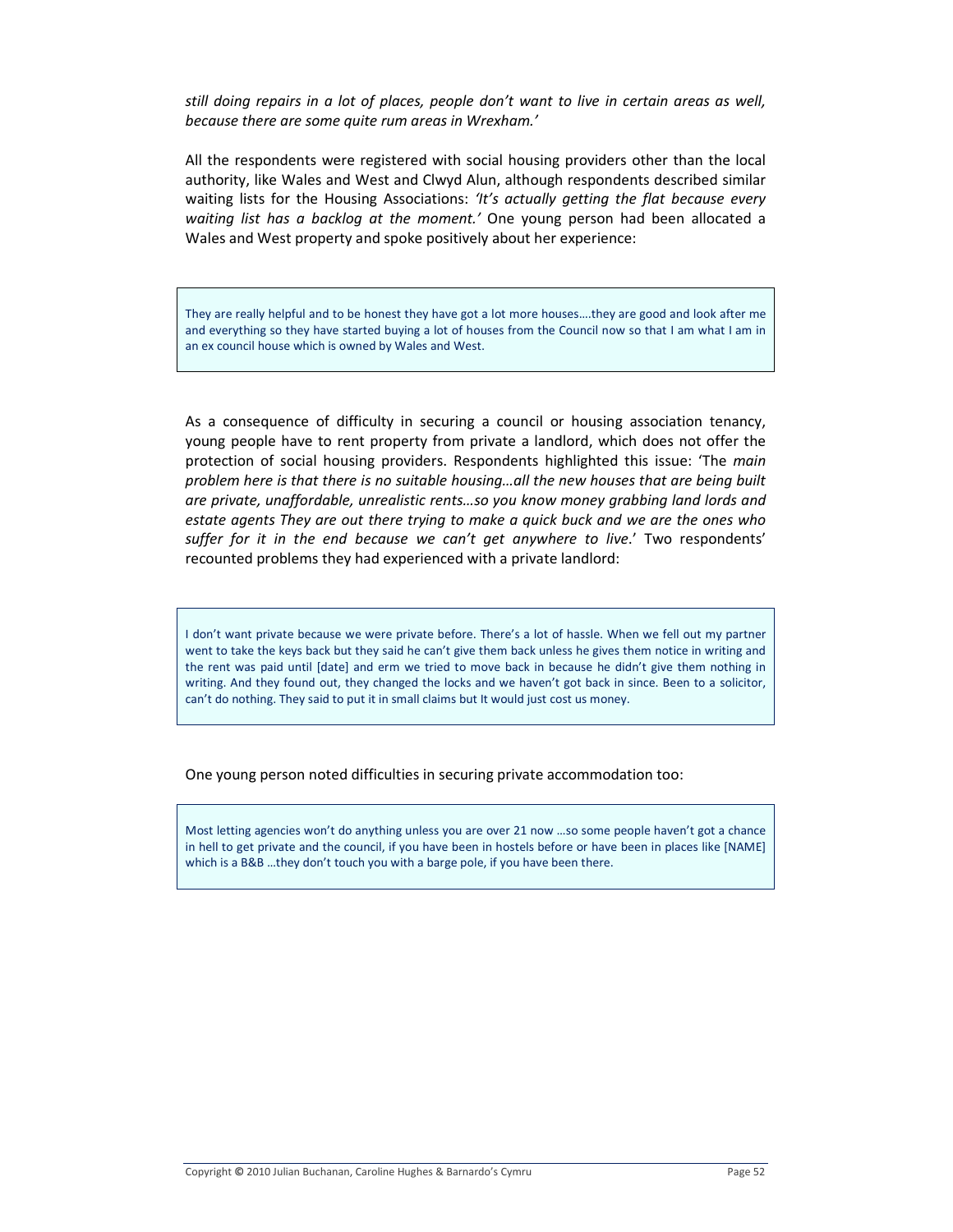### **Comment**

The number of homeless young people in Wrexham is difficult to establish<sup>37</sup> as there are 'hidden homeless'. For example, young people who do not have permanent accommodation, but are 'sofa surfing' do not appear in official statistics. The recent provision of Ty Nos night shelter in Wrexham is valued by the young people who have stayed there, although some young people are put off going to the night shelter as they feel intimidated by the older, established homeless people who use the facility. For vulnerable homeless young people, dormitory style accommodation while better than sleeping on the streets may feel a threatening situation.

It appears that there are at times not enough places to meet the demand given the number of homeless people in Wrexham, which includes young people. There are young people in Wrexham who are rough sleeping, sleeping in parks, outside public buildings and in makeshift shelters. Young people have been victims of crime and verbal abuse while street homeless with over half the respondents (n=12) having been a victim of crime. Although the young people spoke positively about the support given by the voluntary sector and within the hostels, finding permanent accommodation proved to be very difficult; waiting lists for local authority and housing association property are long, with young people resorting to using the private sector which does not have the same protection as social housing provision. Furthermore, there is a need for more accessible and practical support when young people do secure their own tenancy.

<sup>37</sup> Hart, E., (2006) Youth Homeless Scoping Paper, Welsh Assembly Government, http://www.cynulliadcymru.org/c47f2ac6b4726e395a40b310f172f081.pdf accessed 25th March 2010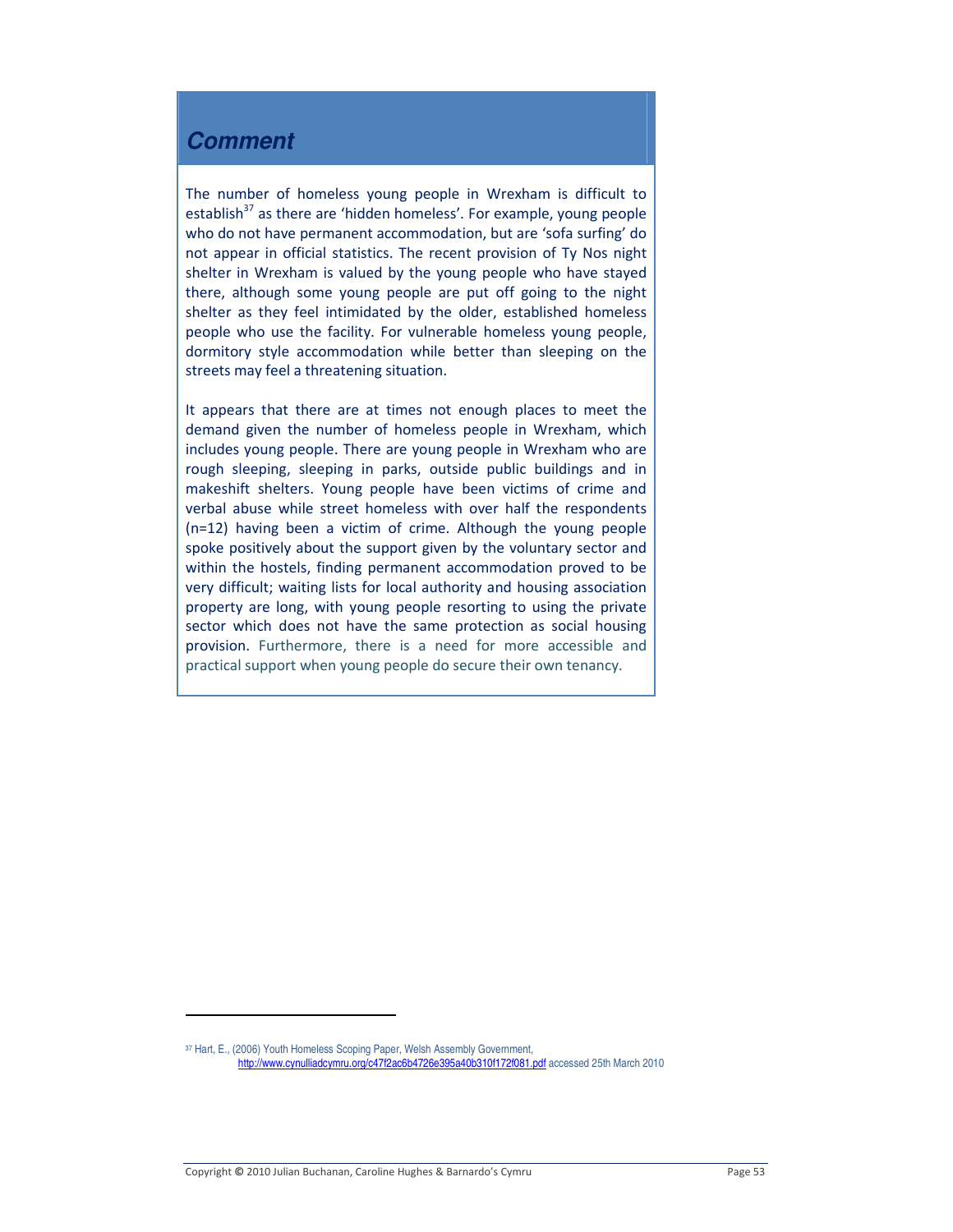A variety of improvements were suggested by the respondents. Most of the young people highlighted that they would like somewhere to go during the day to occupy their time, gain support from each other and from staff, and for food, drink and shelter:

I think there should be a day centre or something or to get people off the streets, stop drinking and just do something for the day...Somewhere we can get some food or like, erm, where someone can just relax and talk to people and socialise really' another young person said '... I think just somewhere for people to go whether they are living somewhere or street homeless, for them to go, not 24 hours like but somewhere that's open every day ...somewhere that's like...You get advice, not like formal advice, but somewhere for a chat and meeting people.

Some young people suggested more structural changes:

I the priority list I think it needs to change, because it's not only women that are a priority need I think younger people are vulnerable more ... just because they're re male they're not vulnerable apparently, in their eyes which I can't see is true ... And you're not supposed to be sexist but obviously they are. If I was a woman, I'd have somewhere.

Two young people suggested more night shelter type provision, '... I think the council should be a lot more helpful, there should be more night shelters than just the one, because if you get to that night shelter and it's full you've got nowhere to go then, it's like having a race down there' another explained: 'I think there should be more things like the night shelter out there for people... because it is a really good thing. You know people look forward to it, say oh I'm going to the night shelter, I'm going to get a shower and things like that.'

One young person suggested making information about homelessness and services more widely available to young people:

I think it should be put out in the papers ... For young people...And just say that there are more options out there for them. .. Maybe on like social networks, they could put some more information on them because I know a lot of young people go on to like Facebook or Bebo ... The page that you go to straight away or something.

Another young person suggested a change in the way services were delivered: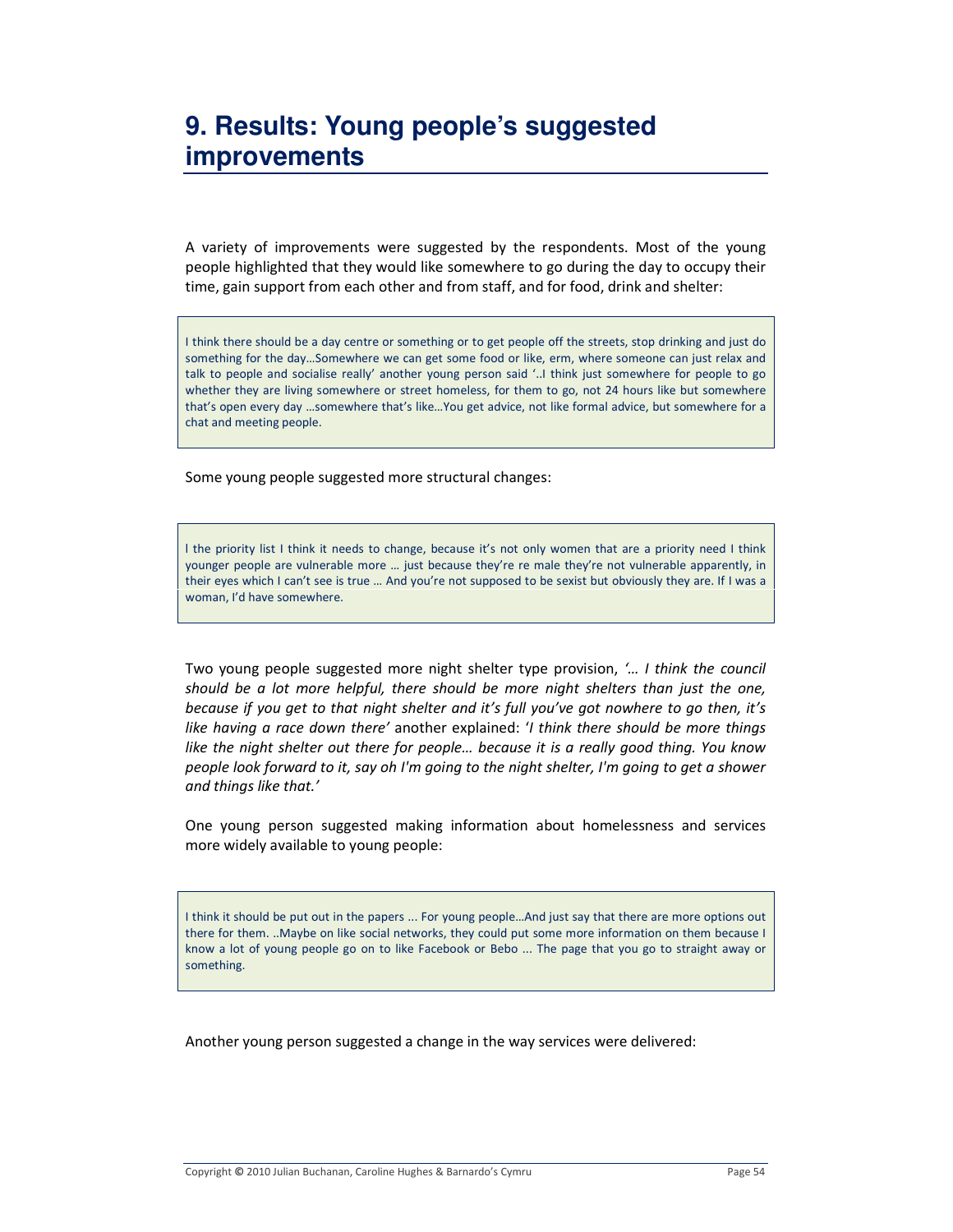I'd definitely be there not to tell them what to do but to say you can either do this or you can go there and do that ... you give them options and let them choose, instead of telling them what to do Because a lot of the issues again, is you know getting their independence back, building up the confidence again after being on the street... it then makes them feel they've done it and not us, or the person who's given the help so therefore it will build up their confidence Give them the options and let them do it and if it does not work out for them say well, maybe it wasn't the best option, try that one instead and let them do it, you know, get used to failing, or getting back up there and cracking on straight away with it.

Some young people felt that ex-homeless people should be employed to provide support and guidance to homeless young people: 'Young people are going through the same thing as people are going through So you need to talk to someone who has been through it. Some people read from a book and think that they understand it and they don't.' One-to-one support from people who have been through similar experiences was viewed as valuable by most of the young people:

People from hostels have a one-to-one with the different people... because how I see it is probably a person off the street could see another person who was on the street...I think it would be much better and people would understand and realise. See like what services are out there and that will help them more what hostels are like and what rules are like and what we are doing here. I sometimes, when I was young I felt a bit intimidated talking to older people, they might judge you more and you don't want to say much to them Because they've never been homeless, not one staff I don't think, might have been one or two but you don't see them often, and you don't see what homeless is like, they've never experienced it in their life.

Two young people were involved with and recommended peer education:

I have been doing some work with Shelter recently with peer education or peer learning ...talking to kids about homelessness and I think that is the best way getting them before the problems occur speaking to them when they are 13 or 14 like we were yesterday and explaining, I try and get some of the stigma surrounding it as well because obviously they assume that all homeless people are heroin addicts or you know alcoholics ...statistically one in five 16 to 25 year olds in Wales will become homeless, over 20% of 16 to 25 year olds will experience homelessness at some point, so basically to let them know, there is one part that we do in the presentation is to get them to shake hands with the person next to them and then say that there is a one in 5 chance that you have just shook hands with someone who is going to be homeless and then obviously they all start laughing and pointing at their friends and we say yes but you don't realise that that person could be you and they are like shit yes it could be me obviously not trying to scare them, well a little bit but obviously they need, it is scary but you are just trying to make people aware that it can happen to anyone and to let them know that if it does happen you are not alone there is help out there and to let them know where to find it' This young person continued that outreach work would be beneficial 'obviously not everybody goes to youth clubs these days ... not every teenager goes to school.

And one young person recounted: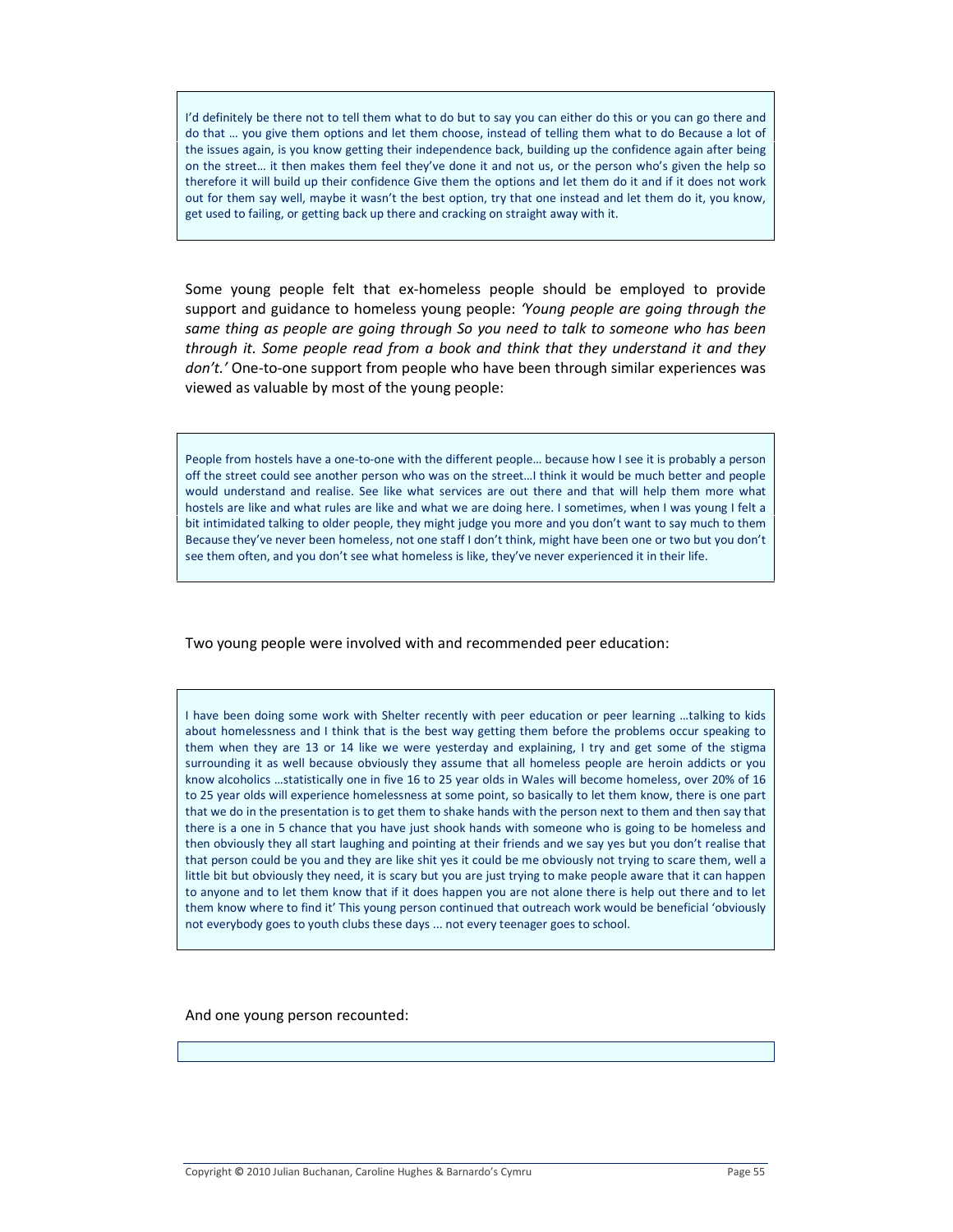I'm doing talks at high schools at the moment with Shelter Cymru on the homeless ... I asked them how many of them would have turned round and said when I walked in the door and said you're not homeless- and they all put their hands up, and I said I am actually homeless. ..I said don't ever put yourself in that situation on purpose, because I know people that have gone out to start arguments with their family to go and live on their own as an excuse to go and get a flat or a house - it never ends up like that and it's scary because there's a lot of people out there that you can't trust and that, do just care about themselves and not others, and it's not a nice situation to be in.

A common theme emerging from the respondent accounts was that peer support was important. Some young people suggested the provision of structured peer support within the community of homeless young people:

People like me among them that work with people ...Because they know what you are going through....Like a youth club, perhaps something like that . Similar views were echoed by another respondent: ' to get more people in the same group together like, ...maybe if you got more of the homeless together ...they could do something about it if that's makes sense. ... its just nice to have the advice if someone is going through the same thing as you as well.' One young person further amplified: 'maybe something to do with young people to actually get them involved in you know something or other because I wouldn't want anyone to go through the things that I have been through' and one added: 'people need to know who they can, people can listen to them, people need advice now and again. They just need help...but you know if people really need our help then they can come....because we have been through it all, we have been in care, we have been through it all over the years, you know I know what they have been put through, I know half of their stories we are just all friends, well we try to be anyway.

### **Comment**

The young people suggested a range of improvements and were appreciative of being asked for their ideas. The suggestions included more night shelter type provision, and more structural aspects like changing the definition of priority need so it was not so restrictive, particularly in relation to young men over eighteen.

Many of the young people identified having somewhere to spend time during the day as important; the needs identified included having a place for warmth and shelter and being able to obtain advice, although mainly to gain support from other young people who are in a similar situation. It is pertinent to note that by 31st March 2010, the Personal Advisors service will be delivered 'in house' by Social Services, rather than being provided by Barnardos. Although it is understood that the provision of further facilities is being explored, the informality and accessibility of the existing established daily drop in service will come to an end.

The young people valued spending time with others who had been homeless, believing that a greater level of understanding was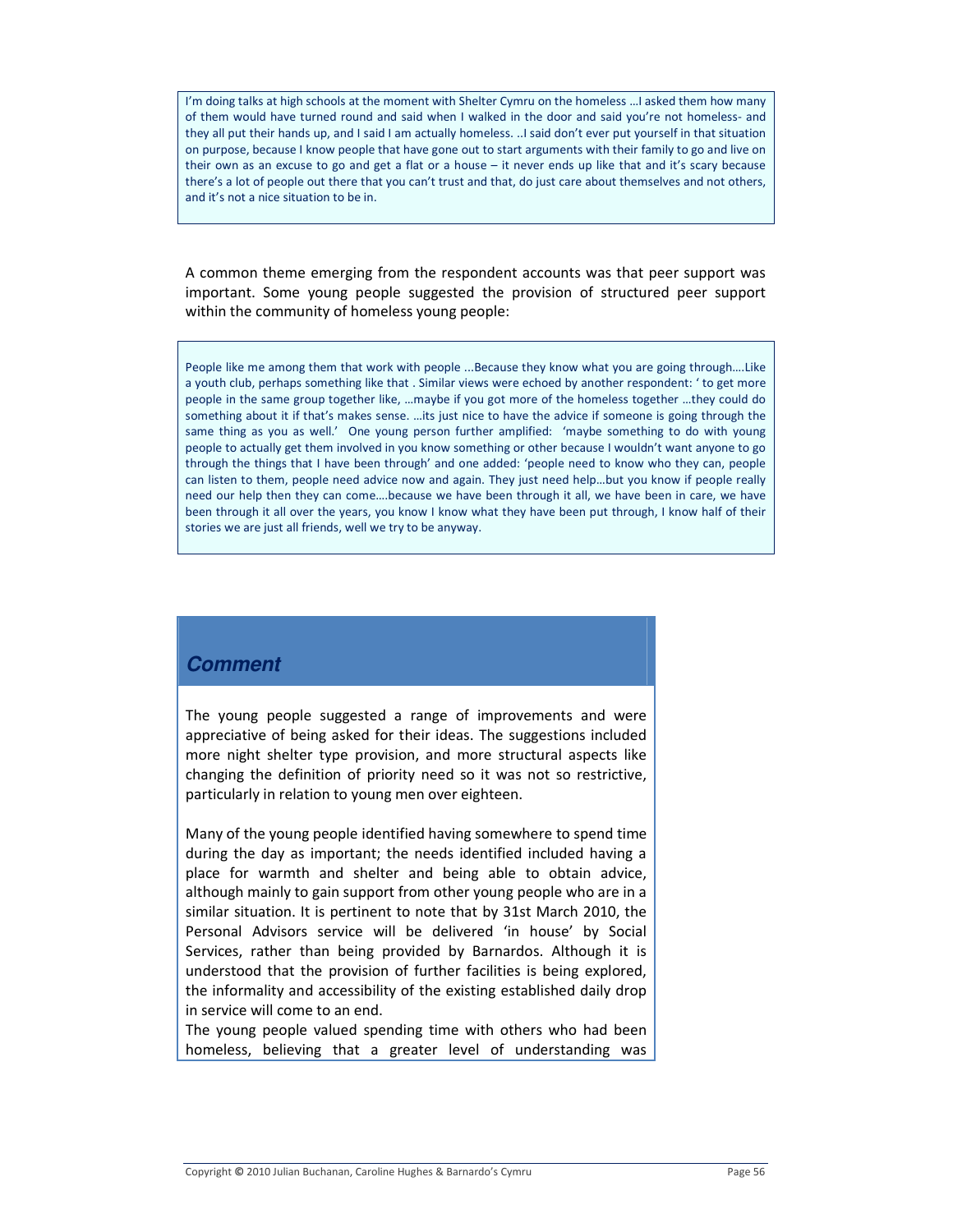achieved. Some young people suggested that staff employed to work with homeless young people should have experienced homelessness themselves, perhaps as a consequence of not feeling understood by some front line staff. The young people expressed a desire to offer support and advice to other young people and were keen for mechanisms to be put in place to allow them to do this.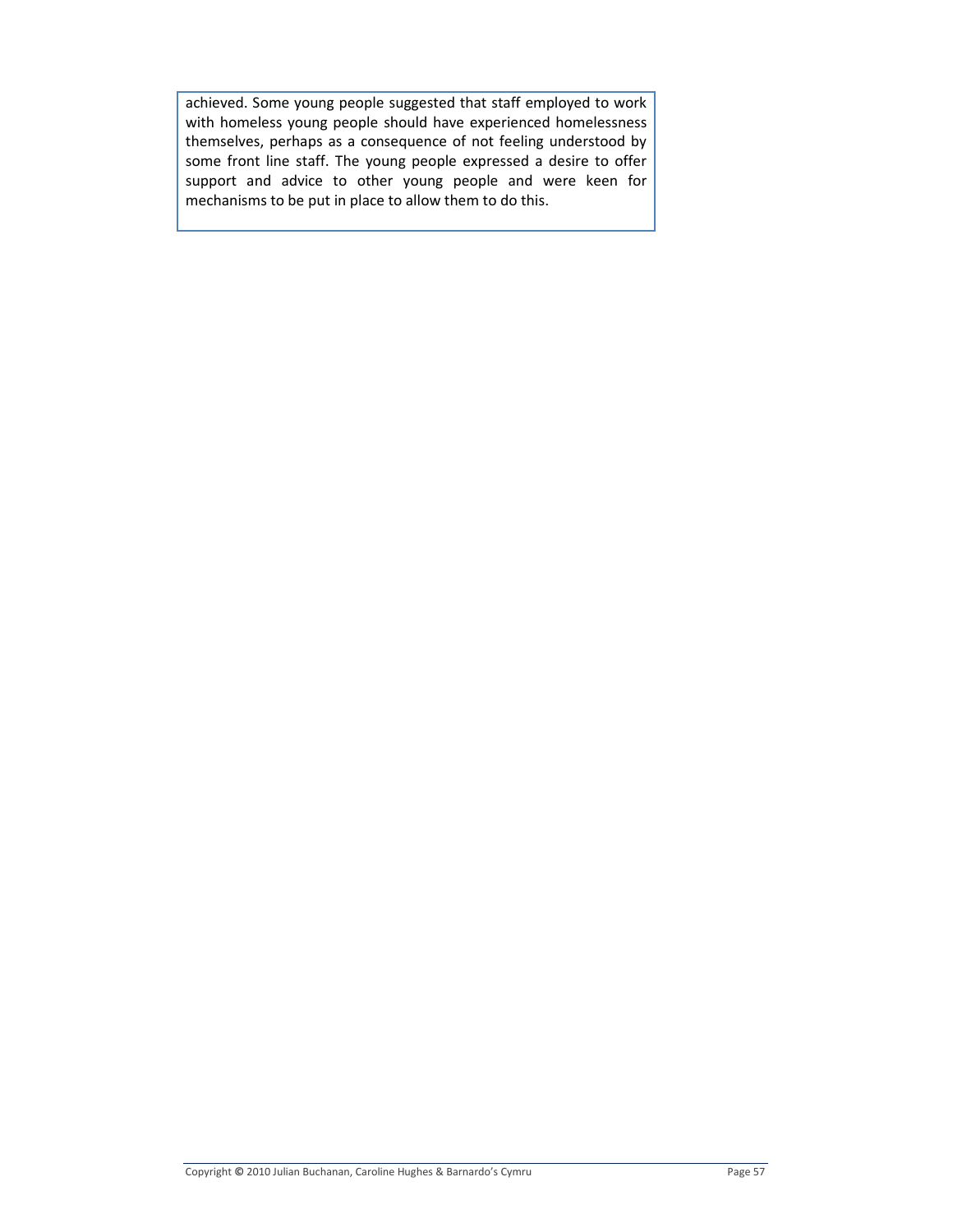## **10. Discussion**

The strength of this small scale qualitative research, involving twenty young people fron Wrexham who have experience of homelessness, is that it draws heavily upon the voices of the young people. The systematic coding, grouping and analysis of the shared experiences disclosed by the young people enables the reader to gain a better insight into the lived-experience of homelessness. The reader can begin to appreciate the issues and barriers young people face on a day to day basis. Too often homelessness can be represented by facts and generalisations within which the true extent and nature of homelessness and the young person's lived experience can be overlooked.

Definitions and calculations regarding the extent of homelessness are contested. According the figures from the Welsh Assembly Government in the first 3 months of 2006 only four young people (aged 16-21 years old) were considered as priority need in the Borough of Wrexham<sup>38</sup>, our research suggests the true extent is likely to be higher. There is often a discrepancy not only regarding the extent of homlessness but also in respect of the reality and the experiences of homeless people - as highlighted in recent research by Joseph Rowntree's Trust (2008):

Within all four countries, there was a widespread consensus amongst agency representatives that policy on homelessness generally, and youth homelessness specifically, was moving in the right direction. Young people, however, did not concur with this view because of the challenges they faced with finding housing.<sup>39</sup>

The young people in this study are not a representative sample, but they are all young people with complex need who have had personal experience of having nowhere to sleep. Their shared narrative, coded and analysed by the research process, provides important knowledge and understanding to help politicians, policy makers, managers, and workers appreciate the detail and minutiae of day to day life of what it is like to be young, vulnerable and have nowhere to sleep. The young people have 'told it as it is' and the researchers have been committed to faithfully capture, code and communicate their voices and ensure they are strongly represented within this report. What this small scale research project did not attempt to do, was include the views of the various agencies, managers, carers or support staff. This would however, have enhanced the research but was not possible given time and budgetary restraints. This research set out to obtain a rich research data by enabling young homeless people with complex need - a group who can be hard to reach and difficult engage - to 'Tell it as it is'. Although this research presents a one-sided perspective, the voices of young homeless people are so often excluded from research. It is interesting too to note that the issues raised by the young people in this research resonate with many other research studies on homeless

<sup>38</sup> Hart, E., (2006) Youth Homeless Scoping Paper, Welsh Assembly Government, http://www.cynulliadcymru.org/c47f2ac6b4726e395a40b310f172f081.pdf accessed 25th March 2010

<sup>39</sup> Quilgars D., Johnsen, S & Pleace, N. (2008 p.xv) Youth Homelessness in the UK: A Decade of Progress? York, JRF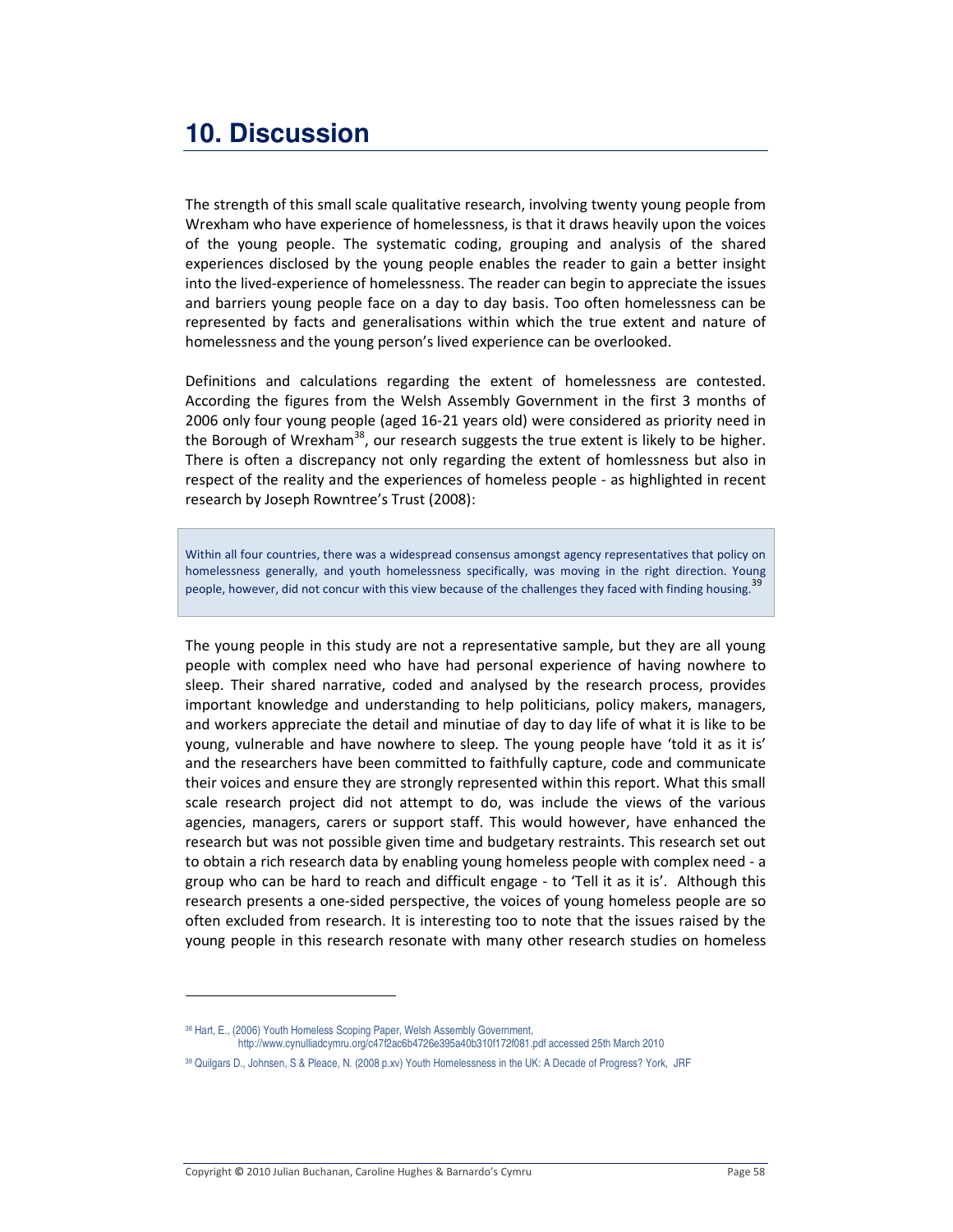people<sup>40</sup>, indeed we would argue they go further – they provide a depth and detail of understanding previously hidden by 'broad brush strokes'.

While the issues raised by the young people are particularly pertinent to Wrexham, it is likely that similar issues would be found in other areas; further research with young homeless people in other towns and cities would add some clarity and comparison to test out this assumption. However, other areas should benefit from listening to the detailed narratives from the young people in this research study, learning in detail about: some of the precipitating factors that lead to homelessness; the barriers that make it difficult for them to find permanent, stable and suitable accommodation; facilitators that equip and enable them to access services and gain the help they need; and gaps in services.

The research highlights a gap in services for vulnerable children who move fron children's services to adult services. An integrated approach to meeting the needs of young people is central to the Welsh Assembly Government strategy for social services $^{41}$ which also promotes the importance of locally based co-ordinated services to enable young people to make a smooth transition to adulthood. However, clearly the narratives from this group of young people suggest that there are considerable gaps in services.

One significant theme emerges from this research and appears to undermine so much of the young people's experience while seeking independent living, is a shared experience of feeling marginalised and excluded. At times some young people feel subject to stigma and discrimination. For a group of people lacking support

The views of service providers (while very important), are beyond the scope of the small scale study which is focused upon developing knowledge and understanding about this marginalised group of service users. The findings of this small scale research could inform a more comprehensive and inclusive study in the future. While the study has a specific regional focus in the North East of Wales, the findings can inform key national policy development needs and indeed internationally.

#### *Policy & Practice Implications*

- 1. The requirement for young people to demonstrate they are not 'intentionally homeless' places them in a difficult position in that:
	- a. The issues that have precipitated homelessness for a young person are often painful, personal and difficult to discuss to with a worker who they are unfamiliar with, who they do not perceive to be approachable or understanding of their situation.

<sup>40</sup> Quilgars D., Johnsen, S & Pleace, N. (2008) Youth Homlessness in the UK: A Decade of Progress? York, JRF

<sup>41</sup> Fulfilled Lives, Supportive Communities: A strategy for social services in Wales over the next decade (2007) Welsh Assembly Government.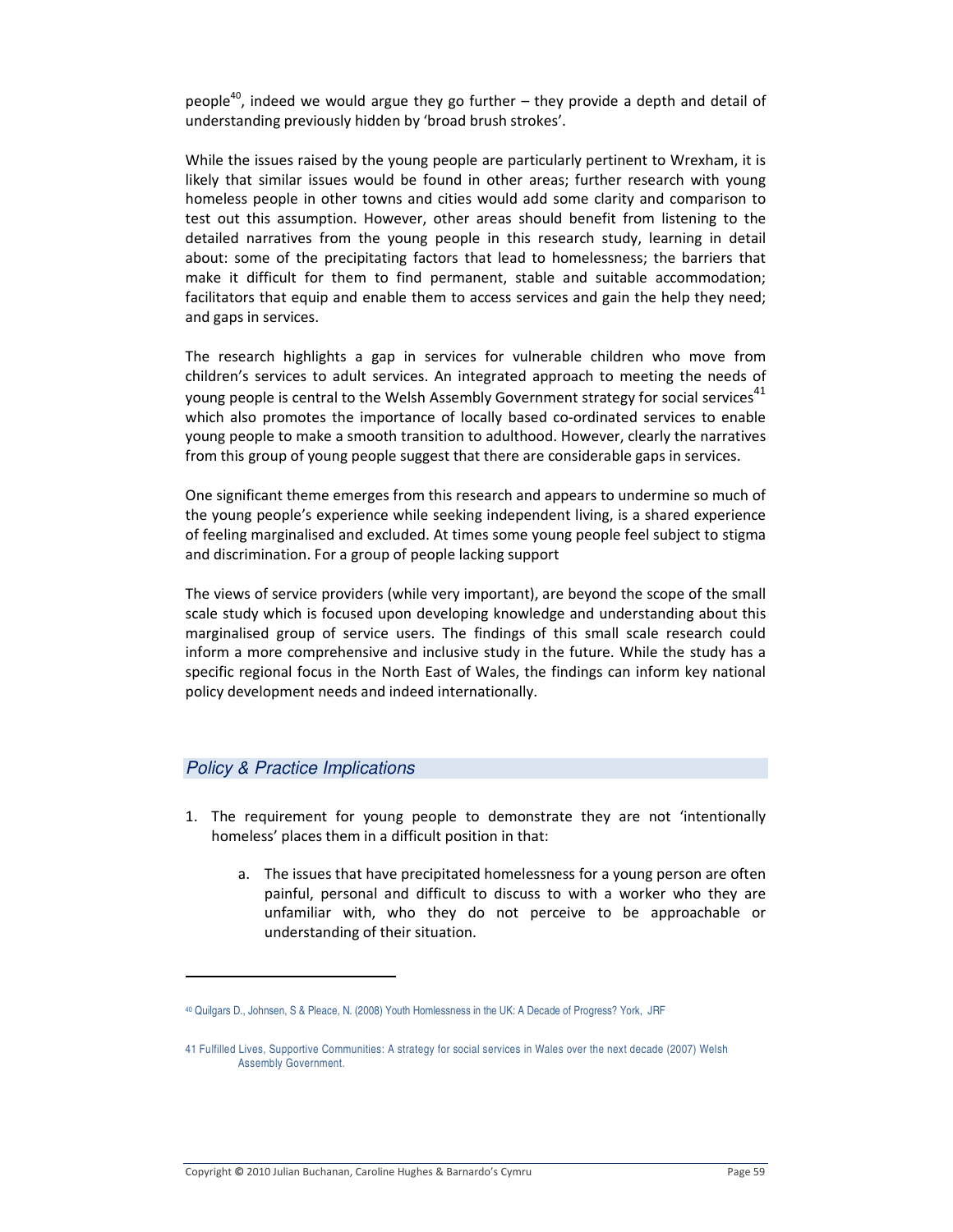- b. The young people often have limited experience and/or skills at independently engaging with bureaucracy and sometimes find these interviews difficult to negotiate.
- c. The rule of 'intentionally homeless' appears to be rigidly and sometime unfairly applied  $-$  for example to a young person who has to leave accommodation because of threats and bullying from other residents.
- 2. The definitions for 'priority need' and the requirement to provide accommodation as asserted by the Welsh Assembly Government do not always appear to be delivered at a local level. This situation is not unique to Wrexham as young homeless people in UK-wide research<sup>42</sup> also identify a gap between what is claimed to be happening by the agencies and what they personally experience.
- 3. While young people conveyed that they are appreciative of support, some services do not meet the need of young people:
	- a. Some temporary accommodation requires young homeless people to share rooms. Sharing bedroom space with other people some of whom may have mental health needs, alcohol and drug problems can be threatening and intimidating for some young people.
	- b. Young women are more likely to be deemed 'priority need' than young men. We expected to come across predominantly young homeless men and we were surprised at the number of homeless young women in Wrexham. The needs of homeless women are different to men (particularly young homeless women with child care responsibilities) and services need to cater for them
	- c. Some accommodation requires young homeless girls/women to share facilities such as the kitchen, bathroom and living area with unsuitable tenants for example one young woman with a baby described sharing a house with long term older male drug users recently released from prison.
- 4. There is a major gap in service provision between shared temporary housing and settled personal accommodation. Suitable personal accommodation is very hard to secure. Young people with complex need who are successful in gaining accommodation often lack the resources and support to successfully live independently.
- 5. Virtually all the young people were from Wrexham and the surrounding area. There was no evidence of young people gravitating towards Wrexham, even though the area provides a good range of voluntary support services such as the night shelter, soup kitchen, drop in services and hostels. Providing a good range of helpful and supportive services does not appear to attract young homeless people from other areas.

<sup>&</sup>lt;sup>42</sup> Quilgars, D., Johnsen, S. & Pleace, N., (2008) Youth homelessness in the UK, JRF, York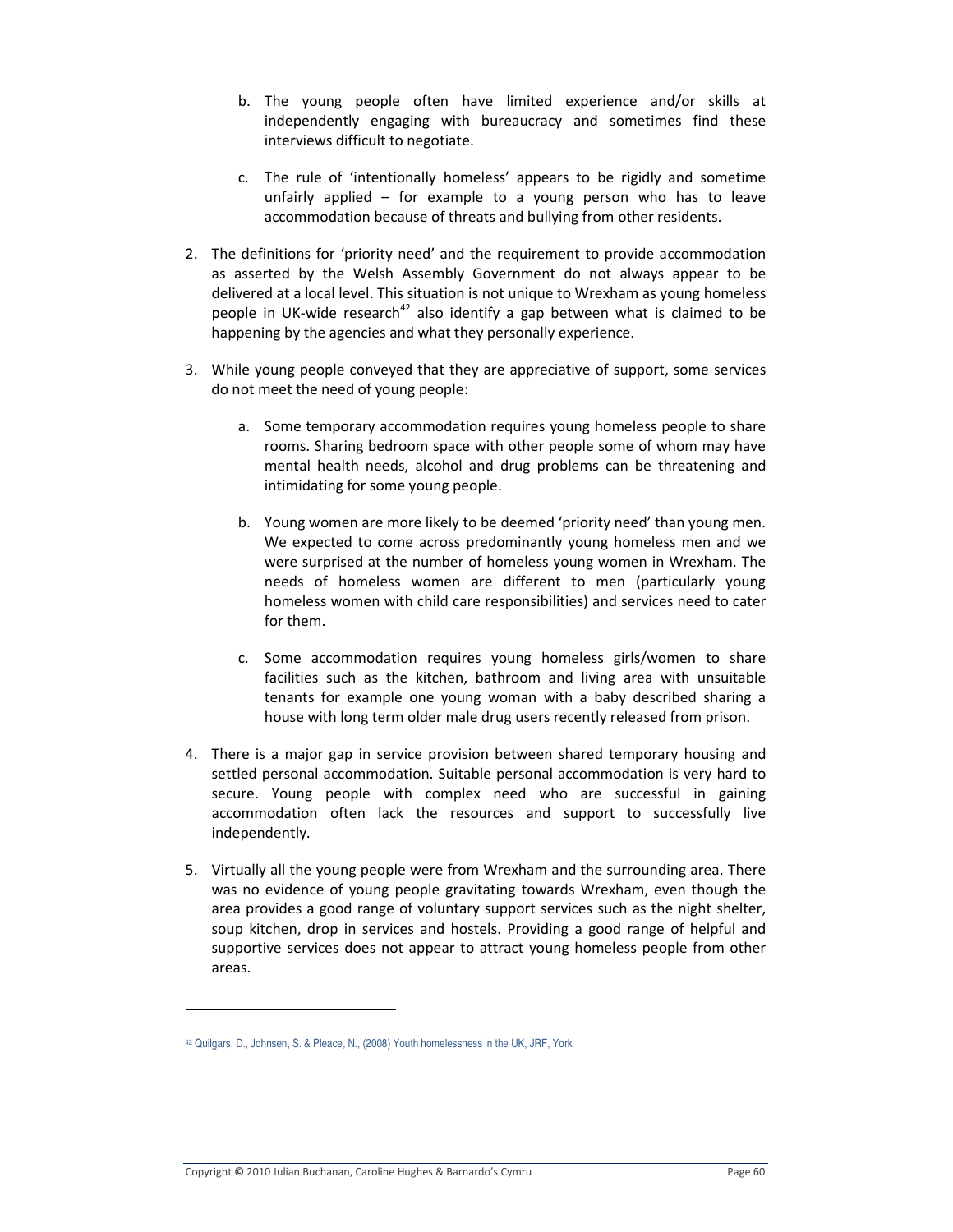6. The young people interviewed spoke with appreciation for the care and compassion provided by the voluntary agencies in Wrexham appreciating the practical support as well as having someone who is willing to listen and understand. The voluntary independent service in Wrexham offer a wide range of services that suits and meets the different needs of a range of homeless people. Despite the good range of voluntary support services in Wrexham the young people in this study found it extremely difficult to obtain secure accommodation and frequently found themselves trapped in a 'revolving door' (see fig. 1) which is a common finding in similar homelessness studies. There is a need for further research to explore policies and practices that will enable homeless young people to make more rapid progress to mainstream accommodation.



**Figure 1. The Revolving Door of Homelessness** 

- 7. A lot of the young people have described occasions when they have become frustrated with their inability to extricate themselves from the revolving door of homelessness. As a result of frustration at not getting help they thought they warranted a number of the young people admitted to outbursts of anger. Vulnerable young people with complex need require help learning to deal with conflict and stress. Staff engaged in front line services need to develop greater understanding and sensitivity towards this vulnerable group. Employing ex-homeless young people in supportive front line roles may help improve the situation.
- 8. A significant number of young people felt that buddying and one to one support from people who have been through similar experiences would make a difference. Ex-homeless people could be employed across various agencies to provide a wide range of support and guidance services to help homeless youth.
- 9. The majority of young people in this small sample spoke negatively about the Housing Office. They complained about what they perceived as unhelpful, dismissive and judgemental attitudes. Rightly or wrongly the young people felt disregarded and disbelieved. In contrast young people were appreciative and generally spoke positively regarding the help they received from the voluntary sector. An enhanced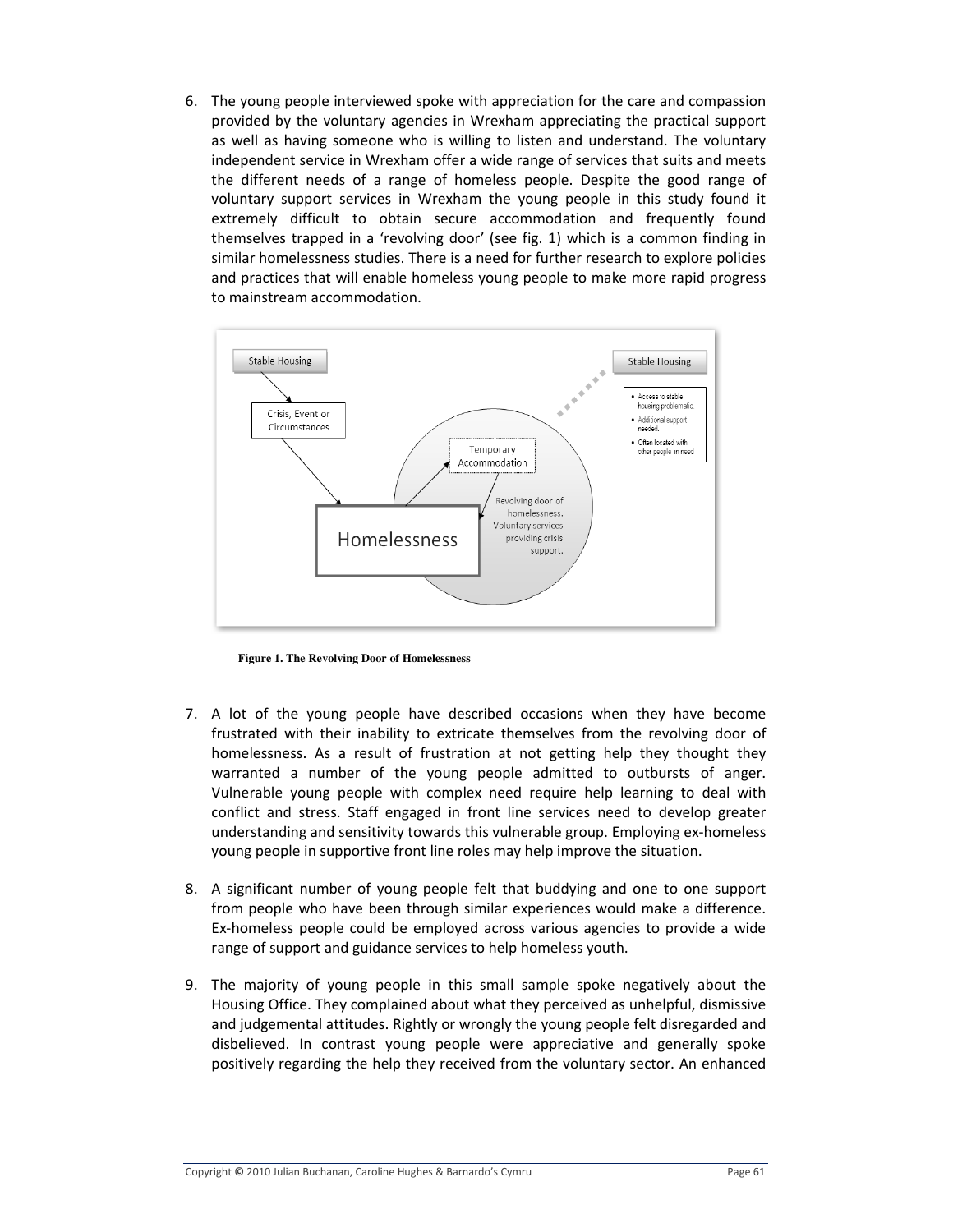Inter-Agency Youth Homelessness Forum with Service User representation could be used to improve communication and understanding between statutory agencies, voluntary agencies and young homeless people.

- 10. Virtually all the young people we interviewed hoped one day to be able to secure their own self-contained flat. However, the legislative criteria and interpretation of 'priority need' at a local level has meant that help for young people beyond the age of eighteen find it more difficult. Some of the young men over eighteen we interviewed felt it was extremely difficult (almost impossible) for them to be deemed a priority. Some of the young women we interviewed who had children had managed to secure accommodation but this was sometimes not particularly suitable. The current interpretation and impact of the housing and after-care legislation needs reviewing at a local level (maybe through an Interagency Homelessness Forum) to ensure that vulnerable young people in the area are not disregarded and at risk of developing a lifestyle centred upon homelessness.
- 11. The young people we interviewed believed that being homeless attracted stigma from the public amongst. Some of the young people strived hard to avoid being identified and labelled as homeless, they made distinctions between different groups of homeless people; a) the long term older homeless, b) the chaotic substance misusing homeless, and c) the young 'temporary' homeless – who prefer to be seen as young people without suitable accommodation. There may be an argument for services to cater specifically for one rather than all three groups. The issue of stigma only serves to add to the already onerous set of problems. Stigma is an issue that could be tackled in local communities by public awareness events and campaigns (possibly led by the Inter Agency Homelessness Forum).
- 12. Young people are isolated from mainstream society, they lack family support, lack social capital and have limited access to acquire it. The need for support becomes even greater because of the isolation and stigmatision from mainstream society towards people who are homeless. There is evidence that some young homeless people in Wrexham create their own social networks which become vital for emotional support and meeting day to day basic needs. A lot of young people did not know where to go for help but learnt about services from other homeless people. Mixing across the different groups of homeless people was less common, however, given the scarce personal resources the homeless young people in this research tended to utilise whatever contacts or networks possible to help meet basic needs. A dedicated multi-agency seven day a week one stop shop day centre drop-in with practical support services to meet basic needs such as warmth, shelter, showers, laundrette and basic refreshments combined with welfare rights, social skills training and counselling may help vulnerable young people to become better informed and supported to exit the revolving door of homelessness.
- 13. Due to a lack of accommodation for young people in Wrexham there are young people sleeping rough on the streets often in makeshift tents in parks or woodlands or sometimes in sheltered areas near railways or factories. There is a need for a more accurate assessment of the number of young homeless people.
- 14. At the time of interviewing all the young people (apart from one who worked in a bar), were unemployed, a small minority were undertaking education programmes.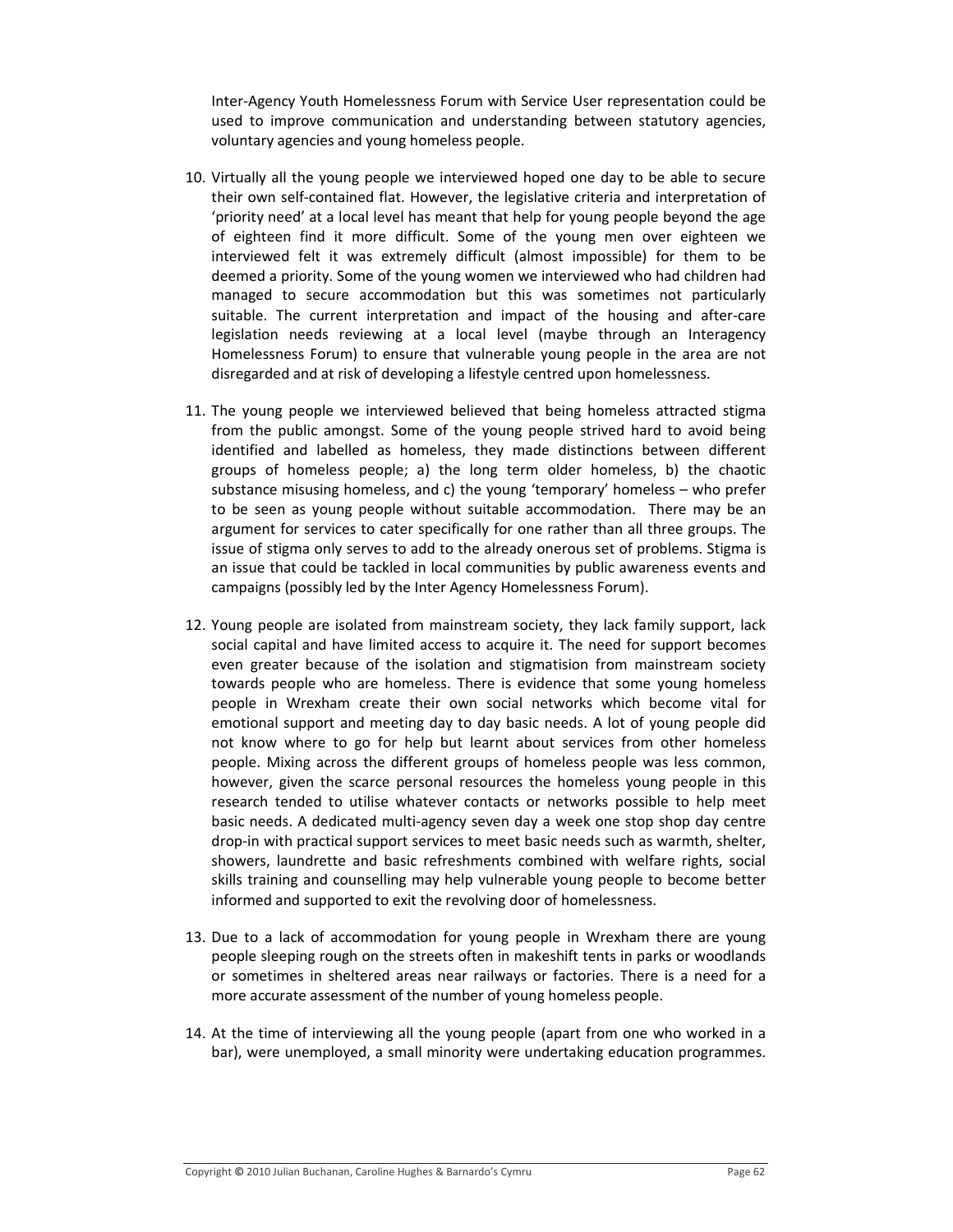The majority of young people were not in education, employment or training (NEET), while these young people need accommodation the broader social, emotional and educational needs of young homeless people also need to be addressed.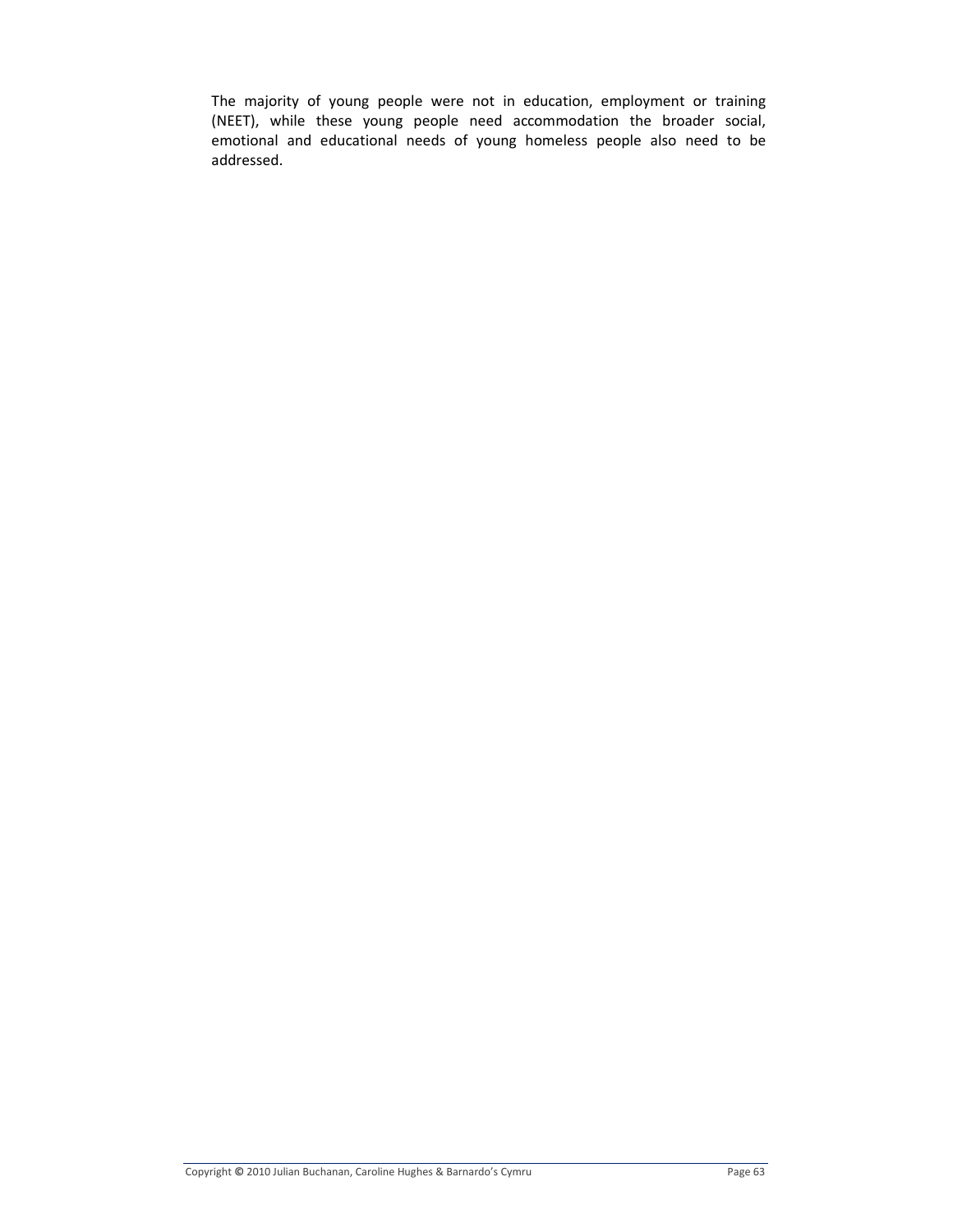## **11. Conclusions & Recommendations**

The young people in this research had experience of homeless and a range of complex need including: mental health problems; self harm; family breakdown and conflict; sexual and physical abuse; close family bereavement and loss; alcohol and drug problems; learning difficulties; isolation as well as having been looked after by the local authority. While permanent accommodation is the pressing need, these young people will need additional support even when eventually accommodated in stable and good housing. Without this support these young people are at risk of losing stable accommodation and becoming homeless again.

Their vulnerability and basic needs mean that most young people are pre-occupied with securing food, shelter, warmth, hygiene, support and friendship. Given the inability to secure settled permanent accommodation young homeless people tend to lead a transient existence staying at various shelters, hostels, friends' couches, night shelters and sometimes sleeping rough. Young homeless people find the day time difficult as there are relatively few places for them to go.

Once homeless it was easy for young people to become trapped within the revolving door of temporary accommodation. All the young people in this research found it difficult to secure permanent accommodation. In these circumstances and given the difficult background and limited resources some young people we interviewed had become increasingly isolated, excluded and entrenched in their lifestyle.

Some of the vulnerable young people we interviewed may not reach their potential as adults unless policy and practice changes occur to provide the full range of services they need. There is clearly a need to invest resources in this most vulnerable group in order to try and prevent long term patterns of harmful behaviour. However, in a period of recession with the expectation of major cut-backs in public expenditure, given the competing demand from other groups, young homeless people with complex need may struggle to attract adequate funding for the services they need.

#### *Key recommendations:*

1. Information about leaving home and homelessness should be more available to young people generally. The evidence from this report supports the Shelter Cymru petition<sup>43</sup> to WAG calling on education about leaving home to be made part of the national curriculum. The young people who took part in the research described having difficulty identifying the services that were available on becoming homeless, and were often in crisis when they were looking for help. Education about the nature, risk and impact of homelessness combined with where and how to get help, will not only help improve knowledge across young people's social networks but it

<sup>43</sup> Norman, K. (2009) Teens backing call to put leaving home on the curriculum, Western Mail, 3 December 2009 accessed online *http://www.walesonline.co.uk/news/wales-news/2009/12/03/teens-backing-call-to-put-leaving-home-on-the-curriculum-91466-25309111/ 29th March 2010*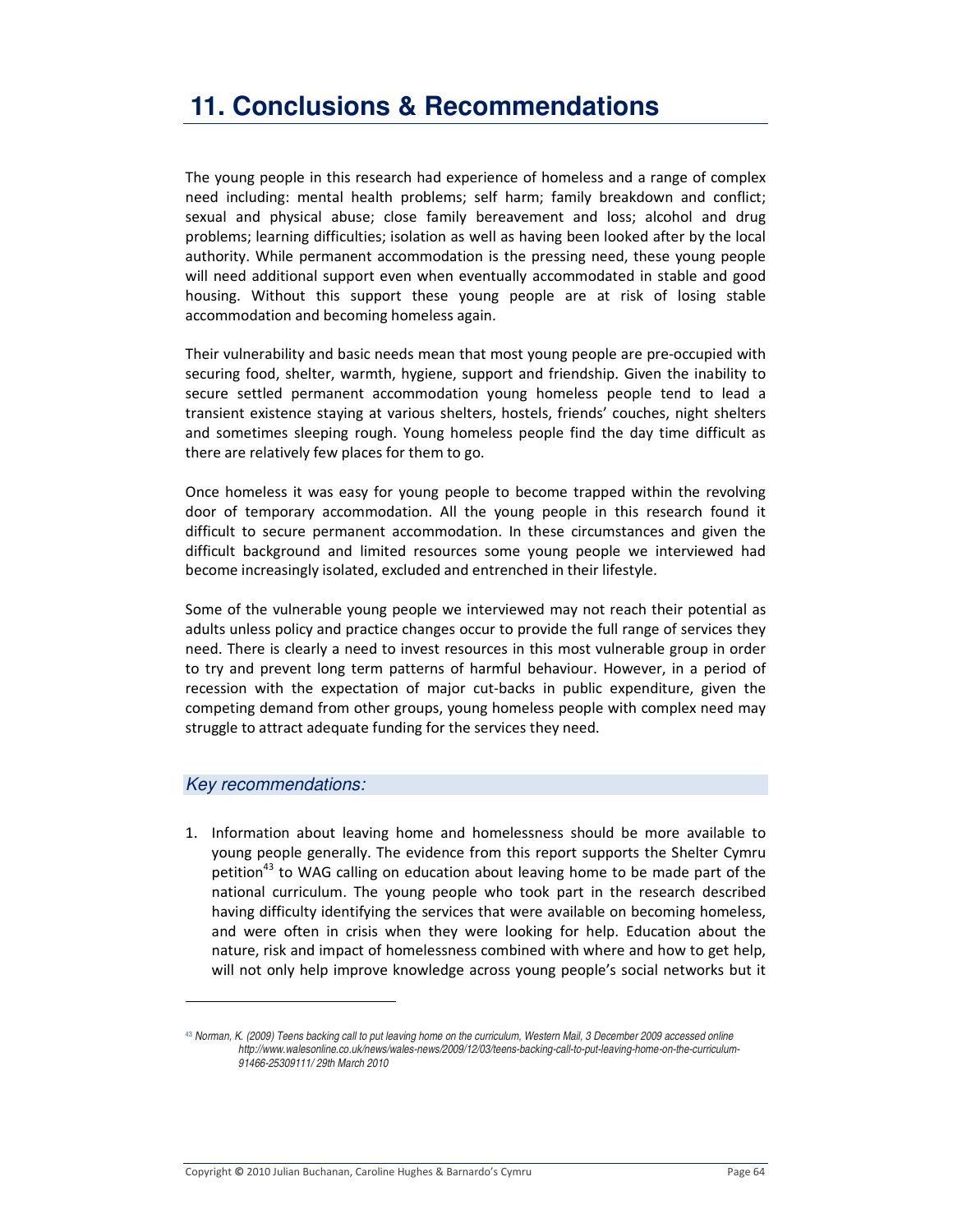may also help to reduce the level of discrimination towards young people who are homeless.

- 2. Given the nature and extent of youth homelessness observed in this research it suggest:
	- a. There is a need for a more accurate assessment of the actual number of young homeless people. Official figures seem to seriously under estimate the size of the problem.
	- b. The criteria for determining who can and can't be considered 'priority need' needs reviewing so that vulnerable young homeless people are not excluded.
	- c. The current interpretation and impact of the housing and after-care legislation also needs reviewing.
- 3. The gap between policies that are in place and how the young people experience services needs closing. Greater service user involvement and dialogue may help this process.
- 4. The Housing Act 1996 s191(1) states: 'A person becomes homeless intentionally if he deliberately does or fails to do anything in consequence of which he ceases to occupy accommodation which is available for his occupation and which it would have been reasonable for him to continue to occupy.' Becoming homeless at a young age is traumatic and often the result of a difficult set of circumstances. The experiences of young people in this research suggest the criteria and process for determining whether or not a young person can be regarded as 'intentionally homeless' need to be managed in a more sensitive and sympathetic manner.
- 5. Staff engaged in front line services, particularly those in the statutory sector, need to develop greater understanding and sensitivity towards this vulnerable group. Employing people who have experience of being homeless in supportive front line roles may help improve the situation.
- 6. A more effective Inter-Agency Youth Homelessness Forum, with good representation from young homeless people (who should be paid for their attendance and contribution) could help identify, inform, monitor, advise and review on a wide range of housing issues, including those listed above. An Inter-Agency Youth Homelessness Forum could also help improve communication and understanding between statutory agencies, voluntary agencies and young homeless people.
- 7. While young people value the help they do receive there is a need for some services to be more suited to the diverse range of needs of homeless young people, in particular, ensuring that as far as possible that young people are not required to share bedrooms, and that those responsible for children are provided with suitable accommodation in terms of location, facilities and sharing with other tenants.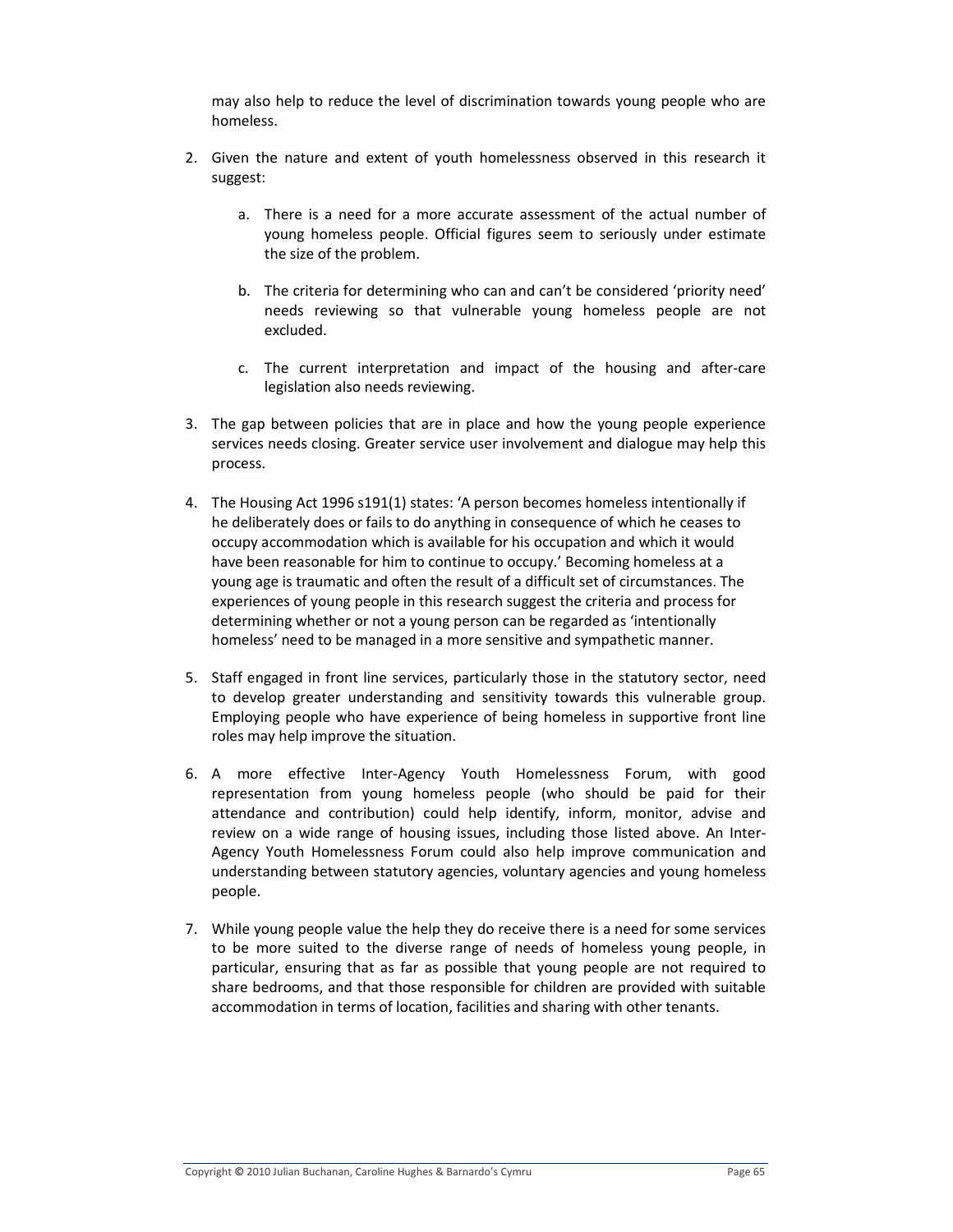- 8. To improve access and engagement with services people who have experience of being homeless could be employed across various agencies to provide a wide range of support and guidance services to help homeless youth.
- 9. In order to make contact with an often hidden population of young people who are homeless an outreach buddying or befriending services could be considered. People who have experience of being homeless could be employed as buddies providing information, advice and support.
- 10. Stigma is an issue that could be tackled in local communities by public awareness events and campaigns, possibly led by the Inter-Agency Youth Homelessness Forum. Some good work has already commenced in this area.
- 11. To enhance and develop the social support systems that the young people in this research have highlighted as so valued, a dedicated inter-agency seven day a week one-stop-shop day centre drop-in with practical support services to meet basic needs such as warmth, shelter, showers, laundrette and basic refreshments combined with welfare rights, social skills training and counselling would help vulnerable young people to become better equipped and supported to exit the revolving door of homelessness.
- 12. There is a need for further research to explore policies and practices that will enable homeless young people to progress from homelessness to permanent accommodation. Unless the present situation improves there is a real risk that some young homeless people will become trapped and entrenched within a transient and damaging lifestyle. This will be costly to them as well as to wider society.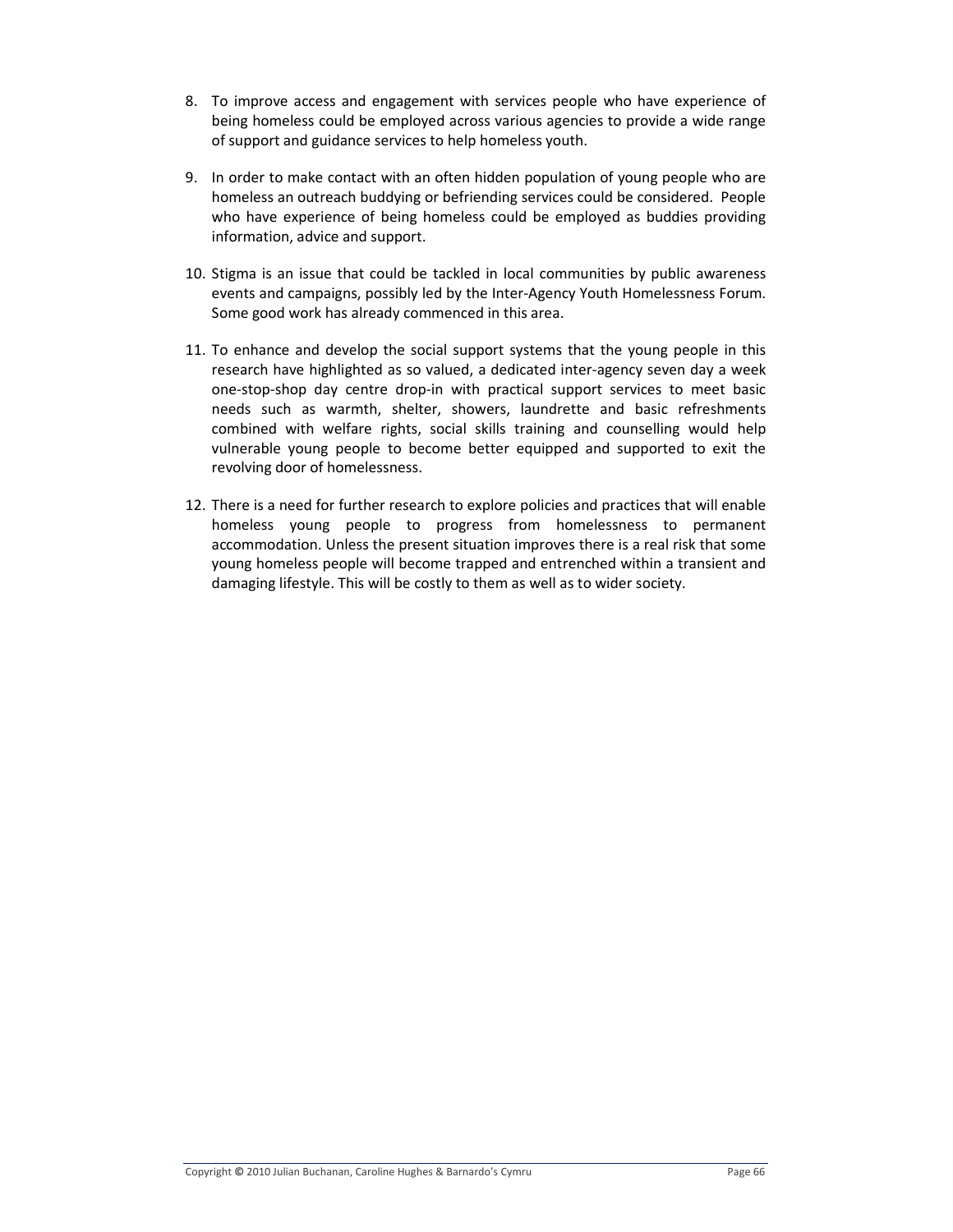### **References**

- Bickley, H. et al., 2006. Suicide in the homeless within 12 months of contact with mental health services. Social Psychiatry and Psychiatric Epidemiology, 41(9), 686-691.
- Browne, K., 2005. Snowball sampling: using social networks to research non-heterosexual women. International Journal of Social Research Methodology, 8(1), 47.
- Cabinet Office. (2009). Realising young potential: supporting care leavers into education, employment and training.
- D. K. Padgett, L. Gulcur, and S. Tsemberis (2006) Housing First Services for People Who Are Homeless With Co-Occurring Serious Mental Illness and Substance Abuse Research on Social Work Practice, January 1, 2006; 16(1): 74 - 83.
- de Winter, M. & Noom, M., (2003). Someone who Treats you as an Ordinary Human Being ... Homeless Youth Examine the Quality of Professional Care. Br J Soc Work, 33(3), 325-338
- Draucker, C.B. et al., 2007. Theoretical Sampling and Category Development in Grounded Theory. Qual Health Res, 17(8), 1137-1148.
- Fitzpatrick, S., Kemp, P.A. and Klinker, S. (2000) Single Homelessness: An Overview of Research in Britain. Bristol: The Policy Press
- Fraser, S. et al. (2004) (Eds.) Doing Research with Children and Young People. Buckingham: Open University Press.
- Hart, E., (2006) Youth Homeless Scoping Paper, Welsh Assembly Government, http://www.cynulliadcymru.org/c47f2ac6b4726e395a40b310f172f081.pdf accessed 25th **March 2010**
- Quilgars D., Johnsen, S & Pleace, N. (2008) Youth Homlessness in the UK: A Decade of Progress? York, JRF
- Norman, K. (2009) Teens backing call to put leaving home on the curriculum, Western Mail, 3 December 2009 accessed online http://www.walesonline.co.uk/news/wales-news/2009/12/03/teensbacking-call-to-put-leaving-home-on-the-curriculum-91466-25309111/29th March 2010
- Shelter Cymru (2007) An Unnatural Disaster: Report of the Commission of Inquiry into homelessness and poor housing conditions in Wales, Swansea
- Shelter Cymru (2008) Building on the past: Ending homelessness in Wales, Conference Report 2008
- Sin, C.H., 2005. Seeking Informed Consent: Reflections on Research Practice. Sociology, 39(2), 277-294.
- Social Exclusion Unit, (2005), Transition: young adults with complex needs a Social Exclusion Unit final report, London: ODPM
- Welsh Assembly Government (2006) Everybody's Business No-One's Responsibility, Report on youth Homelessness, Social Justice & Regeneration Committee, Cardiff, WAG,
- Welsh Assembly Government. (2007) Fulfilled Lives, Supportive Communities: A strategy for social services in Wales over the next decade
- Welsh Assembly Government (2009) Ten Year Homeless Plan for Wales, 2009-2019, http://wales.gov.uk/docs/desh/publications/090724homelessnessplanen.pdf
- Wincup, E. (2009) Addressing Homelessness through Effective Partnership Working, in R. Carnwell, & J. Buchanan, (eds) Effective Practice in Health, Social Care & Criminal Justice: A partnership approach, Open University Press, Maidenhead.
- Wincup, E., Bayliss, R. & Buckland, G., (2005). Listening to young homeless problem drug users: Considering the implications for drug service provision. Probation Journal, 52(1), 39-55.
- Wyner (2005) Working Together With People Who Are Homeless R Carnwell & J Buchanan (Eds) Effective Practice In Health & Social Care: A Partnership Approach, Open University Press, Maidenhead.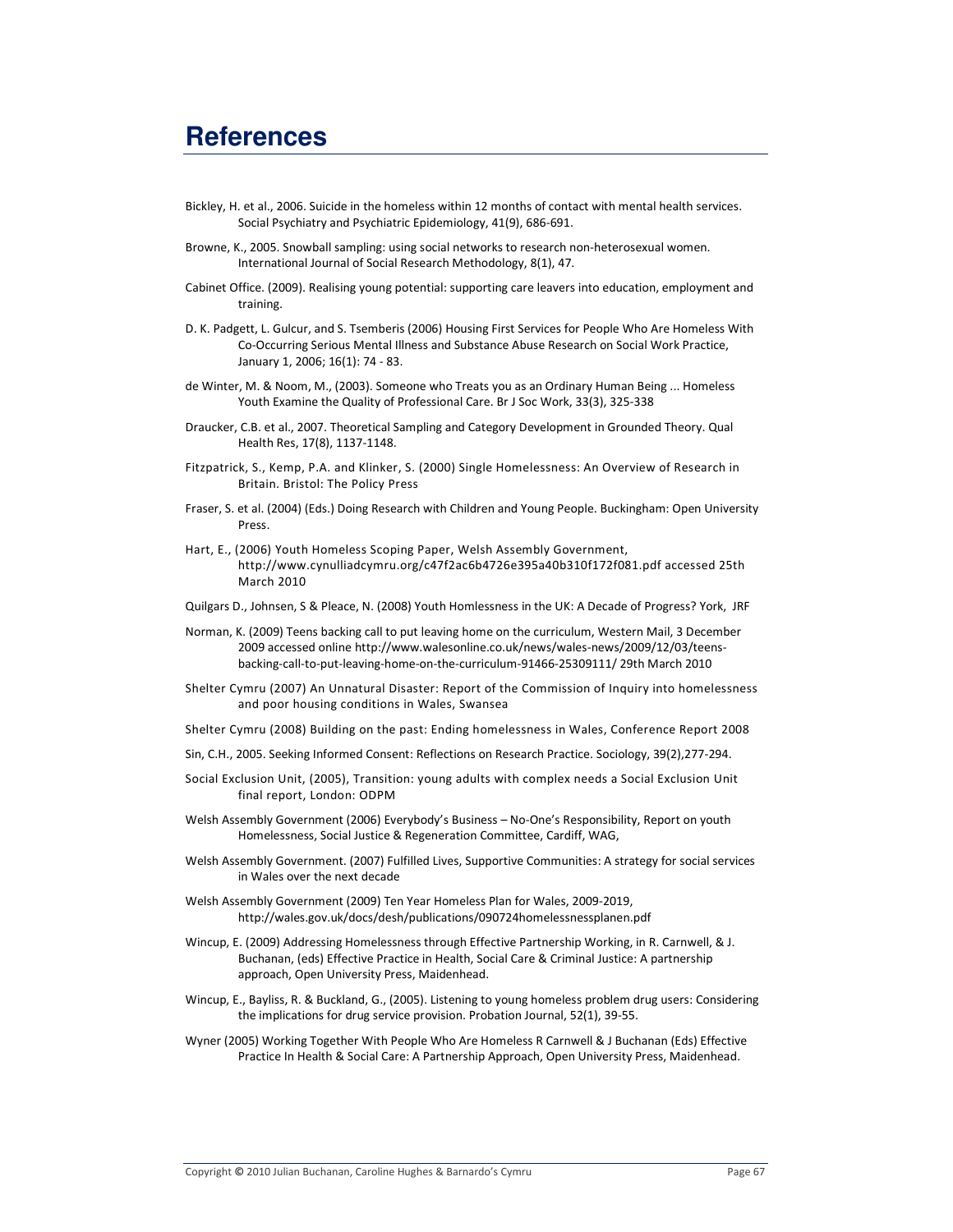# **Appendix 1: Semi-Structured Questionnaire**

| Explain research and our role<br>· Read through and discuss information leaflet and consent form<br>Proceed only after signed consent agreed<br><b>Section One</b><br>1. Can you tell us what your housing situation is at the moment?<br>- where, who with, how long, how did you get this place, can you stay, do you want to stay etc<br>2. What's it like for young people in Wrexham trying to get housing?<br>- Is it harder for some young people than others to get help?<br>3. How do you think young people who need housing are seen and treated by the public?<br>4. Whathelp do you think is available to support young people in Wrexham who need housing?<br>- What do you think of the help that's available? Any you see as particularly valuable?<br>5. Can you tell us what led to you having difficulties with housing?<br>6. How did you cope when you realised you had nowhere to live?<br>7. Whathelp have you received?<br>- What did you think of that help?<br>8. What, if anything, puts you off getting help/accessing services in Wrexham?<br>9. What, if anything, makes it easier for you to get help/access services in Wrexham?<br>10. Is there any help (services or facilities) that you think should be available in Wrexham that at the<br>moment isn't there or is hard to find?<br>11. Apart from needing somewhere decent to live what other things do you think the young people<br>you've met have needed help with?<br>- Apart from housing what things have you have needed help with?<br><b>Section Two</b><br>Optional one word questions at the end of the interview (you don't have to answer if you don't want to) but the answers will help understand<br>overall the background of young people who have had difficulties with housing in Wrexham.<br>Male or Female:<br>What age did you first become homeless:<br>Do you speak Welsh:<br>Ever had to sleep in a hostel:<br>Age:<br>Ever had to sleep on the streets/rough:<br>Ever been banned/barred from accommodation:<br>Do you have children:<br>Race/Nationality:<br>Ever had a drink problem:<br>Age left school:<br>Ever had a drug problem:<br>Do you have any formal qualifications:<br>Ever had problems with your emotional/mental health:<br>Do you have any type of disability:<br>Ever been a victim of crime:<br>Do you have a criminal record:<br>Ever been excluded from school:<br>Ever been in Prison/YOI or Secure Unit:<br>Ever been bullied in school:<br>Ever been in care or looked after: | 'Tell it as it is' - Semi-structured interview schedule |  |  |
|--------------------------------------------------------------------------------------------------------------------------------------------------------------------------------------------------------------------------------------------------------------------------------------------------------------------------------------------------------------------------------------------------------------------------------------------------------------------------------------------------------------------------------------------------------------------------------------------------------------------------------------------------------------------------------------------------------------------------------------------------------------------------------------------------------------------------------------------------------------------------------------------------------------------------------------------------------------------------------------------------------------------------------------------------------------------------------------------------------------------------------------------------------------------------------------------------------------------------------------------------------------------------------------------------------------------------------------------------------------------------------------------------------------------------------------------------------------------------------------------------------------------------------------------------------------------------------------------------------------------------------------------------------------------------------------------------------------------------------------------------------------------------------------------------------------------------------------------------------------------------------------------------------------------------------------------------------------------------------------------------------------------------------------------------------------------------------------------------------------------------------------------------------------------------------------------------------------------------------------------------------------------------------------------------------------------------------------------------------------------------------------------------------------------------------------------------------------------------------------------------------------------------|---------------------------------------------------------|--|--|
|                                                                                                                                                                                                                                                                                                                                                                                                                                                                                                                                                                                                                                                                                                                                                                                                                                                                                                                                                                                                                                                                                                                                                                                                                                                                                                                                                                                                                                                                                                                                                                                                                                                                                                                                                                                                                                                                                                                                                                                                                                                                                                                                                                                                                                                                                                                                                                                                                                                                                                                          |                                                         |  |  |
|                                                                                                                                                                                                                                                                                                                                                                                                                                                                                                                                                                                                                                                                                                                                                                                                                                                                                                                                                                                                                                                                                                                                                                                                                                                                                                                                                                                                                                                                                                                                                                                                                                                                                                                                                                                                                                                                                                                                                                                                                                                                                                                                                                                                                                                                                                                                                                                                                                                                                                                          |                                                         |  |  |
|                                                                                                                                                                                                                                                                                                                                                                                                                                                                                                                                                                                                                                                                                                                                                                                                                                                                                                                                                                                                                                                                                                                                                                                                                                                                                                                                                                                                                                                                                                                                                                                                                                                                                                                                                                                                                                                                                                                                                                                                                                                                                                                                                                                                                                                                                                                                                                                                                                                                                                                          |                                                         |  |  |
|                                                                                                                                                                                                                                                                                                                                                                                                                                                                                                                                                                                                                                                                                                                                                                                                                                                                                                                                                                                                                                                                                                                                                                                                                                                                                                                                                                                                                                                                                                                                                                                                                                                                                                                                                                                                                                                                                                                                                                                                                                                                                                                                                                                                                                                                                                                                                                                                                                                                                                                          |                                                         |  |  |
|                                                                                                                                                                                                                                                                                                                                                                                                                                                                                                                                                                                                                                                                                                                                                                                                                                                                                                                                                                                                                                                                                                                                                                                                                                                                                                                                                                                                                                                                                                                                                                                                                                                                                                                                                                                                                                                                                                                                                                                                                                                                                                                                                                                                                                                                                                                                                                                                                                                                                                                          |                                                         |  |  |
|                                                                                                                                                                                                                                                                                                                                                                                                                                                                                                                                                                                                                                                                                                                                                                                                                                                                                                                                                                                                                                                                                                                                                                                                                                                                                                                                                                                                                                                                                                                                                                                                                                                                                                                                                                                                                                                                                                                                                                                                                                                                                                                                                                                                                                                                                                                                                                                                                                                                                                                          |                                                         |  |  |
|                                                                                                                                                                                                                                                                                                                                                                                                                                                                                                                                                                                                                                                                                                                                                                                                                                                                                                                                                                                                                                                                                                                                                                                                                                                                                                                                                                                                                                                                                                                                                                                                                                                                                                                                                                                                                                                                                                                                                                                                                                                                                                                                                                                                                                                                                                                                                                                                                                                                                                                          |                                                         |  |  |
|                                                                                                                                                                                                                                                                                                                                                                                                                                                                                                                                                                                                                                                                                                                                                                                                                                                                                                                                                                                                                                                                                                                                                                                                                                                                                                                                                                                                                                                                                                                                                                                                                                                                                                                                                                                                                                                                                                                                                                                                                                                                                                                                                                                                                                                                                                                                                                                                                                                                                                                          |                                                         |  |  |
|                                                                                                                                                                                                                                                                                                                                                                                                                                                                                                                                                                                                                                                                                                                                                                                                                                                                                                                                                                                                                                                                                                                                                                                                                                                                                                                                                                                                                                                                                                                                                                                                                                                                                                                                                                                                                                                                                                                                                                                                                                                                                                                                                                                                                                                                                                                                                                                                                                                                                                                          |                                                         |  |  |
|                                                                                                                                                                                                                                                                                                                                                                                                                                                                                                                                                                                                                                                                                                                                                                                                                                                                                                                                                                                                                                                                                                                                                                                                                                                                                                                                                                                                                                                                                                                                                                                                                                                                                                                                                                                                                                                                                                                                                                                                                                                                                                                                                                                                                                                                                                                                                                                                                                                                                                                          |                                                         |  |  |
|                                                                                                                                                                                                                                                                                                                                                                                                                                                                                                                                                                                                                                                                                                                                                                                                                                                                                                                                                                                                                                                                                                                                                                                                                                                                                                                                                                                                                                                                                                                                                                                                                                                                                                                                                                                                                                                                                                                                                                                                                                                                                                                                                                                                                                                                                                                                                                                                                                                                                                                          |                                                         |  |  |
|                                                                                                                                                                                                                                                                                                                                                                                                                                                                                                                                                                                                                                                                                                                                                                                                                                                                                                                                                                                                                                                                                                                                                                                                                                                                                                                                                                                                                                                                                                                                                                                                                                                                                                                                                                                                                                                                                                                                                                                                                                                                                                                                                                                                                                                                                                                                                                                                                                                                                                                          |                                                         |  |  |
|                                                                                                                                                                                                                                                                                                                                                                                                                                                                                                                                                                                                                                                                                                                                                                                                                                                                                                                                                                                                                                                                                                                                                                                                                                                                                                                                                                                                                                                                                                                                                                                                                                                                                                                                                                                                                                                                                                                                                                                                                                                                                                                                                                                                                                                                                                                                                                                                                                                                                                                          |                                                         |  |  |
|                                                                                                                                                                                                                                                                                                                                                                                                                                                                                                                                                                                                                                                                                                                                                                                                                                                                                                                                                                                                                                                                                                                                                                                                                                                                                                                                                                                                                                                                                                                                                                                                                                                                                                                                                                                                                                                                                                                                                                                                                                                                                                                                                                                                                                                                                                                                                                                                                                                                                                                          |                                                         |  |  |
|                                                                                                                                                                                                                                                                                                                                                                                                                                                                                                                                                                                                                                                                                                                                                                                                                                                                                                                                                                                                                                                                                                                                                                                                                                                                                                                                                                                                                                                                                                                                                                                                                                                                                                                                                                                                                                                                                                                                                                                                                                                                                                                                                                                                                                                                                                                                                                                                                                                                                                                          |                                                         |  |  |
|                                                                                                                                                                                                                                                                                                                                                                                                                                                                                                                                                                                                                                                                                                                                                                                                                                                                                                                                                                                                                                                                                                                                                                                                                                                                                                                                                                                                                                                                                                                                                                                                                                                                                                                                                                                                                                                                                                                                                                                                                                                                                                                                                                                                                                                                                                                                                                                                                                                                                                                          |                                                         |  |  |
|                                                                                                                                                                                                                                                                                                                                                                                                                                                                                                                                                                                                                                                                                                                                                                                                                                                                                                                                                                                                                                                                                                                                                                                                                                                                                                                                                                                                                                                                                                                                                                                                                                                                                                                                                                                                                                                                                                                                                                                                                                                                                                                                                                                                                                                                                                                                                                                                                                                                                                                          |                                                         |  |  |
|                                                                                                                                                                                                                                                                                                                                                                                                                                                                                                                                                                                                                                                                                                                                                                                                                                                                                                                                                                                                                                                                                                                                                                                                                                                                                                                                                                                                                                                                                                                                                                                                                                                                                                                                                                                                                                                                                                                                                                                                                                                                                                                                                                                                                                                                                                                                                                                                                                                                                                                          |                                                         |  |  |
|                                                                                                                                                                                                                                                                                                                                                                                                                                                                                                                                                                                                                                                                                                                                                                                                                                                                                                                                                                                                                                                                                                                                                                                                                                                                                                                                                                                                                                                                                                                                                                                                                                                                                                                                                                                                                                                                                                                                                                                                                                                                                                                                                                                                                                                                                                                                                                                                                                                                                                                          |                                                         |  |  |
|                                                                                                                                                                                                                                                                                                                                                                                                                                                                                                                                                                                                                                                                                                                                                                                                                                                                                                                                                                                                                                                                                                                                                                                                                                                                                                                                                                                                                                                                                                                                                                                                                                                                                                                                                                                                                                                                                                                                                                                                                                                                                                                                                                                                                                                                                                                                                                                                                                                                                                                          |                                                         |  |  |
|                                                                                                                                                                                                                                                                                                                                                                                                                                                                                                                                                                                                                                                                                                                                                                                                                                                                                                                                                                                                                                                                                                                                                                                                                                                                                                                                                                                                                                                                                                                                                                                                                                                                                                                                                                                                                                                                                                                                                                                                                                                                                                                                                                                                                                                                                                                                                                                                                                                                                                                          |                                                         |  |  |
|                                                                                                                                                                                                                                                                                                                                                                                                                                                                                                                                                                                                                                                                                                                                                                                                                                                                                                                                                                                                                                                                                                                                                                                                                                                                                                                                                                                                                                                                                                                                                                                                                                                                                                                                                                                                                                                                                                                                                                                                                                                                                                                                                                                                                                                                                                                                                                                                                                                                                                                          |                                                         |  |  |
|                                                                                                                                                                                                                                                                                                                                                                                                                                                                                                                                                                                                                                                                                                                                                                                                                                                                                                                                                                                                                                                                                                                                                                                                                                                                                                                                                                                                                                                                                                                                                                                                                                                                                                                                                                                                                                                                                                                                                                                                                                                                                                                                                                                                                                                                                                                                                                                                                                                                                                                          |                                                         |  |  |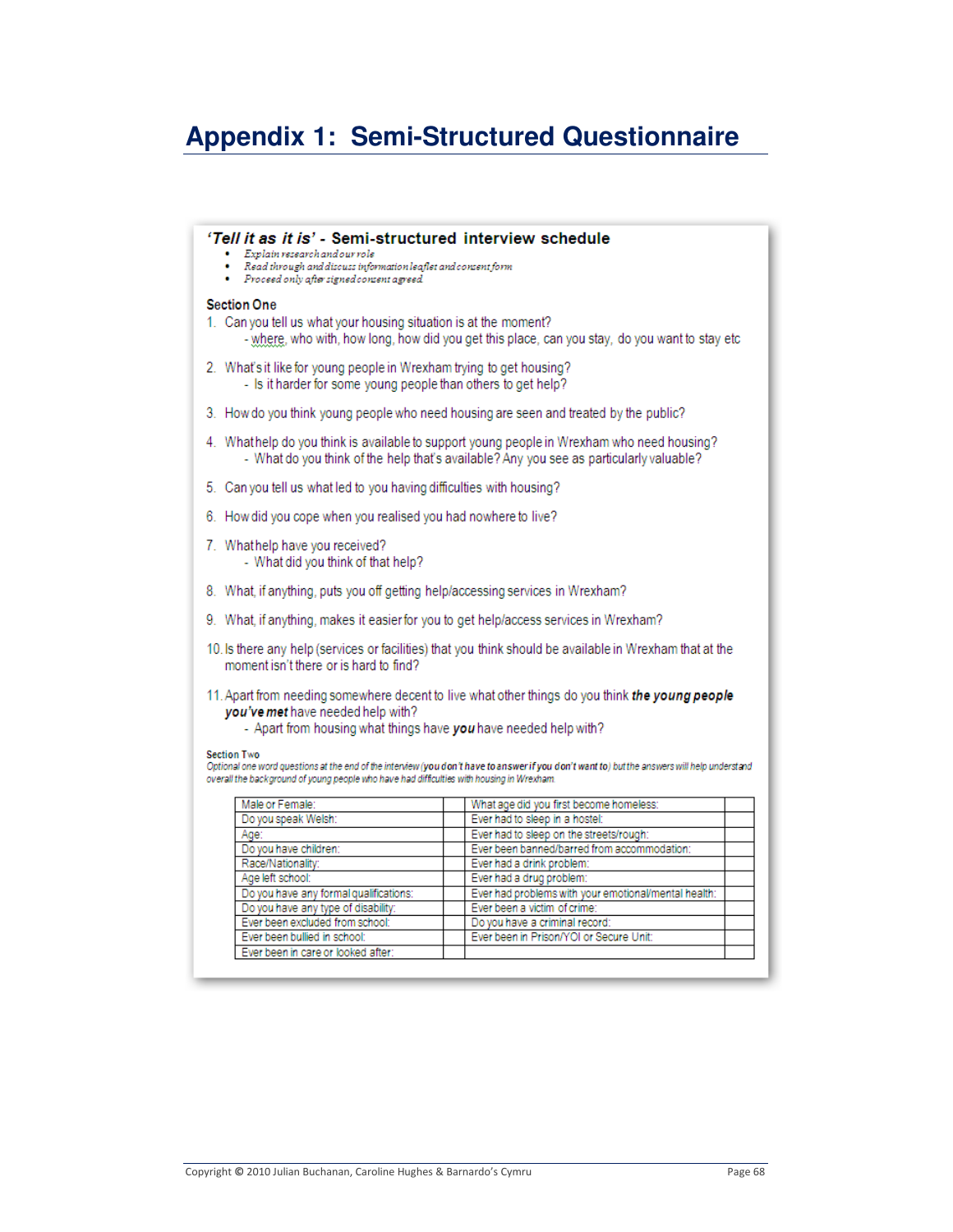## **Appendix 2: Information for Participants**

Information Sheet June 2009

# 'Telling it as it is'

A six month study being carried out by Barnardo's & Glyndwr University in Wrexham.

#### What's the study?

The Welsh Assembly want a better understanding of what it's like for young people who don't have a proper place to live in the Wrexham area.

They want to understand what sort of things make it harder for young people to find somewhere to live, and what sort of things help young people to find proper accommodation. There are no 'right' or 'wrong' answers - this study is interested in your thoughts, your opinions, your experiences and want you to 'Tell it as it is'.

The idea is that if we listen properly to young people and understand their experiences - then agencies and organisations should be in a better position to provide help. So this study wants to hear the experiences of young people who struggle to find a place to live. It is not often that young people themselves are asked for their views on this subject.

#### Who's involved?

- Julian Buchanan and Caroline Hughes from Glyndwr University.
- Menna Thomas and Caz Armstrong from Barnardo's/Compass

#### Can I get involved?

Yes if you are between 16-25years old and have had experience of not being able to find anywhere to live in Wrexham.

#### What'll be involved?

- We'll have a chat and ask a few questions and we just want you to tell it as it is.
- So we don't forget or misunderstand what you've said we'd like to record our discussion.
- If you've had enough, don't want to talk anymore or don't want to answer any particular questions - no problem.
- . Everything you say will be kept confidential unless you tell us about an illegal activity which we'd have to report.
- It'll probably take around 45mins of your time maybe longer and while we chat you can help yourself to the drinks and food available.
- At the end of our chat we'll give you a £10 Asda voucher as a 'thank you' for your time and effort.

#### **Research Contact Details**

If you want any further info about the study, please get in touch with Caz Armstrong at Barnardo's/Compass on Mob. 0780 587 5864 or you can contact Julian Buchanan or Caroline Hughes by email j.buchanan@glyndwr.ac.uk or c.hughes@glyndwr.ac.uk or by telephone on 01978 293448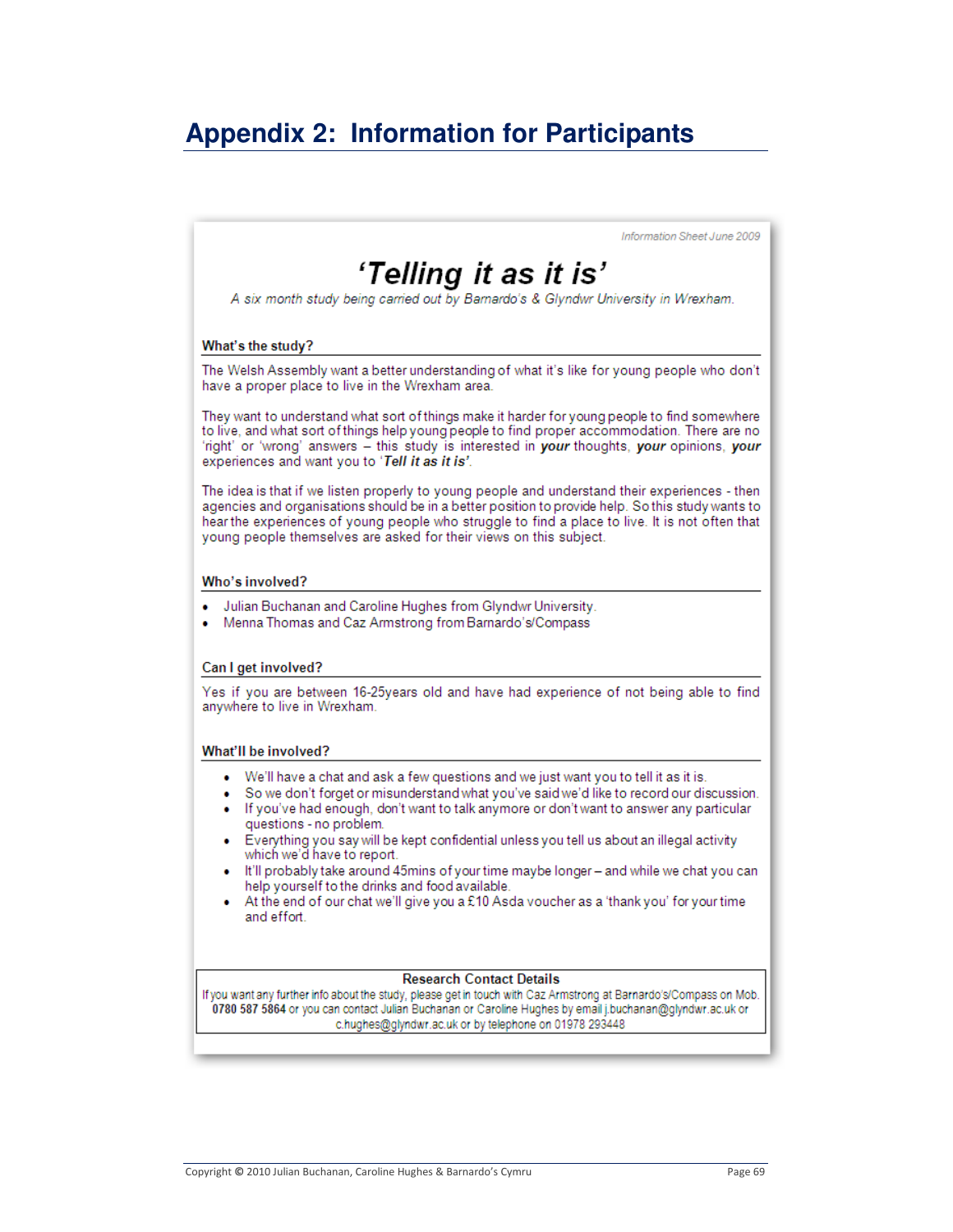# **Appendix 3: Participant Consent Form**

| <b>Interview Consent Form</b>                                                                                                                                                             |
|-------------------------------------------------------------------------------------------------------------------------------------------------------------------------------------------|
| Please indicate that you have understood the verbal and written information<br>by signing after the statements below. A copy of this consent form will kept by<br>you and the researcher. |
| 1. I understand what the research is for and why I'm being interviewed.                                                                                                                   |
| 2. I understand that the interviews with the researcher will be digitally<br>recorded only with my permission.                                                                            |
| 3. I understand that my participation is voluntary and that I am free to<br>leave at any time, without giving any reason.                                                                 |
| 4. I understand that any personal statements I make during this interview<br>will be kept in the strictest confidence and all quotes and references<br>will be anonymous in the report.   |
| I have read the information above and agree to take part in the study                                                                                                                     |
|                                                                                                                                                                                           |
|                                                                                                                                                                                           |
|                                                                                                                                                                                           |
|                                                                                                                                                                                           |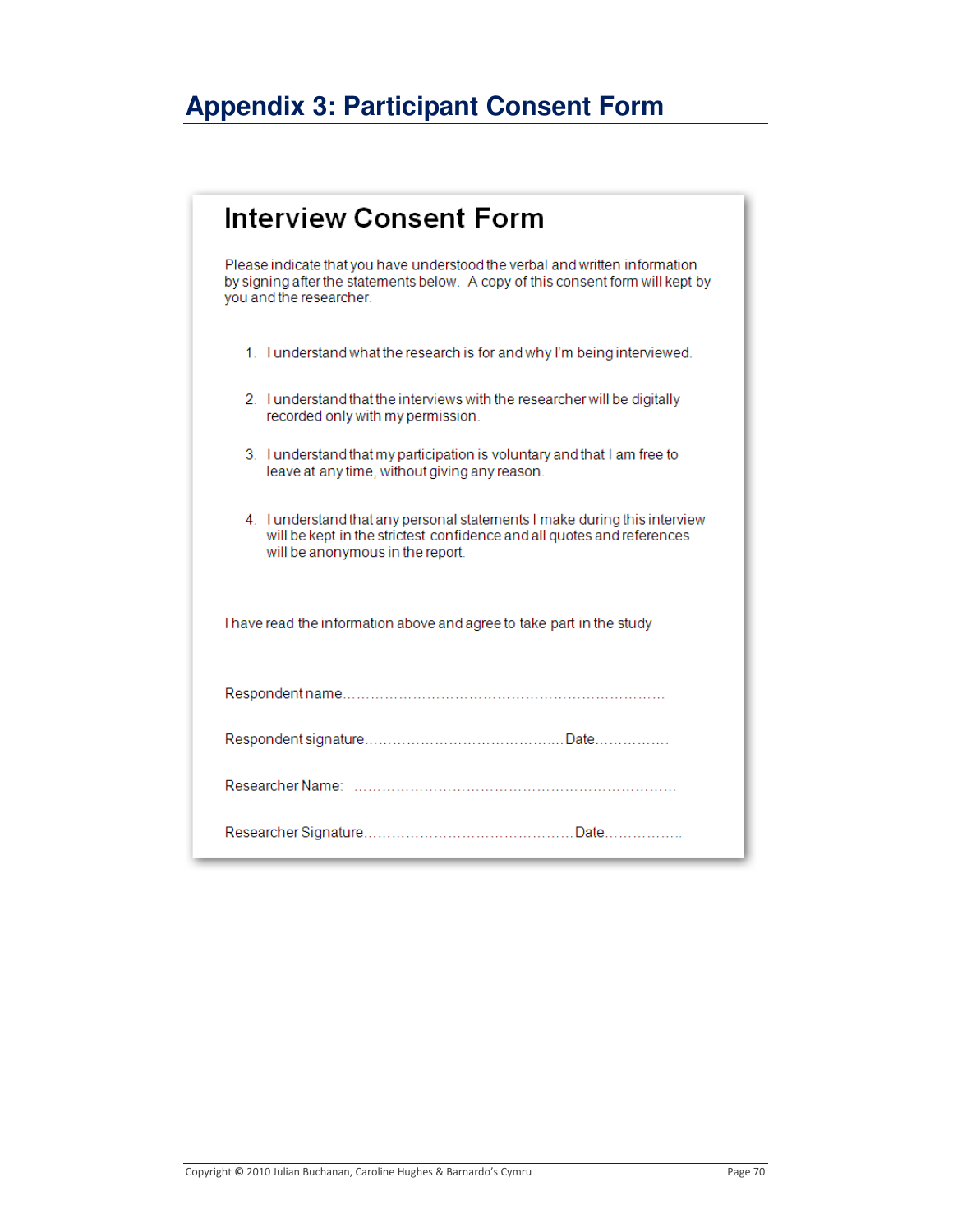# **Appendix 4: Information for Advisory Group**

Information Sheet for advisory group May 2009 'Telling it as it is' A six month study being carried out by Barnardo's & Glyndwr University in Wrexham. What's the study? The Welsh Assembly want a better understanding of what it's like for young people who don't have a proper place to live in the Wrexham area. They want to understand what sort of things make it harder for young people to find somewhere to live, and what sort of things help young people to find proper accommodation. There are no 'right' or 'wrong' answers - this study is interested in your thoughts, your opinions, your experiences and want you to 'Tell it as it is'. The idea is that if we listen properly to young people and understand their experiences - then agencies and organisations should be in a better position to provide help. So this study wants to hear the experiences of young people who struggle to find a place to live. It is not often that young people themselves are asked for their views on this subject. Who's involved? . Julian Buchanan and Caroline Hughes from Glyndwr University. • Menna Thomas and Caz Armstrong from Barnardo's/Compass Can I get involved? Yes if you are between 16-25years old and have had experience of not being able to find anywhere to live. Ideally, we are looking for six people to give us their support and advice and help throughout the study. What'll be involved? We are hoping that you might be interested in helping us do the study. We would like your help to decide the best way to go about the study, for example: Who to get in touch with.  $\bullet$ The best ways of getting in touch with young people who don't have a proper place to live. What to ask them. When and where to see them. When will we meet up to talk about it? We'll be around at Barnardo's/Compass on: • Tuesday 12th May between 11am and 2pm Wednesday 13th May between 2pm-7pm If you are interested call in and see us on either day. We can have a chat over a cup of tea or coffee but you are free to leave whenever you like without having to give a reason. Anything you say will be kept confidential unless you tell us about an illegal activity which we'd have to report. For your time and as a thank you for helping us, you'll be given a £10 Asda voucher. We would like to record the meeting with you, (so long as you agree) just so we don't forget anything. Contact details If you want any further info about the study, please speak to Caz, Armstrong at Barnardo's/Compass. Or<br>you can contact Julian or Caroline by email <u>buchanani@glyndwr.ac.uk</u> or <u>hughesc@glyndwr.ac.uk</u> or by telephone on 01978 293448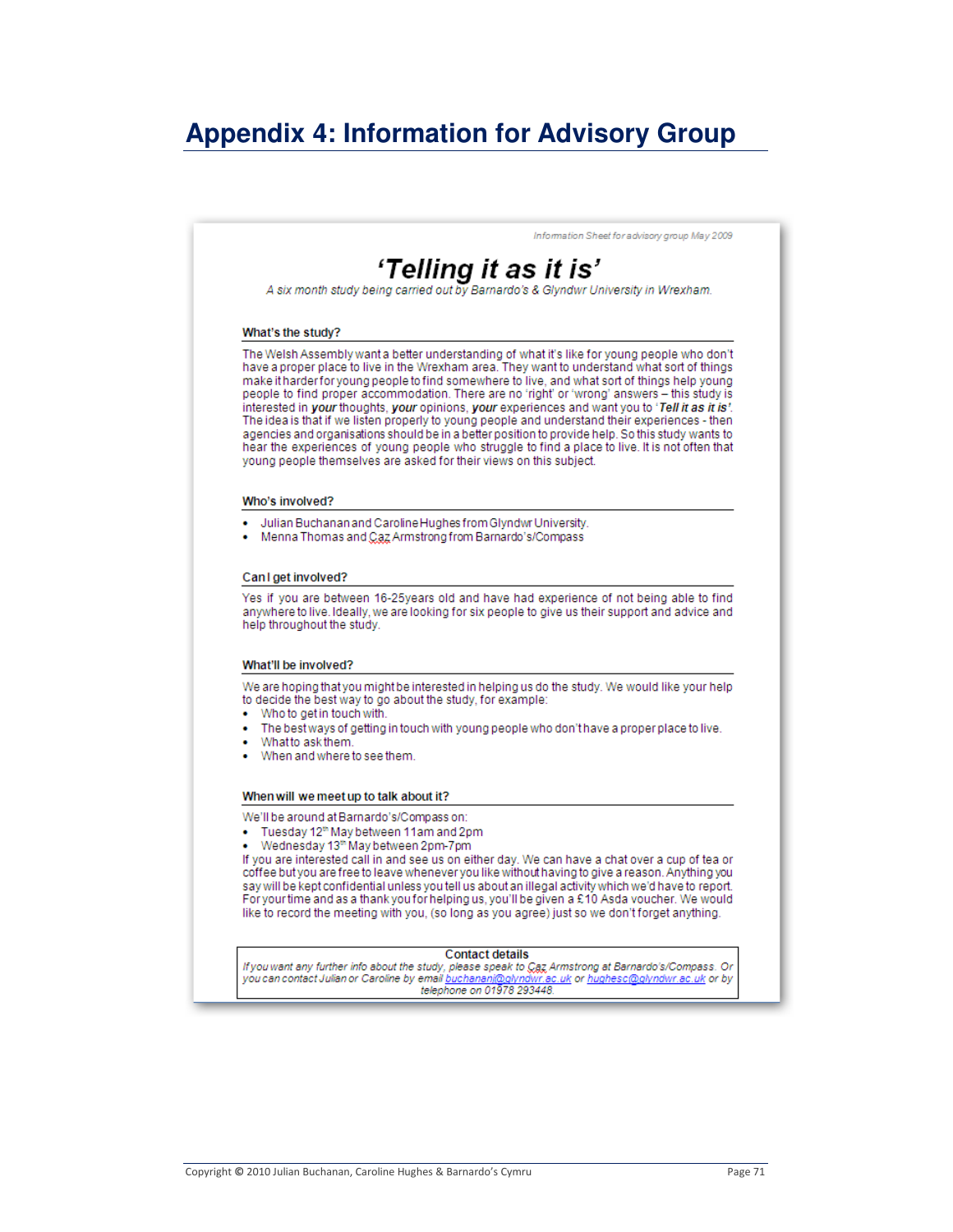# **Appendix 5: Advisory Group Consent Form**

| <b>Advisory Group Consent Form</b>                                                                                                                                                                                                                                    |
|-----------------------------------------------------------------------------------------------------------------------------------------------------------------------------------------------------------------------------------------------------------------------|
| Please sign the statements below to indicate that you have understood and<br>happy to help out with this study. Someone should have explained it to you<br>and you should also have been given and information sheet. If you are not<br>sure about anything just ask. |
| A copy of this consent form will kept by you and the researcher.                                                                                                                                                                                                      |
| 1. I understand the purpose of this meeting and what the research is<br>about                                                                                                                                                                                         |
| 2. I understand that my discussion with the researchers will be digitally<br>recorded only with my permission.                                                                                                                                                        |
| 3. I understand that taking part in this discussion is voluntary and that I<br>am free to leave at any time, without giving any reason.                                                                                                                               |
| 4. I understand that any personal statements I make during this interview<br>will be kept confidential.                                                                                                                                                               |
| I have read the information above and agree to provide my comments and<br>advice to assist with the 'Telling it as it is' study.                                                                                                                                      |
|                                                                                                                                                                                                                                                                       |
|                                                                                                                                                                                                                                                                       |
| Researcher Name: www.www.www.www.www.www.ww                                                                                                                                                                                                                           |
|                                                                                                                                                                                                                                                                       |